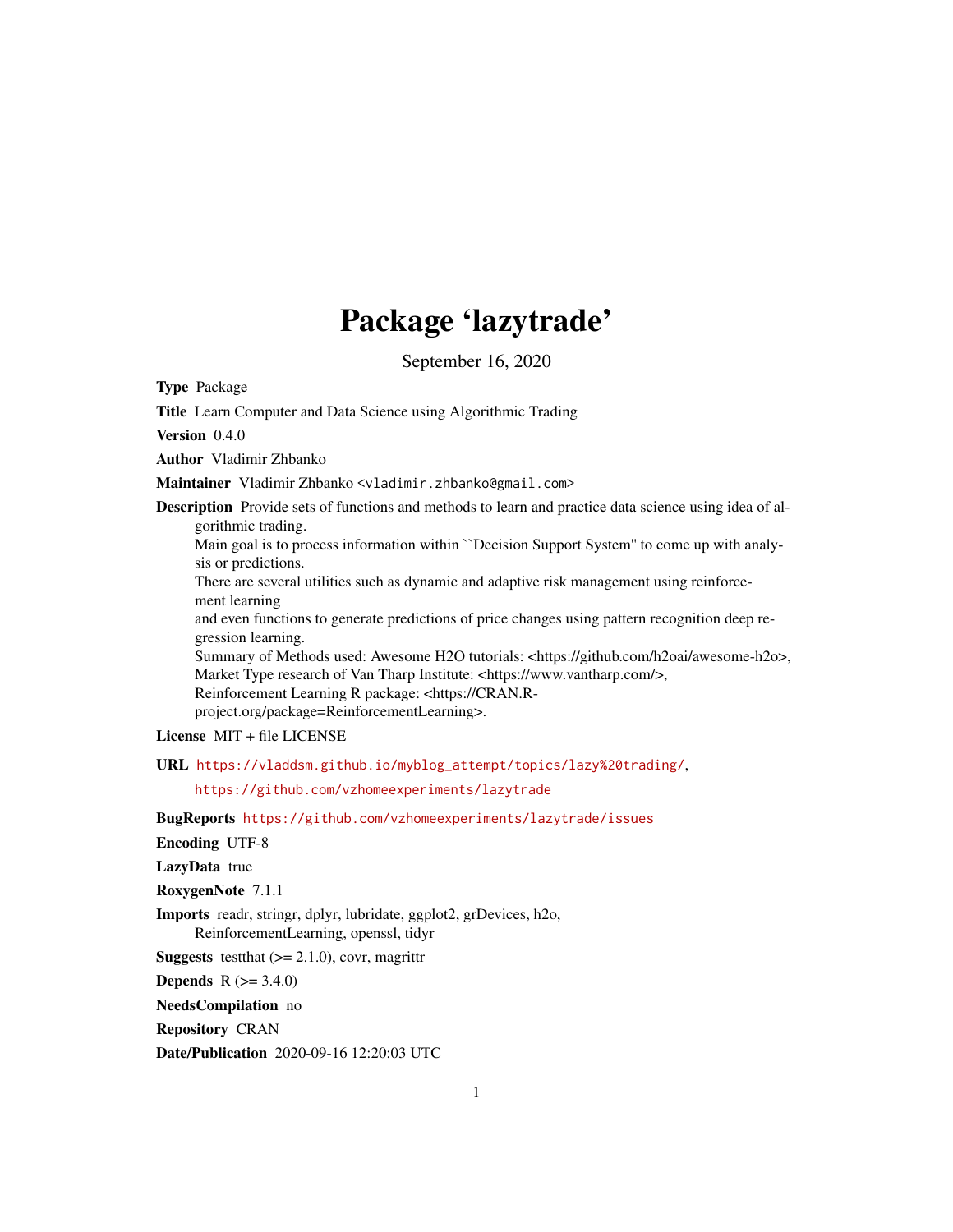## R topics documented:

|             | 3              |
|-------------|----------------|
|             | $\overline{4}$ |
|             | 6              |
|             | 8              |
|             | 10             |
|             | 12             |
|             | 13             |
|             | 14             |
|             | 15             |
|             | 16             |
|             | 17             |
|             | 18             |
|             | <b>19</b>      |
|             | 20             |
|             | 22             |
|             |                |
|             |                |
|             |                |
|             |                |
|             |                |
|             |                |
|             |                |
|             |                |
|             |                |
|             |                |
|             |                |
|             |                |
|             |                |
|             |                |
|             |                |
|             |                |
|             |                |
|             |                |
|             | 37             |
|             | 37             |
|             |                |
|             | 39             |
|             | 40             |
| result_prev | 41             |
| result R    | 41             |
| result R1   | 42             |
|             | 42             |
|             | 44             |
|             | 44             |
|             | 45             |
|             | 46             |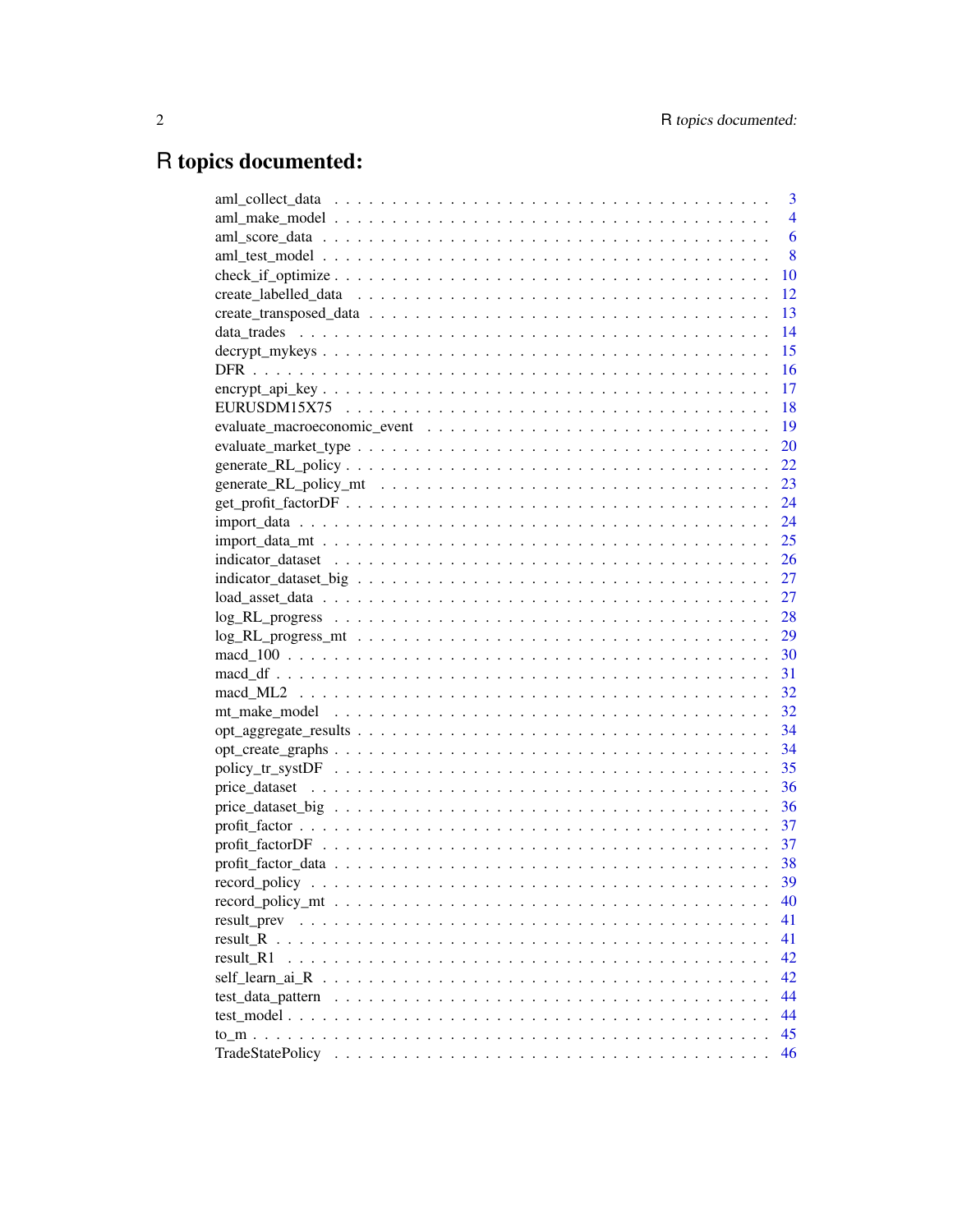<span id="page-2-0"></span>

| Index | 59 |
|-------|----|
|       |    |
|       |    |
|       |    |
|       |    |
|       |    |
|       |    |
|       |    |
|       |    |
|       |    |

```
aml_collect_data Function to read new data, transform, aggregate and save data for
                         further retraining of regression model for a single currency pair
```
Function is collecting data from the csv files Data objects are transformed to be suitable for Regression Modelling. Price change will be in the column 'LABEL', column X1 will keep the time index Result will be written to a new or aggregated to the existing '.rds' file

Function is also checking that generated dataset is not too big. Should the dataset is too big (e.g. > 50000 rows), then only latest 40000 rows will be used.

#### Usage

```
aml_collect_data(indicator_dataset, symbol, timeframe, path_data)
```
#### Arguments

| indicator_dataset |                                                                              |
|-------------------|------------------------------------------------------------------------------|
|                   | Dataset containing assets indicator which pattern will be used as predictor  |
| symbol            | Character symbol of the asset for which to train the model                   |
| timeframe         | Data timeframe e.g. 1 min                                                    |
| path_data         | Path where the aggregated historical data is stored, if exists in rds format |

#### Details

Function is not handling shift of the price and indicator datasets.

This function is relying on the data collection from the dedicated data robot Other 'aml\_\*' functions will work based on the data processed by this function

#### Value

Function is writing files into Decision Support System folder, mainly file object with the model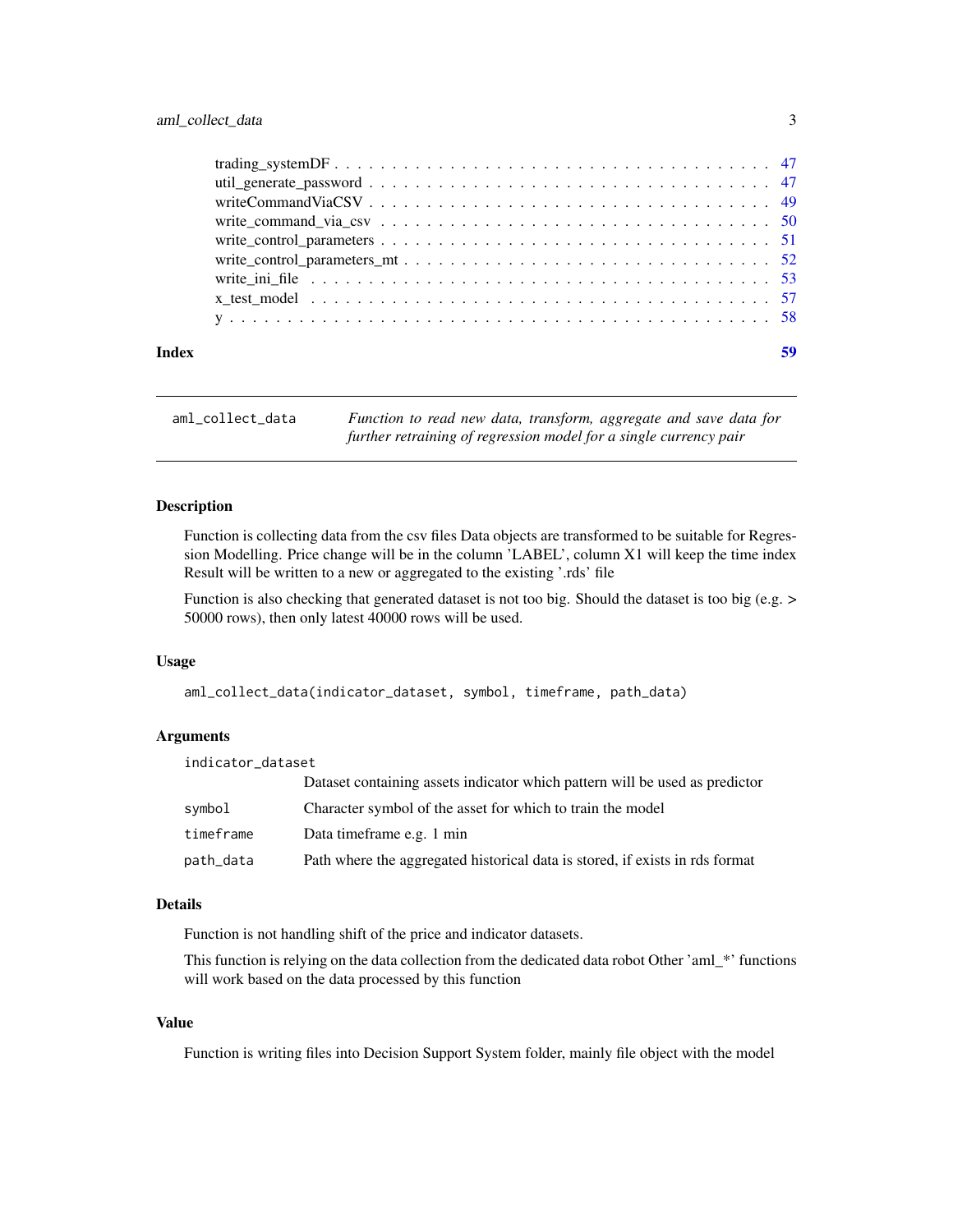#### <span id="page-3-0"></span>Author(s)

(C) 2020 Vladimir Zhbanko

## Examples

```
# write examples for the function
library(dplyr)
library(readr)
library(lubridate)
library(lazytrade)
library(magrittr)
# sample dataset
ind = system.file("extdata", "AI_RSIADXUSDJPY60.csv",
                  package = "lazytrade") %>% read_csv(col_names = FALSE)
# convert to POSIX format
ind$X1 <- ymd_hms(ind$X1)
# create temporary path (check output of tempdir() to check the result)
path_data <- normalizePath(tempdir(),winslash = "/")
# data transformation using the custom function for one symbol
aml_collect_data(indicator_dataset = ind,
                 symbol = 'USDJPY',
                 timeframe = 60.
                 path_data = path_data)
```
aml\_make\_model *Function to train Deep Learning regression model for a single asset*

#### Description

Function is training h2o deep learning model to match future prices of the asset to the indicator pattern. Main idea is to be able to predict future prices by solely relying on the recently retrieved indicator pattern. This is to mimic traditional algorithmic systems based on the indicator rule attempting to automate optimization process with AI.

Deep learning model structure is obtained from the 8 random combinations of neurons within 3 hidden layers of the network, the most accurate model configuration will be automatically selected

In addition, the function will check if there is a need to update the model. To do that function will check results of the function aml\_test\_model.R.

#### Usage

aml\_make\_model(symbol, timeframe, path\_model, path\_data, force\_update = FALSE)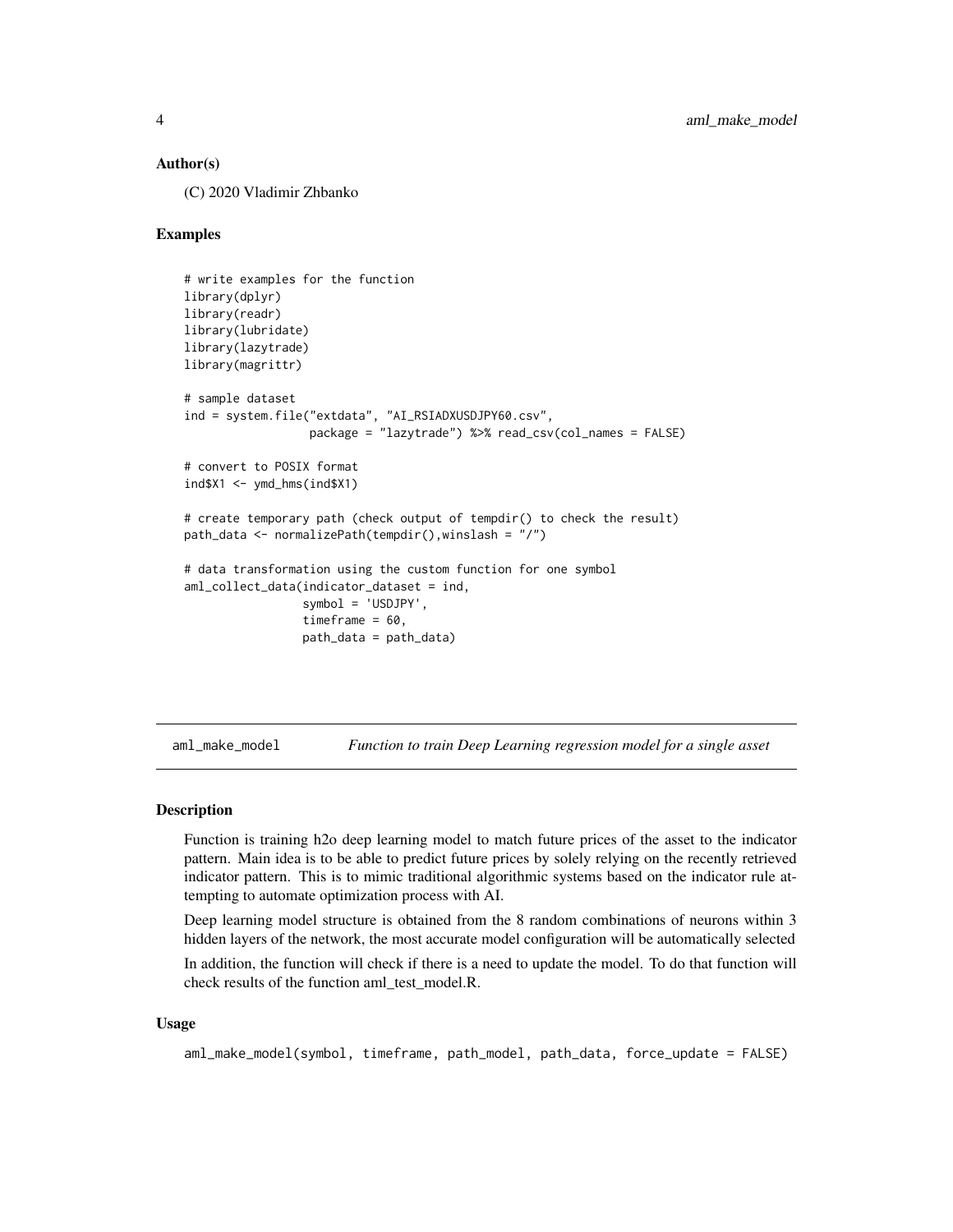#### Arguments

| symbol       | Character symbol of the asset for which to train the model                                                         |
|--------------|--------------------------------------------------------------------------------------------------------------------|
| timeframe    | Data timeframe e.g. 1 min                                                                                          |
| path_model   | Path where the models shall be stored                                                                              |
| path_data    | Path where the aggregated historical data is stored, if exists in rds format                                       |
| force_update | Boolean, by setting this to TRUE function will generate new model (useful after<br>h <sub>2</sub> o engine update) |

## Details

Function is using the dataset prepared by the function aml\_collect\_data.R. Function will start to train the model as soon as there are more than 100 rows in the dataset

## Value

Function is writing a file object with the best Deep Learning Regression model

## Author(s)

(C) 2020 Vladimir Zhbanko

```
library(dplyr)
library(readr)
library(h2o)
library(lazytrade)
library(lubridate)
path_model <- normalizePath(tempdir(),winslash = "/")
path_data <- normalizePath(tempdir(),winslash = "/")
ind = system.file("extdata", "AI_RSIADXUSDJPY60.csv",
                  package = "lazytrade") %>% read_csv(col_names = FALSE)
ind$X1 <- ymd_hms(ind$X1)
# data transformation using the custom function for one symbol
aml_collect_data(indicator_dataset = ind,
                 symbol = 'USDJPY',
                 timeframe = 60,
                 path_data = path_data)
# dataset will be written to the temp directory
```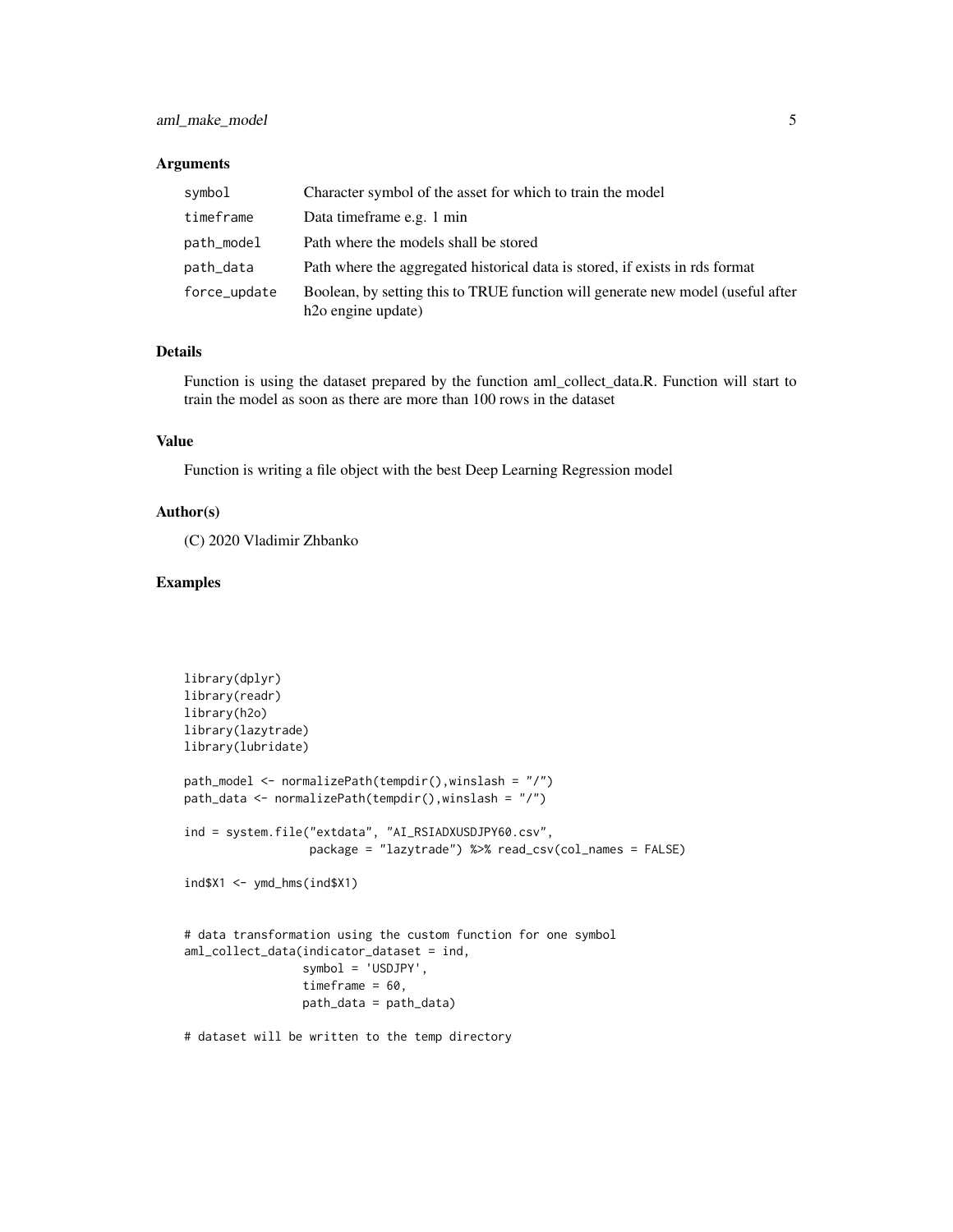```
# start h2o engine (using all CPU's by default)
h2o.init()
# performing Deep Learning Regression using the custom function
aml_make_model(symbol = 'USDJPY',
              timeframe = 60,
               path_model = path_model,
               path_data = path_data,
               force_update=FALSE)
# stop h2o engine
h2o.shutdown(prompt = FALSE)
#set delay to insure h2o unit closes properly before the next test
Sys.sleep(5)
```

| aml_score_data | Function to score new data and predict change for each single cur- |
|----------------|--------------------------------------------------------------------|
|                | rency pair                                                         |

Function is using the latest data from the financial assets indicator pattern and deep learning model. Prediction is a price change in the future for that asset will be used by the trading system

#### Usage

aml\_score\_data(symbol, timeframe, path\_model, path\_data, path\_sbxm, path\_sbxs)

#### Arguments

| symbol     | Character symbol of the asset for which the model shall predict                            |
|------------|--------------------------------------------------------------------------------------------|
| timeframe  | Data time frame e.g. 60 min                                                                |
| path_model | Path where the models are be stored                                                        |
| path_data  | Path where the aggregated historical data is stored, if exists in rds format               |
| path_sbxm  | Path to the sandbox where file with predicted price should be written (master<br>terminal) |
| path_sbxs  | Path to the sandbox where file with predicted price should be written (slave<br>terminal)  |

<span id="page-5-0"></span>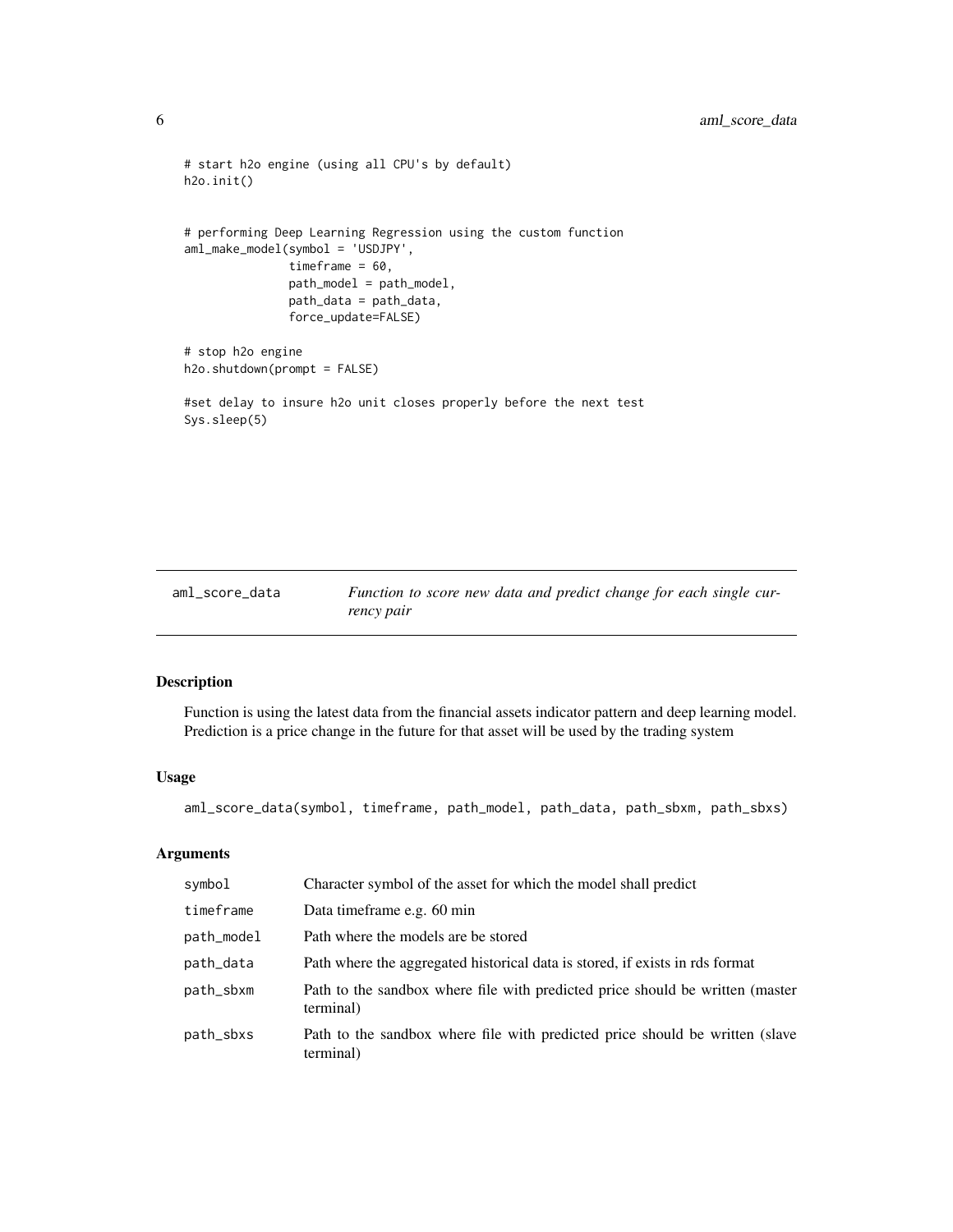```
aml_score_data 7
```
## Details

Performs fresh data reading from the rds file

#### Value

Function is writing file into Decision Support System folder, mainly file with price change prediction in pips

### Author(s)

(C) 2020 Vladimir Zhbanko

```
# test of function aml_make_model is duplicated here
library(dplyr)
library(readr)
library(lubridate)
library(h2o)
library(magrittr)
library(lazytrade)
path_model <- normalizePath(tempdir(),winslash = "/")
path_data <- normalizePath(tempdir(),winslash = "/")
ind = system.file("extdata", "AI_RSIADXUSDJPY60.csv",
                  package = "lazytrade") %>% read_csv(col_names = FALSE)
ind$X1 <- ymd_hms(ind$X1)
write_csv(ind, file.path(path_data, "AI_RSIADXUSDJPY60.csv"), col_names = FALSE)
# data transformation using the custom function for one symbol
aml_collect_data(indicator_dataset = ind,
                 symbol = 'USDJPY',
                 timeframe = 60,
                 path_data = path_data)
# start h2o engine (using all CPU's by default)
h2o.init()
# performing Deep Learning Regression using the custom function
aml_make_model(symbol = 'USDJPY',
               timeframe = 60.
               path_model = path_model,
               path_data = path_data)
```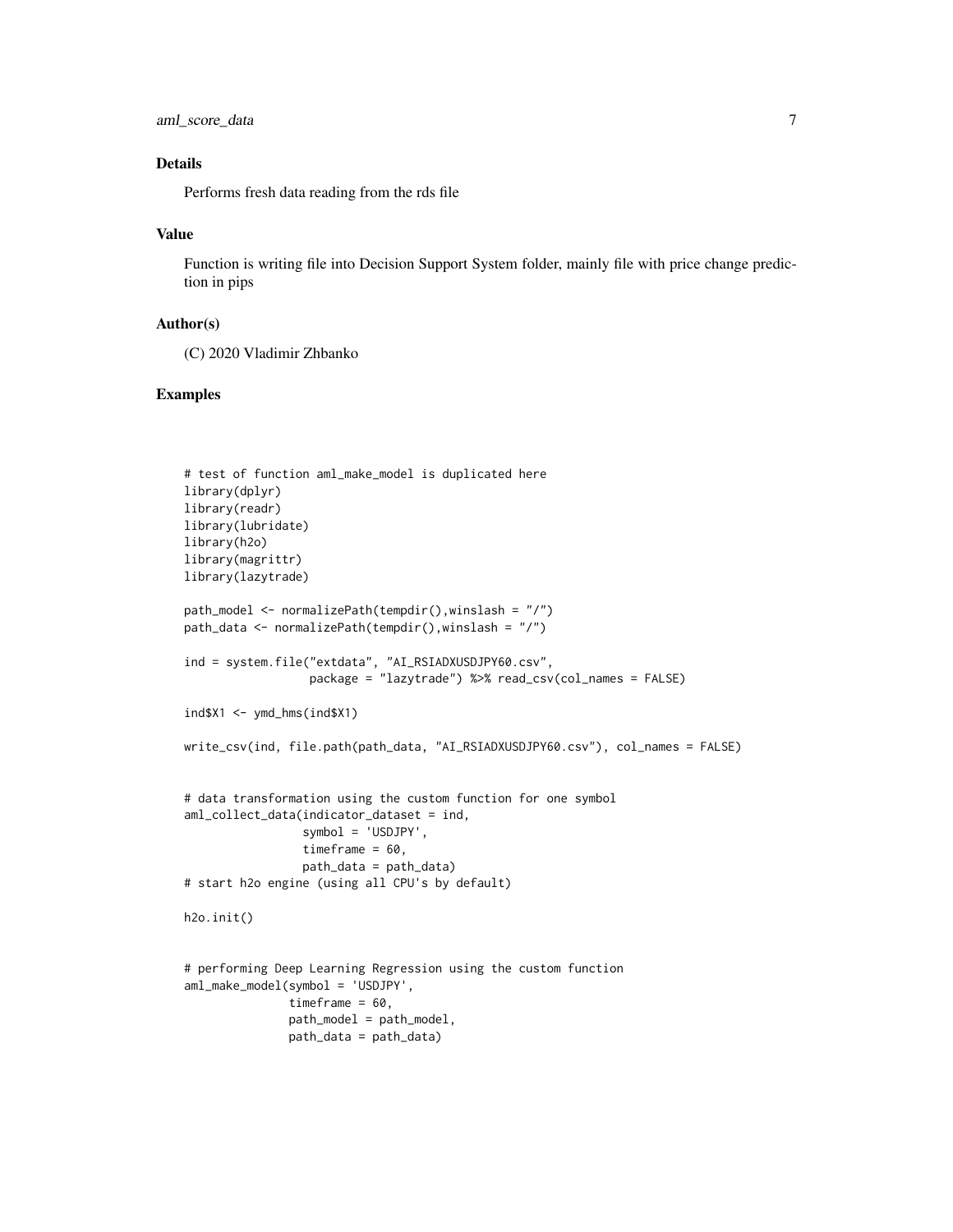```
path_sbxm <- normalizePath(tempdir(),winslash = "/")
path_sbxs <- normalizePath(tempdir(),winslash = "/")
# score the latest data to generate predictions for one currency pair
aml_score_data(symbol = 'USDJPY',
              timeframe = 60,
              path_model = path_model,
              path_data = path_data,
              path_sbxm = path_sbxm,
              path_sbxs = path_sbxs)
# stop h2o engine
h2o.shutdown(prompt = FALSE)
#set delay to insure h2o unit closes properly before the next test
Sys.sleep(5)
```

| aml test model | Function to test the model and conditionally decide to update existing |
|----------------|------------------------------------------------------------------------|
|                | model for a single currency pair                                       |

Function is designed to test the trading decision generated by the Deep learning regression model. It is doing so by simulating trading strategy outcome. The outcome of this function will be also used to define best trigger to join into the tradin opportunity

#### Usage

```
aml_test_model(
  symbol,
  num_bars,
  timeframe,
  path_model,
  path_data,
 path_sbxm = path_sbxm,
  path_sbxs = path_sbxs
)
```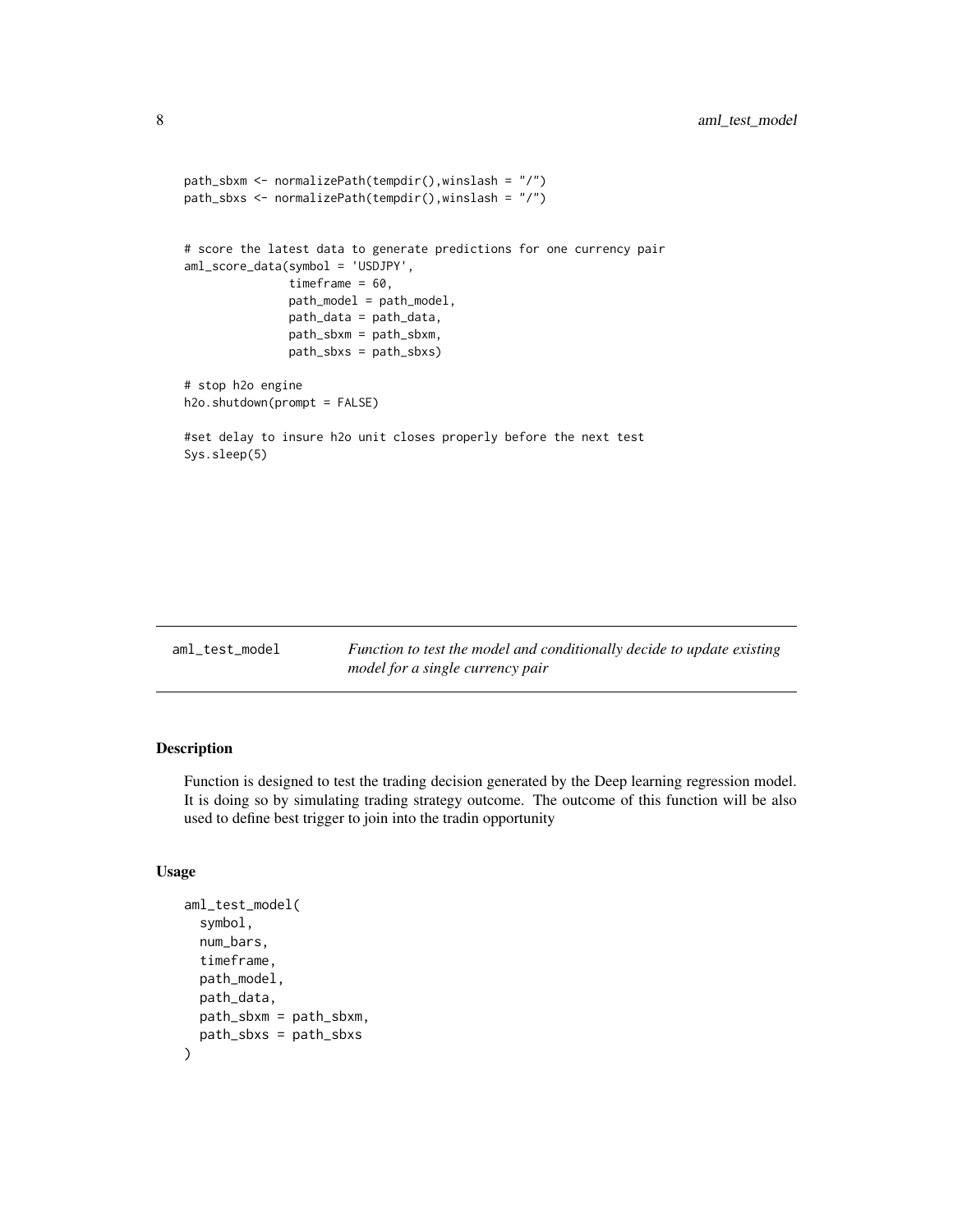## aml\_test\_model 9

#### Arguments

| symbol     | Character symbol of the asset for which to train the model                                       |
|------------|--------------------------------------------------------------------------------------------------|
| num_bars   | Number of bars used to test the model                                                            |
| timeframe  | Data time frame e.g. 60 min                                                                      |
| path_model | Path where the models are be stored                                                              |
| path_data  | Path where the aggregated historical data is stored, if exists in rds format                     |
| path_sbxm  | Path to the sandbox where file with strategy test results should be written (master<br>terminal) |
| path_sbxs  | Path to the sandbox where file with strategy test results should be written (slave<br>terminal)  |

## Details

Function is reading price data and corresponding indicator. Starting from the trained model function will test the trading strategy using simplified trading approach. Trading approach will entail using the last available indicator data, predict the price change for every row, trade will be simulating by holding the asset for 3, 5, 10 and 34 hours. Several trigger points will be evaluated selecting the most optimal trading trigger. Function is writing most optimal decision into \*.csv file Such file will be used by the function aml\_make\_model.R to decide whether model must be updated...

#### Value

Function is writing file into Decision Support System folder

#### Author(s)

(C) 2020 Vladimir Zhbanko

```
library(dplyr)
library(magrittr)
library(readr)
library(h2o)
library(lazytrade)
library(lubridate)
path_model <- normalizePath(tempdir(),winslash = "/")
path_data <- normalizePath(tempdir(),winslash = "/")
ind = system.file("extdata", "AI_RSIADXUSDJPY60.csv",
                  package = "lazytrade") %>% read_csv(col_names = FALSE)
ind$X1 <- ymd_hms(ind$X1)
write_csv(ind, file.path(path_data, "AI_RSIADXUSDJPY60.csv"), col_names = FALSE)
```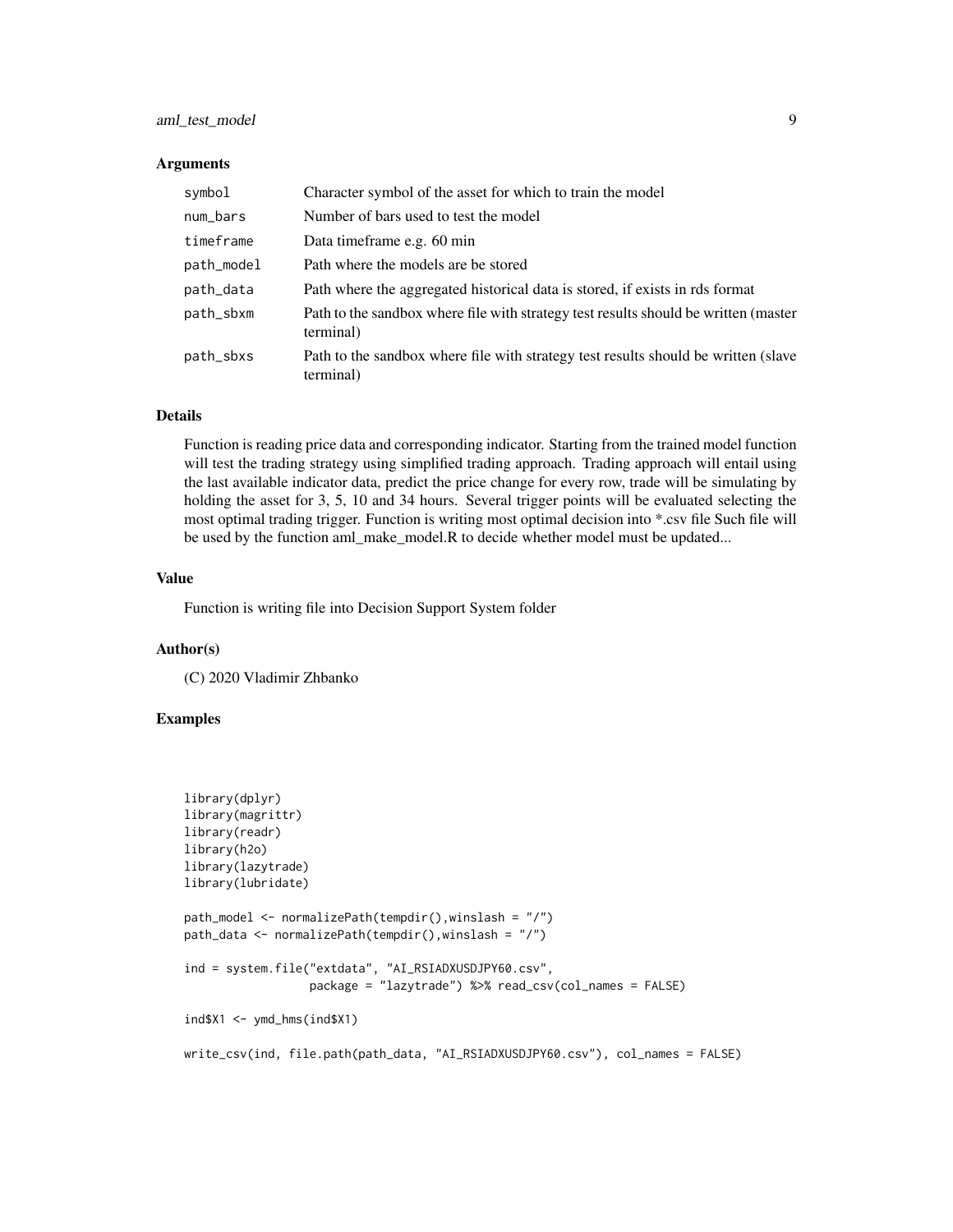```
# data transformation using the custom function for one symbol
aml_collect_data(indicator_dataset = ind,
                 symbol = 'USDJPY',
                 timeframe = 60,
                 path_data = path_data)
# start h2o engine (using all CPU's by default)
h2o.init()
# performing Deep Learning Regression using the custom function
aml_make_model(symbol = 'USDJPY',
               timeframe = 60,
               path_model = path_model,
               path_data = path_data,
               force_update=FALSE)
path_sbxm <- normalizePath(tempdir(),winslash = "/")
path_sbxs <- normalizePath(tempdir(),winslash = "/")
# score the latest data to generate predictions for one currency pair
aml_score_data(symbol = 'USDJPY',
              timeframe = 60,
               path_model = path_model,
               path_data = path_data,
              path_sbxm = path_sbxm,
              path_sbxs = path_sbxs)
# test the results of predictions
aml_test_model(symbol = 'USDJPY',
              num\_bars = 600,timeframe = 60,
              path_model = path_model,
               path_data = path_data,
              path_sbxm = path_sbxm,
              path_sbxs = path_sbxs)
# stop h2o engine
h2o.shutdown(prompt = FALSE)
#set delay to insure h2o unit closes properly before the next test
Sys.sleep(5)
```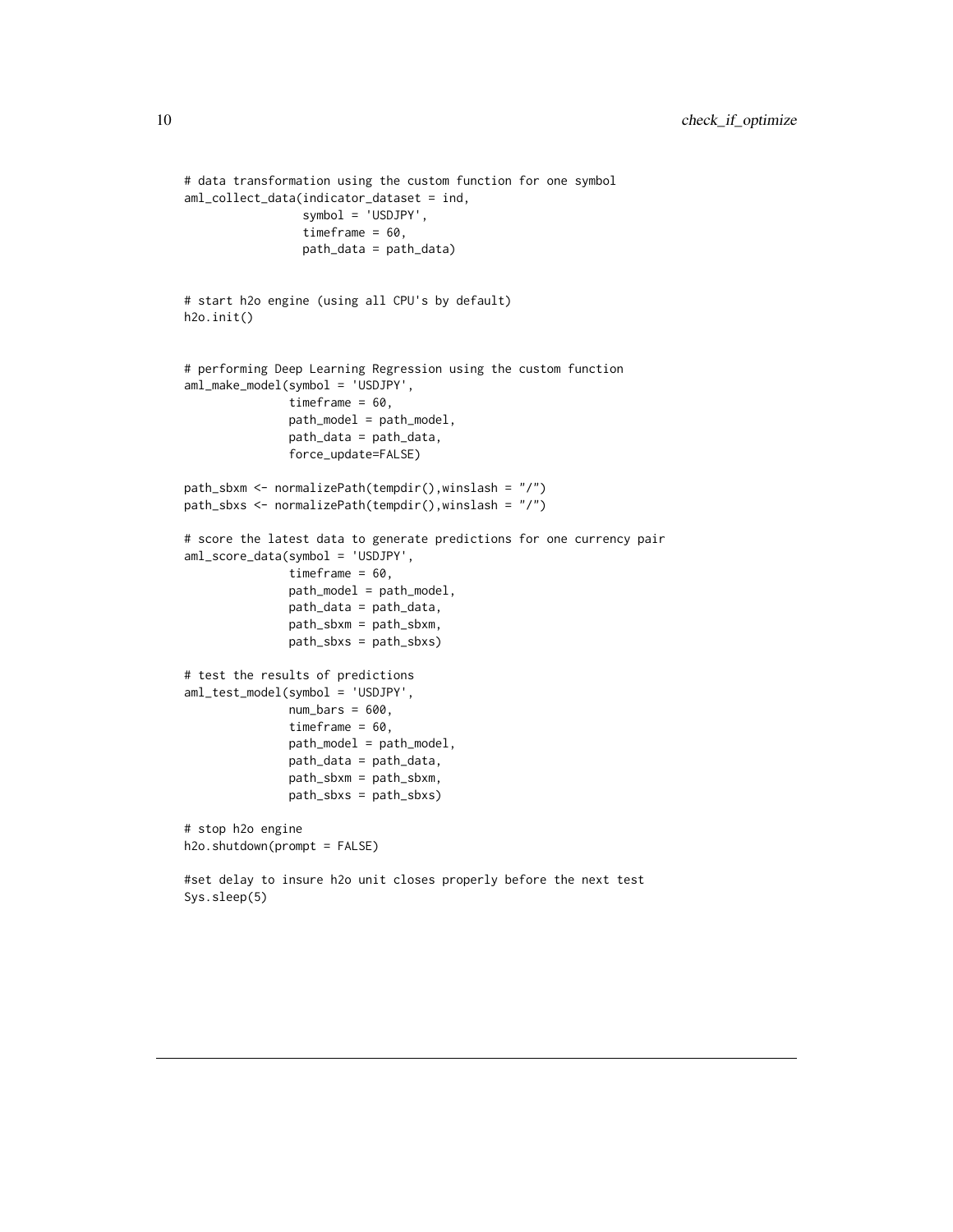check\_if\_optimize *Function check\_if\_optimize.*

## Description

Purpose of this function is to verify trading system functionality by analysing profit factor on the last trades. Whenever trading robot has profit factor value below certain limit function will write a file log indicating which trading systems need to be maintained.

Learn by example how to manipulate data

#### Usage

```
check_if_optimize(
  x,
 path_trading_robot = "",
  num_trades_to_consider = 3,
  profit_factor_limit = 0.7,
  demo_mode = FALSE,
  write_mode = FALSE
\mathcal{L}
```
## Arguments

| X                      | - dataframe containing trading results                                                                                                             |  |
|------------------------|----------------------------------------------------------------------------------------------------------------------------------------------------|--|
| path_trading_robot     |                                                                                                                                                    |  |
|                        | - path of trading robot repository, must contain folder TEST with file Setup.csv.<br>File Setup.csv contains a table with magic numbers under test |  |
| num_trades_to_consider |                                                                                                                                                    |  |
|                        | - Number of trades to calculate profit factor                                                                                                      |  |
| profit_factor_limit    |                                                                                                                                                    |  |
|                        | - Limit below which trading robot considered not working properly                                                                                  |  |
| demo_mode              | - When true function uses package test dataset                                                                                                     |  |
| write mode             | - When true function will write result to the file located in the temporary direc-<br>tory                                                         |  |

### Details

Whenever there will be not enough trades then empty file will be written to the destination

## Value

function returns a dataframe with systems that should be optimized

#### Author(s)

(C) 2019 Vladimir Zhbanko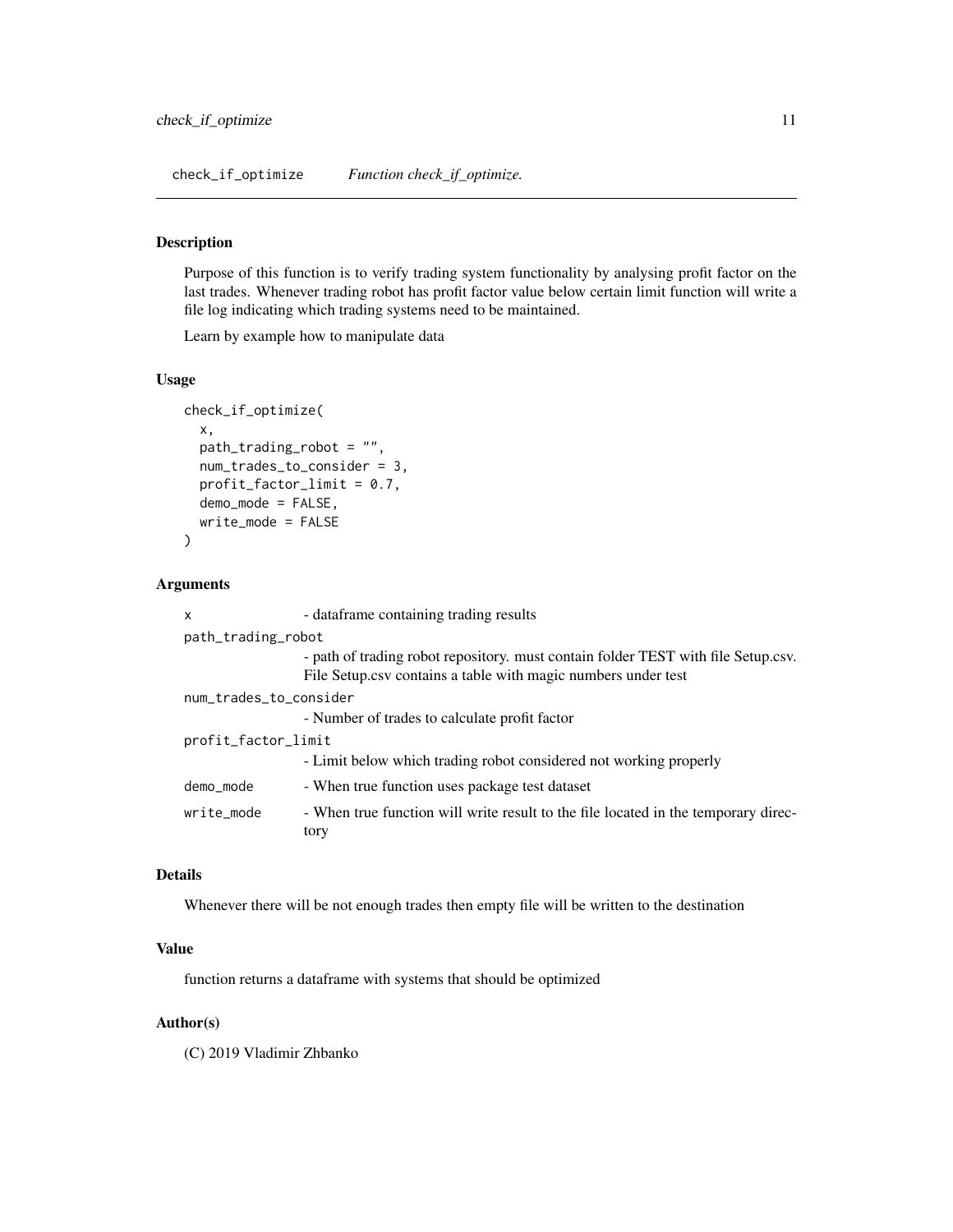## Examples

```
library(lazytrade)
library(dplyr)
library(readr)
library(lubridate)
DFT1 <- import_data(trade_log_file = system.file("extdata",
                                                  "OrdersResultsT1.csv",
                                                 package = "lazytrade"),
                    demo_mode = TRUE)
# without writing to the file
DFT1 %>% check_if_optimize(num_trades_to_consider = 3,
                           profit_factor_limit = 1.2,
                           demo_mode = TRUE,
                           write_mode = FALSE)
# function will write to the temporary file
DFT1 %>% check_if_optimize(num_trades_to_consider = 3,
                           profit_factor_limit = 1.2,
                           demo_mode = TRUE,
                           write_mode = TRUE)
```
create\_labelled\_data *Create labelled data*

#### Description

FUNCTION create\_labelled\_data. PURPOSE: function gets price data of every currency in each column. It is splitting this data by periods and transposes the data. Additionally function is capable to label the data based on the simple logic. Each row will be assigned into 2 categories based on the difference between beginning and end of the row elements Finally all data will be stacked on top and joined into the table

Learn by example how to manipulate data

#### Usage

```
create\_labelled\_data(x, n = 50, type = "regression")
```
#### Arguments

|   | - data set containing a table where 1st column is a Time index and other columns<br>containing financial asset price values |
|---|-----------------------------------------------------------------------------------------------------------------------------|
| n | - number of rows we intend to split and transpose the data to                                                               |

<span id="page-11-0"></span>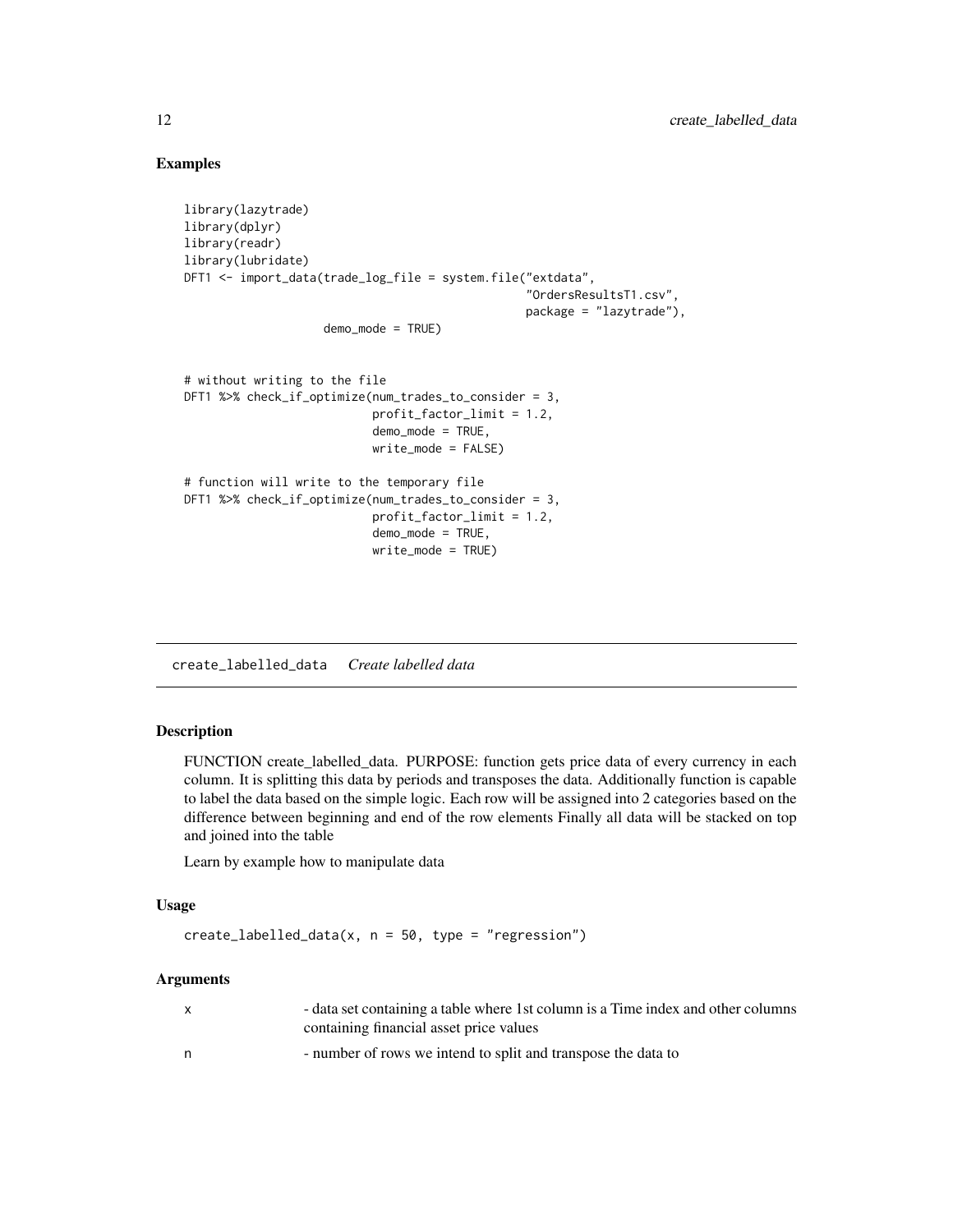<span id="page-12-0"></span>type - type of the label required. Can be either "classification" or "regression". "classification" will return either "BU" or "BE", "regression" will return the difference between first value and the last value in each row (in pips)

## Details

see more info in the udemy course self-learning-trading-robot

#### Value

function returns transposed data. One column called 'LABEL' indicate achieved value of the label. Transposed values from every column are stacked one to each other

#### Examples

```
library(dplyr)
library(readr)
library(lazytrade)
# usind a sample data
data(price_dataset)
# price change as a label
create\_labelled\_data(x = price\_dataset, n = 75, type = "regression")# factors 'BU'/'BE' as a label
create\_labelled\_data(x = price\_dataset, n = 75, type = "classification")
```
create\_transposed\_data

*Create Transposed Data*

## Description

PURPOSE: function gets indicator data in each column. Goal is to splitting this data into periods and transpose the data.

Learn by example how to manipulate data

#### Usage

create\_transposed\_data(x, n = 50)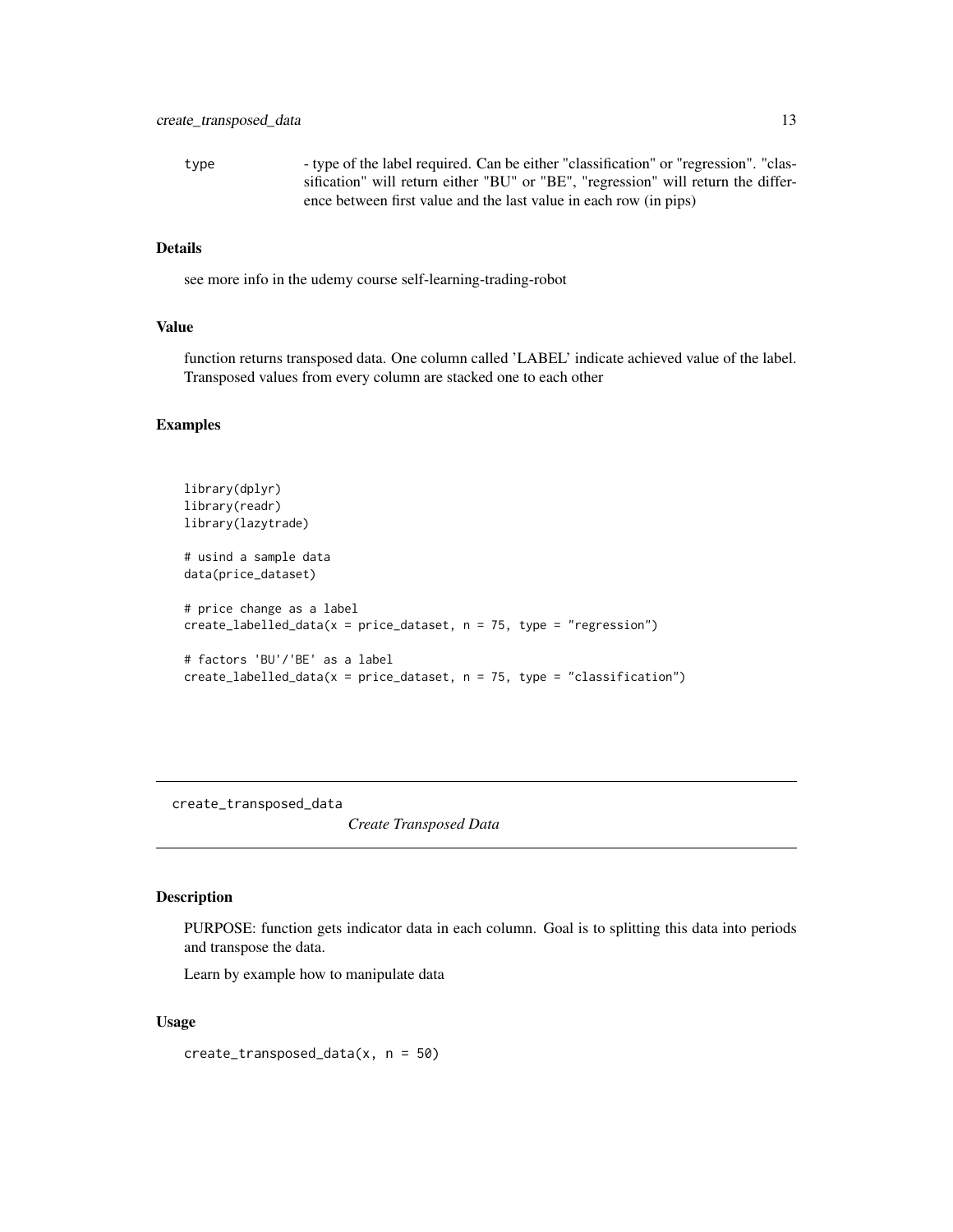<span id="page-13-0"></span>14 data\_trades

## Arguments

| - data set containing a table where 1st column is a Time index and other columns |
|----------------------------------------------------------------------------------|
| containing financial asset indicator values                                      |
| - number of rows we intend to split and transpose the data                       |

## Details

each column contains records of the indicator value of the assets every column will be split into chunks of n observations and transposed into rows this repeated for all the columns coming up with a matrix. Function works in combination with a function create\_labelled\_data

### Value

function returns transposed data. Transposed values from every column are stacked one to each other

## Examples

```
library(dplyr)
```
# usind a sample data data(indicator\_dataset)

create\_transposed\_data(indicator\_dataset, n = 75)

data\_trades *Table with Trade results samples*

## Description

Table with Trade results samples

#### Usage

data\_trades

#### Format

A dataframe with several columns

MagicNumber Unique identifiers of the Trading Robots TicketNumber Ticket Number of closed position OrderStartTime Date and Time when order started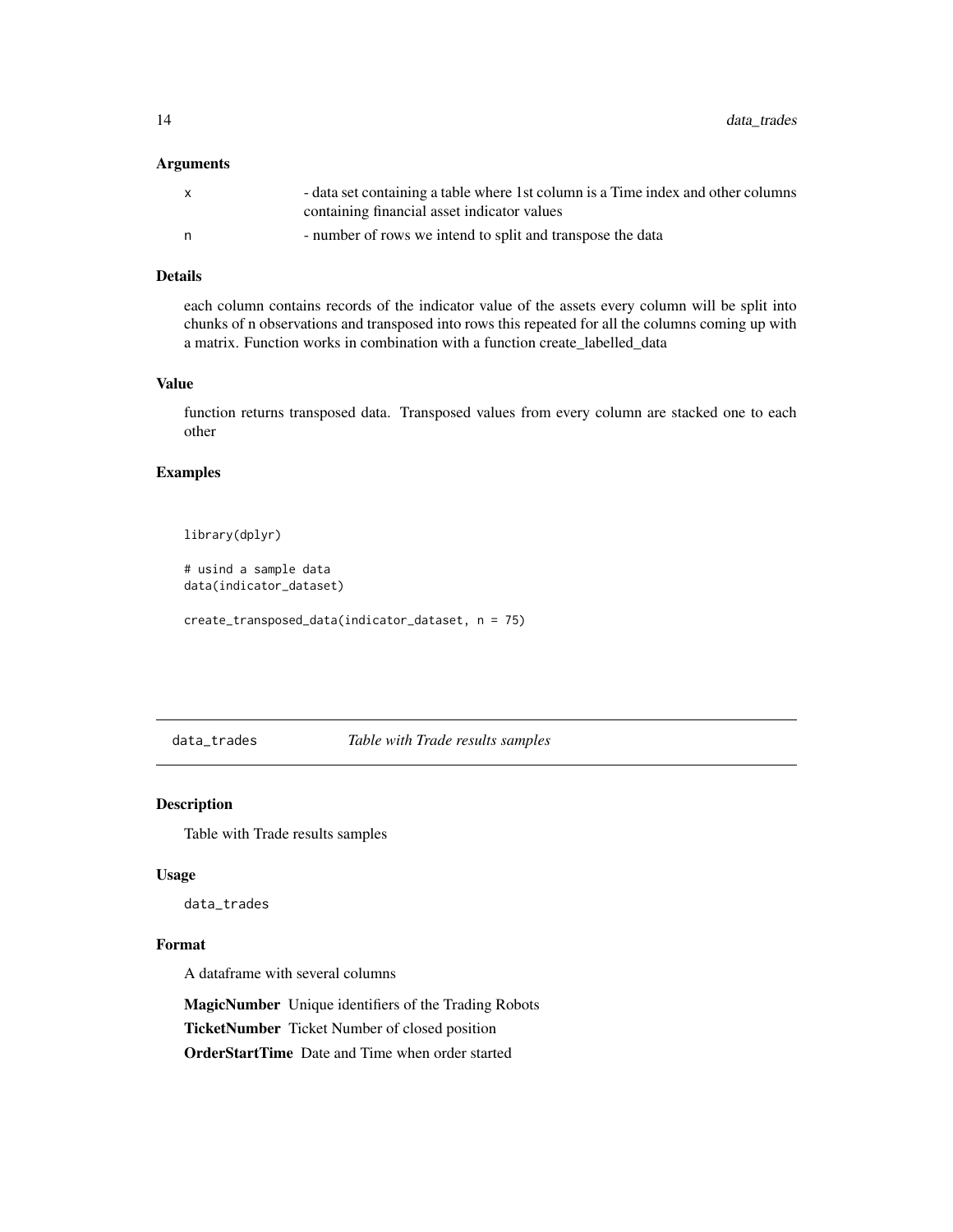<span id="page-14-0"></span>OrderCloseTime Date and Time when order closed Profit Monetary result of the trade Symbol Symbol of the Asset e.g. EURUSD OrderType Order Type 0 - buy, 1 - sell

decrypt\_mykeys *Function that decrypt encrypted content*

## **Description**

Function that decrypt encrypted content

#### Usage

```
decrypt_mykeys(path_encrypted_content, path_private_key)
```
#### Arguments

```
path_encrypted_content
                 - path to the encrypted content of the API key
path_private_key
                  - path to the private RSA key, should be without password
```
#### Details

It is possible to generate private/public key pair using R-Studio Project Options Menu. Alternatively possible to use 'openssl' R package

## Value

```
- a string with decrypted key
```

```
library(dplyr)
library(magrittr)
library(openssl)
library(readr)
```

```
path_ssh <- normalizePath(tempdir(),winslash = "/")
rsa_keygen() %>% write_pem(path = file.path(path_ssh, 'id_api'))
# extract and write your public key
read_key(file = file.path(path_ssh, 'id_api'), password = "") %>%
`[[`("pubkey") %>% write_pem(path = file.path(path_ssh, 'id_api.pub'))
```

```
path_private_key <- file.path(path_ssh, "id_api")
path_public_key <- file.path(path_ssh, "id_api.pub")
```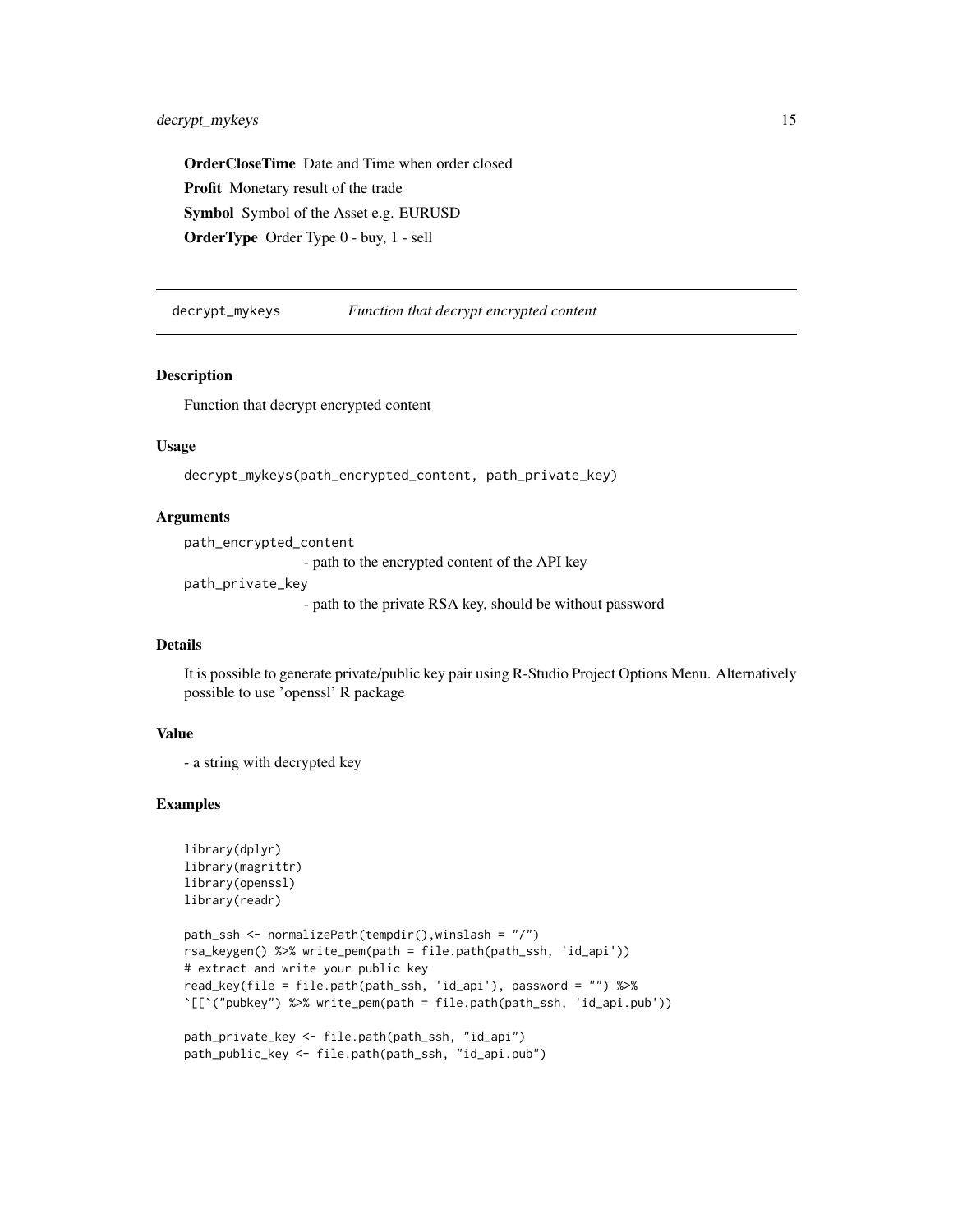```
#encrypting string 'my_key'...
encrypt_api_key(api_key = 'my_key', enc_name = 'api_key.enc.rds',path_ssh = path_ssh)
#encrypted content
out <- read_rds(file.path(path_ssh, "api_key.enc.rds"))
# Consumer API keys
ConsumerAPIkeys <- decrypt_mykeys(path_encrypted_content = file.path(path_ssh,
                                  'api_key.enc.rds'),
                                  path_private_key = path_private_key)
```
## DFR *Table with predicted price change*

## Description

Table with predicted price change

#### Usage

DFR

## Format

A dataframe with one column

"MagicNumber.x Unique identifiers of the Trading Robots from Trade Log

TicketNumber Ticket Number of closed position

OrderStartTime Date and Time when order started

OrderCloseTime Date and Time when order closed

Profit Monetary result of the trade

Symbol Symbol of the Asset e.g. EURUSD

OrderType Order Type 0 - buy, 1 - sell

"CUMSUM\_PNL Cumulative sum of Profit and Loss

<span id="page-15-0"></span>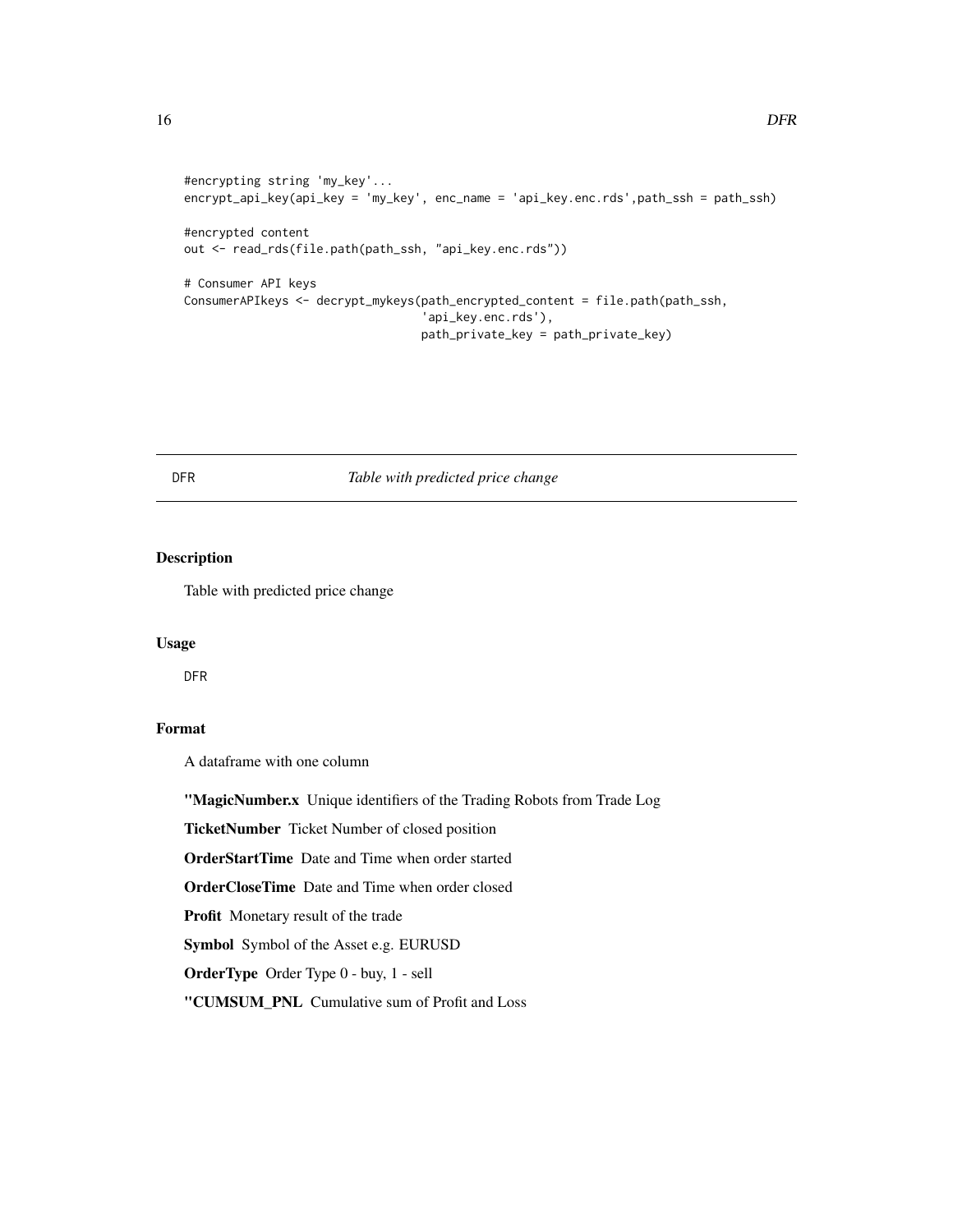<span id="page-16-0"></span>Provide easy interface to encrypt the api key. In order to use function simply provide a string with an API key. In addition provide the path to the .ssh folder and names of the private and public keys

#### Usage

```
encrypt_api_key(
  api_key,
  enc_name = "api_key.enc.rds",
 path_ssh = "path_ssh",
  file_rsa = "id_api",
  file_rsa_pub = "id_api.pub"
)
```
## Arguments

| api_key      | String with API key                                                                            |
|--------------|------------------------------------------------------------------------------------------------|
| enc_name     | String with a name of the file with encrypted key. Default name is 'api_key.enc.rds'           |
| path_ssh     | String with path to the file with rsa keys. Same place will be used to store<br>encrypted data |
| file_rsa     | String with a name of the file with a private key. Default name is 'id api'                    |
| file_rsa_pub | String with a name of the file with a public key. Default name is 'id_api.pub'                 |

## Details

Make sure to clean the history of the R session

### Value

Writes a file with encrypted key

## References

for more info on how to use RSA cryptography in R check my course https://www.udemy.com/course/keepyour-secrets-under-control/?referralCode=5B78D58E7C06AFFD80AE

```
library(openssl)
library(magrittr)
library(readr)
path_ssh <- normalizePath(tempdir(),winslash = "/")
```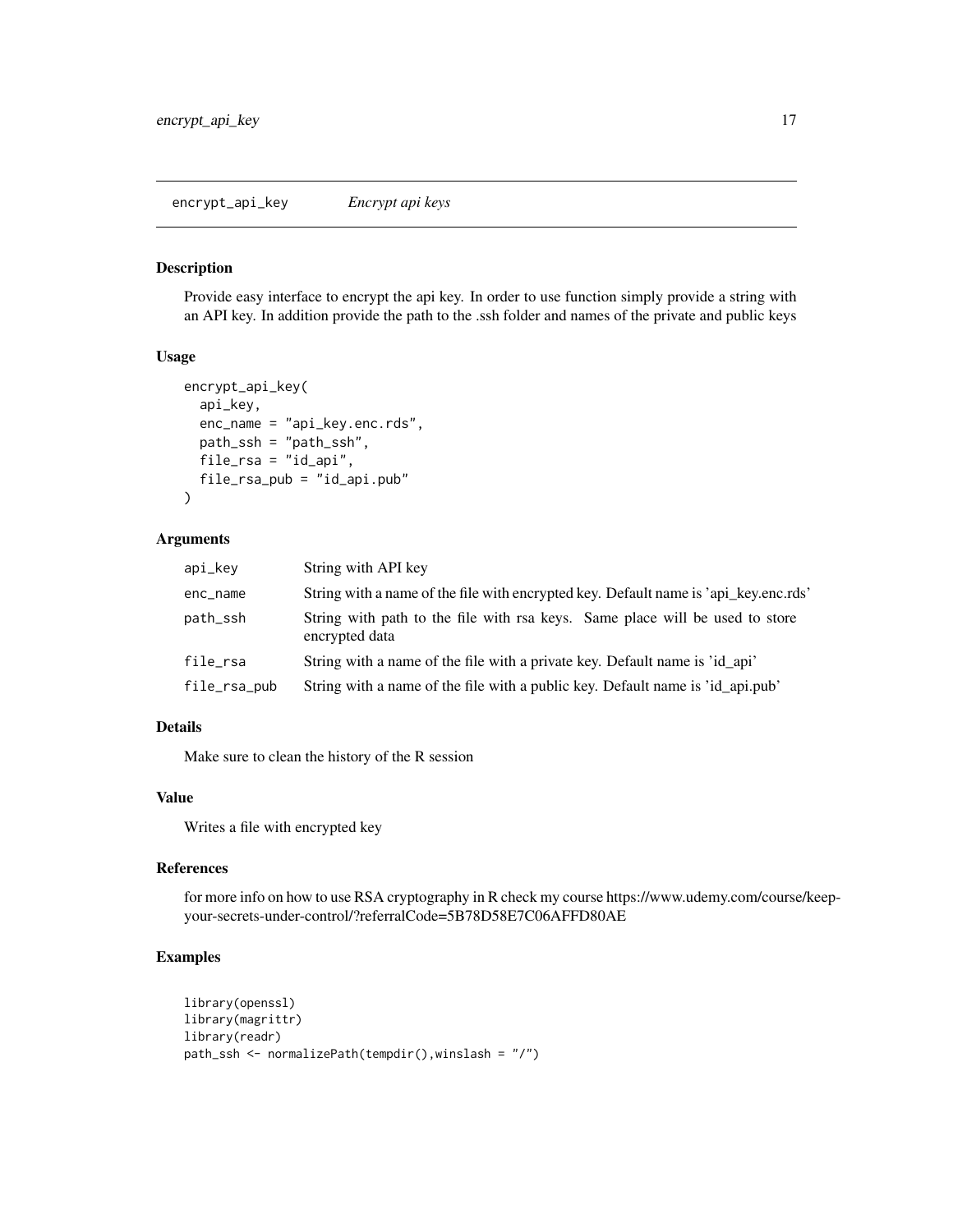```
rsa_keygen() %>% write_pem(path = file.path(path_ssh, 'id_api'))
# extract and write your public key
read_key(file = file.path(path_ssh, 'id_api'), password = "") %>%
`[[`("pubkey") %>% write_pem(path = file.path(path_ssh, 'id_api.pub'))
path_private_key <- file.path(path_ssh, "id_api")
path_public_key <- file.path(path_ssh, "id_api.pub")
#encrypting string 'my_key'...
encrypt_api_key(api_key = 'my_key', enc_name = 'api_key.enc.rds',path_ssh = path_ssh)
out <- read_rds(file.path(path_ssh, "api_key.enc.rds"))
# decrypting the password using public data list and private key
api_key <- decrypt_envelope(out$data,
                            out$iv,
                            out$session,
                            path_private_key, password = "") %>%
           unserialize()
# outcome of the encryption will be a string 'my_key'
```

| EURUSDM15X75 | Table with indicator and price change dataset |  |
|--------------|-----------------------------------------------|--|
|              |                                               |  |

Table with indicator and price change dataset

#### Usage

EURUSDM15X75

#### Format

A dataframe with several columns

LABEL future price change

X1-X75 Values of the macd indicator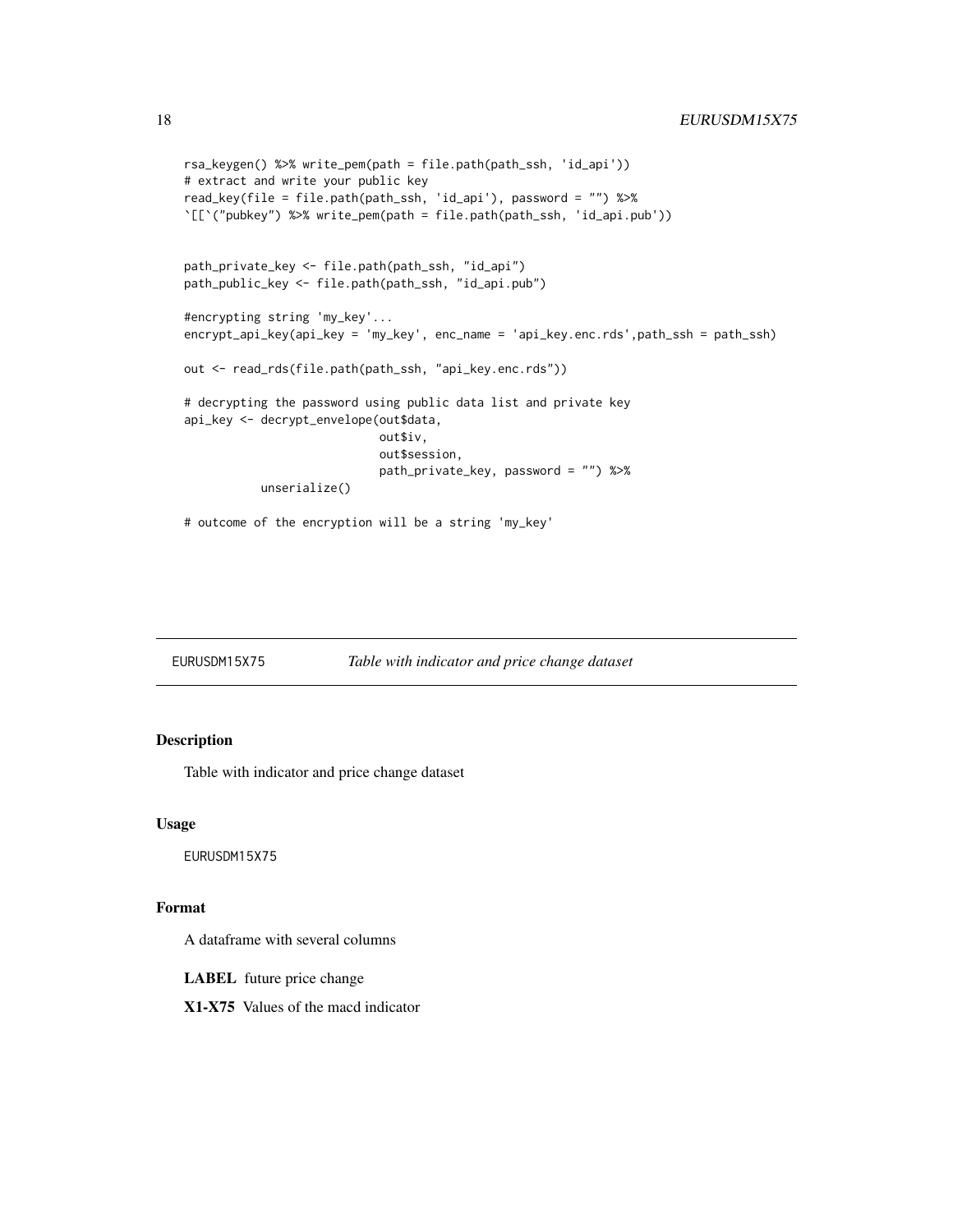<span id="page-18-0"></span>evaluate\_macroeconomic\_event

*Function used to evaluate market type situation by reading the file with Macroeconomic Events and writing a trigger to the trading robot*

#### Description

Function is reading the content of the file 01\_MacroeconomicEvent.csv. Content of the file can be either 1 or 0. 1 - when Macro Economic event is present, 0 - when it's not. Function will also read magic number of the trading robots. This is indicated in the file 'Setup.csv'. Final outcome of the function is the series of files written to the destination directories. These files will either enable or disable opening of new positions in the trading robots #'

#### Usage

```
evaluate_macroeconomic_event(
  setup_file_path,
  setup_file_name = "Setup.csv",
 macro_event_path,
 macro_file_name = "01_MacroeconomicEvent.csv",
 path_T1,
 path_T3
)
```
## Arguments

setup\_file\_path

|                  | string, path to the folder with Setup.csv file                     |  |
|------------------|--------------------------------------------------------------------|--|
| setup_file_name  |                                                                    |  |
|                  | string, name of the file 'Setup.csv'                               |  |
| macro_event_path |                                                                    |  |
|                  | string, path to the folder with a file '01_MacroeconomicEvent.csv' |  |
| macro_file_name  |                                                                    |  |
|                  | string, name of the file '01_MacroeconomicEvent.csv'               |  |
| path_T1          | Path of the Terminal 1                                             |  |
| path_T3          | Path of the Terminal 3                                             |  |
|                  |                                                                    |  |

#### Details

This function is used exclusively with Market Type recognition system.

Final evaluation will consist in writing a dedicated file with a simple information:

When Macro economic even is not present:

"Magic","IsEnabled" 8139125,1

or, when Macro economic event is present:

"Magic","IsEnabled" 8139125,0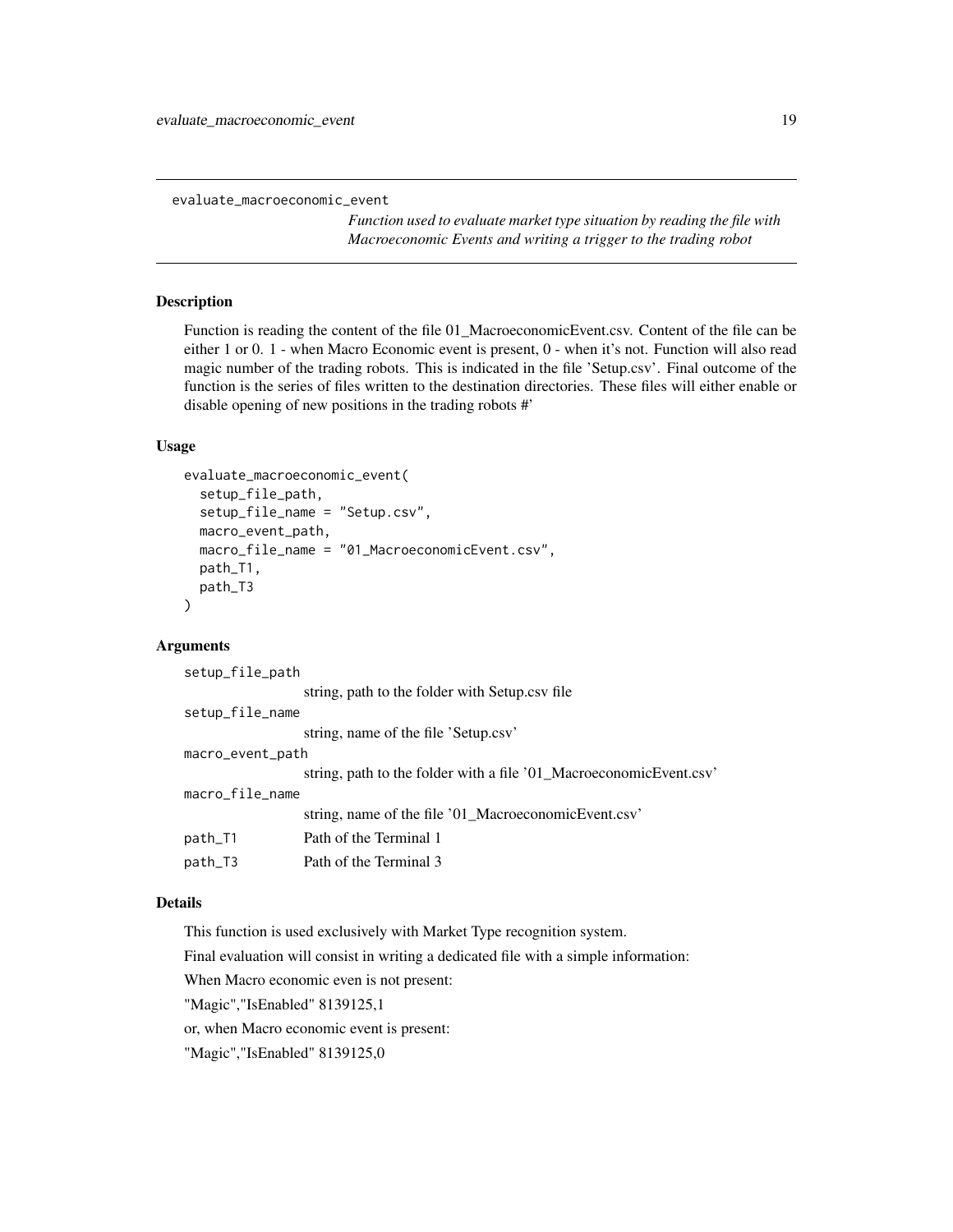#### <span id="page-19-0"></span>Value

Function will write files indicating to enable or disable trading systems to open new orders

#### Examples

```
# evaluate data on macroeconomic event (required to start trading)
library(dplyr)
library(readr)
dir <- normalizePath(tempdir(),winslash = "/")
evaluate_macroeconomic_event(setup_file_path = system.file('extdata', package = "lazytrade"),
                             setup_file_name = "Setup.csv",
                        macro_event_path = system.file('extdata', package = "lazytrade"),
                             macro_file_name = "01_MacroeconomicEvent.csv",
                             path_T1 = dir, path_T3 = dir)
```
evaluate\_market\_type *Function to score data and predict current market type using pretrained classification model*

## Description

PURPOSE: Function that uses Deep Learning model and Time Series Column of the dataframe to find out specific market type of the financial asset it will also discard bad result outputting -1 if it is the case

#### Usage

evaluate\_market\_type(x, path\_model, num\_cols)

#### Arguments

| $\mathsf{x}$ | - data frame with one column containing asset indicator in the time descending<br>order, typically 64 or more values |
|--------------|----------------------------------------------------------------------------------------------------------------------|
| path_model   | - path to the model                                                                                                  |
| num_cols     | - number of columns (features) in the final vector input to the model                                                |

## Details

it is mandatory to switch on the virtual h2o machine with h2o.init() also to shut it down with  $h2o.shutdown(prompt = F)$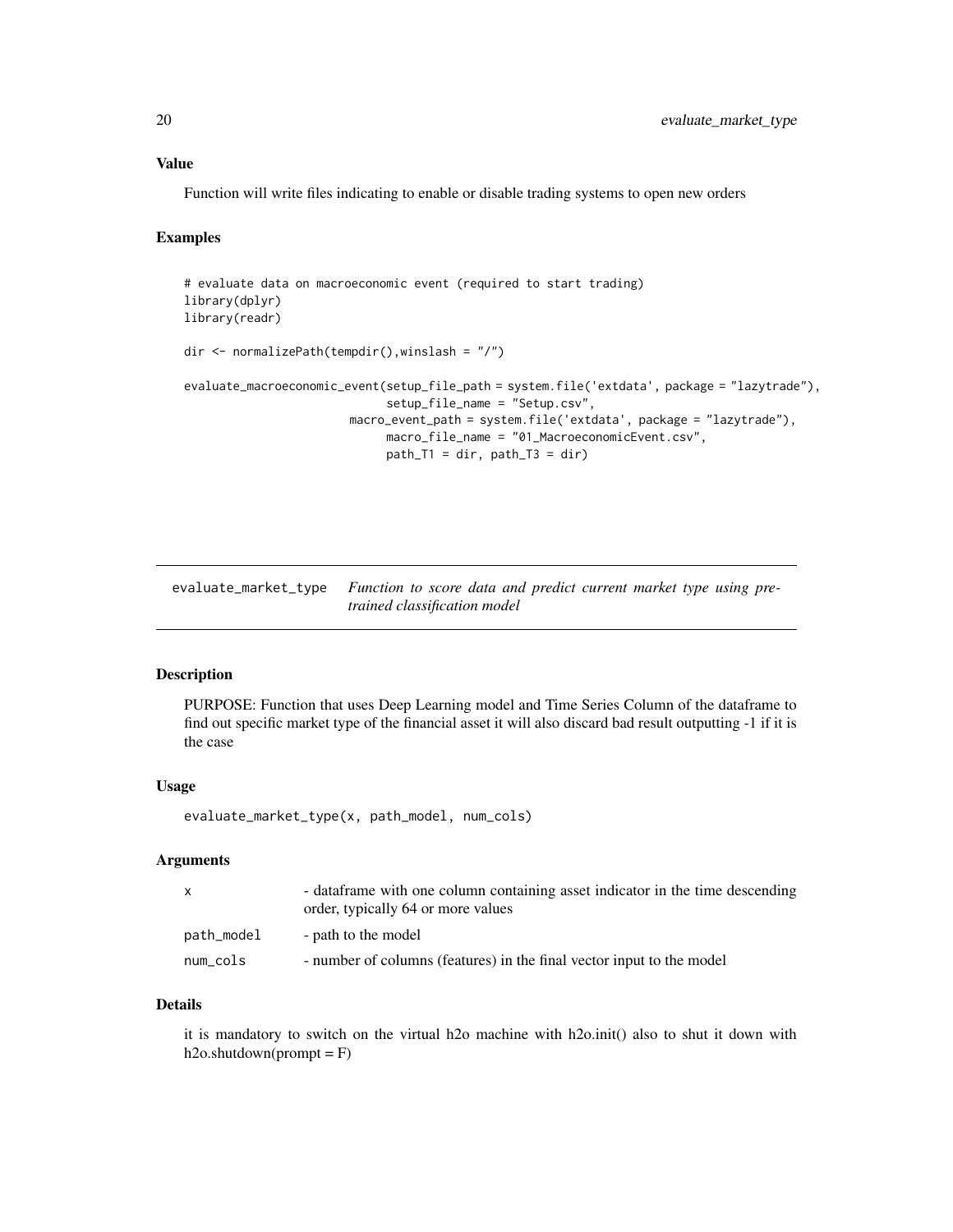## Value

dataframe with predicted value of the market type

```
library(h2o)
library(magrittr)
library(dplyr)
library(readr)
library(lazytrade)
path_model <- normalizePath(tempdir(),winslash = "/")
path_data <- normalizePath(tempdir(),winslash = "/")
data(macd_ML2)
# start h2o engine (using all CPU's by default)
h2o.init()
# performing Deep Learning Regression using the custom function
# this function stores model to the temp location
mt_make_model(indicator_dataset = macd_ML2,
             num\_bars = 64,
              path_model = path_model,
              path_data = path_data)
# Use sample data
data(macd_100)
# use one column for testing
x <- macd_100[ ,2]
evaluate_market_type(x = x,
                     path_model = path_model,
                     num\_cols = 64)h2o.shutdown(prompt = FALSE)
#set delay to insure h2o unit closes properly before the next test
Sys.sleep(5)
```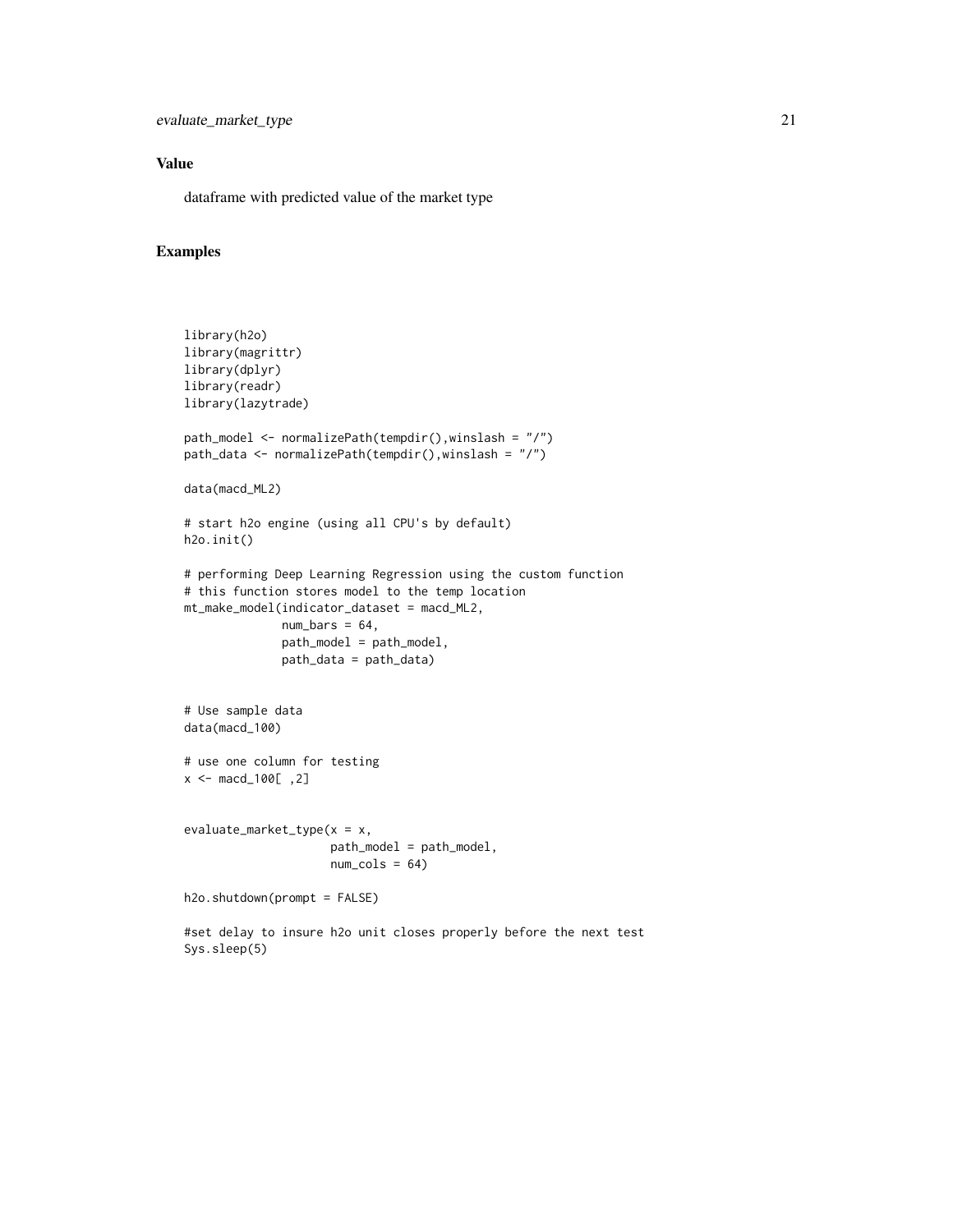<span id="page-21-0"></span>generate\_RL\_policy *Function performs RL and generates model policy*

#### Description

This function will perform Reinforcement Learning using Trading Data. It will suggest whether or not it is better to keep using trading systems or not. Function is just using results of the past performance to generate the recommendation (not a holy grail).

#### Usage

```
generate_RL_policy(x, states, actions, control)
```
#### Arguments

|         | - Dataframe containing trading data                                   |
|---------|-----------------------------------------------------------------------|
| states  | - Selected states of the System                                       |
| actions | - Selected actions executed under environment                         |
| control | - control parameters as defined in the Reinforcement Learning Package |

#### Details

Initial policy is generated using a dummy zero values. This way function starts working directly from the first observation. However policy 'ON' value will only be generated once the Q value is greater than zero

## Value

Function returns data frame with reinforcement learning model policy

#### Author(s)

(C) 2019 Vladimir Zhbanko

```
library(dplyr)
library(ReinforcementLearning)
library(magrittr)
```

```
data(data_trades)
states <- c("tradewin", "tradeloss")
actions \leftarrow c("ON", "OFF")control \le list(alpha = 0.7, gamma = 0.3, epsilon = 0.1)
generate_RL_policy(data_trades, states, actions, control)
```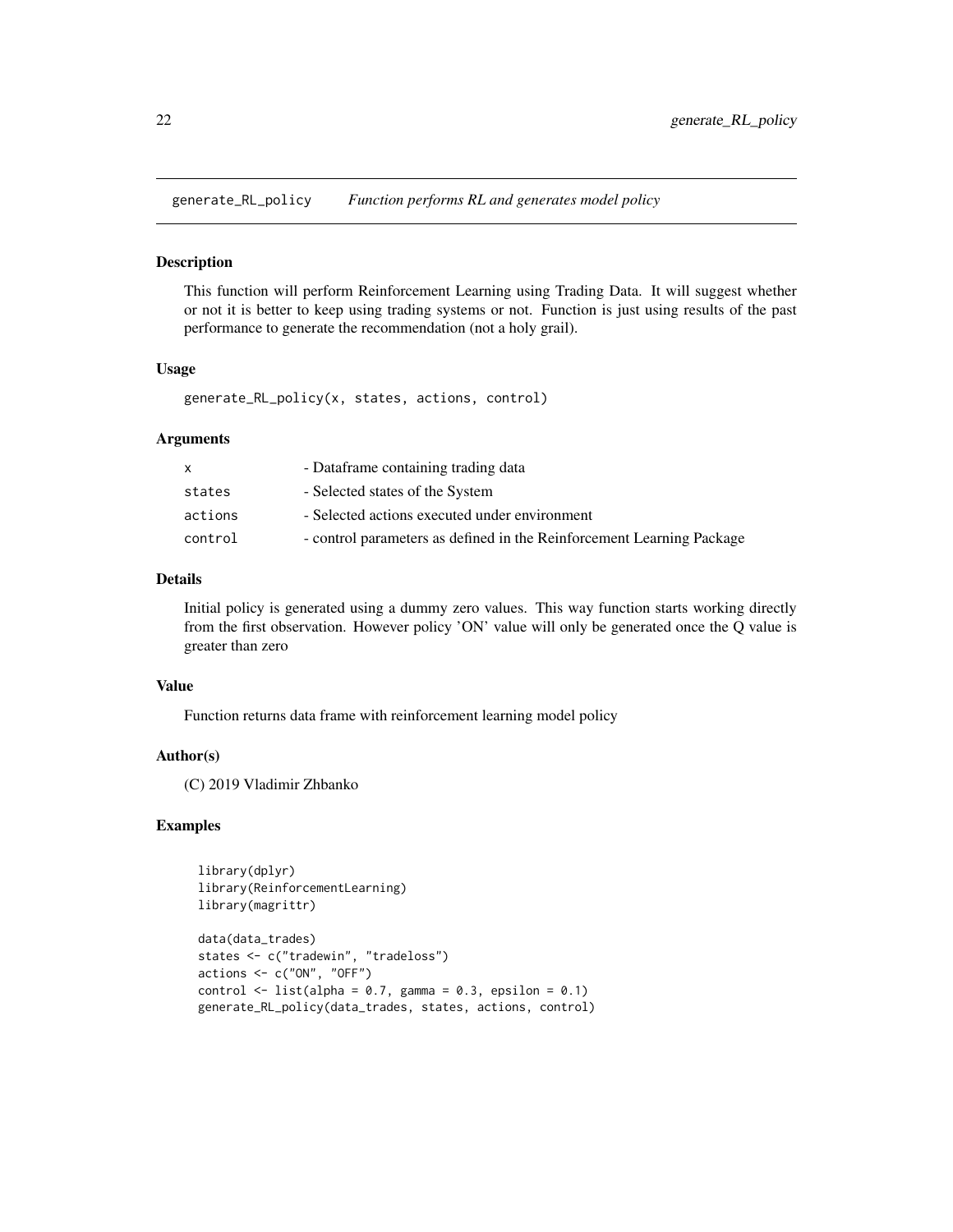<span id="page-22-0"></span>generate\_RL\_policy\_mt *Function performs RL and generates model policy for each Market Type*

#### Description

This function will perform Reinforcement Learning using Trading Data. It will suggest whether or not it is better to keep using trading systems or not. Function is just using results of the past performance to generate the recommendation (not a holy grail).

### Usage

generate\_RL\_policy\_mt(x, states, actions, control)

#### Arguments

| x       | - Dataframe containing trading data          |
|---------|----------------------------------------------|
| states  | - possible states for Reinforcement Learning |
| actions | - possible actions                           |
| control | - control parameters                         |

#### Details

Initial policy is generated using a dummy zero values. This way function starts working directly from the first observation. However policy 'ON' value will only be generated once the Q value is greater than zero

#### Value

Function returns data frame with reinforcement learning model policy

```
library(dplyr)
library(ReinforcementLearning)
data(trading_systemDF)
states <- c("BUN", "BUV", "BEN", "BEV", "RAN", "RAV")
actions <- c("ON", "OFF")
control \le list(alpha = 0.7, gamma = 0.3, epsilon = 0.1)
generate_RL_policy_mt(trading_systemDF, states, actions, control)
```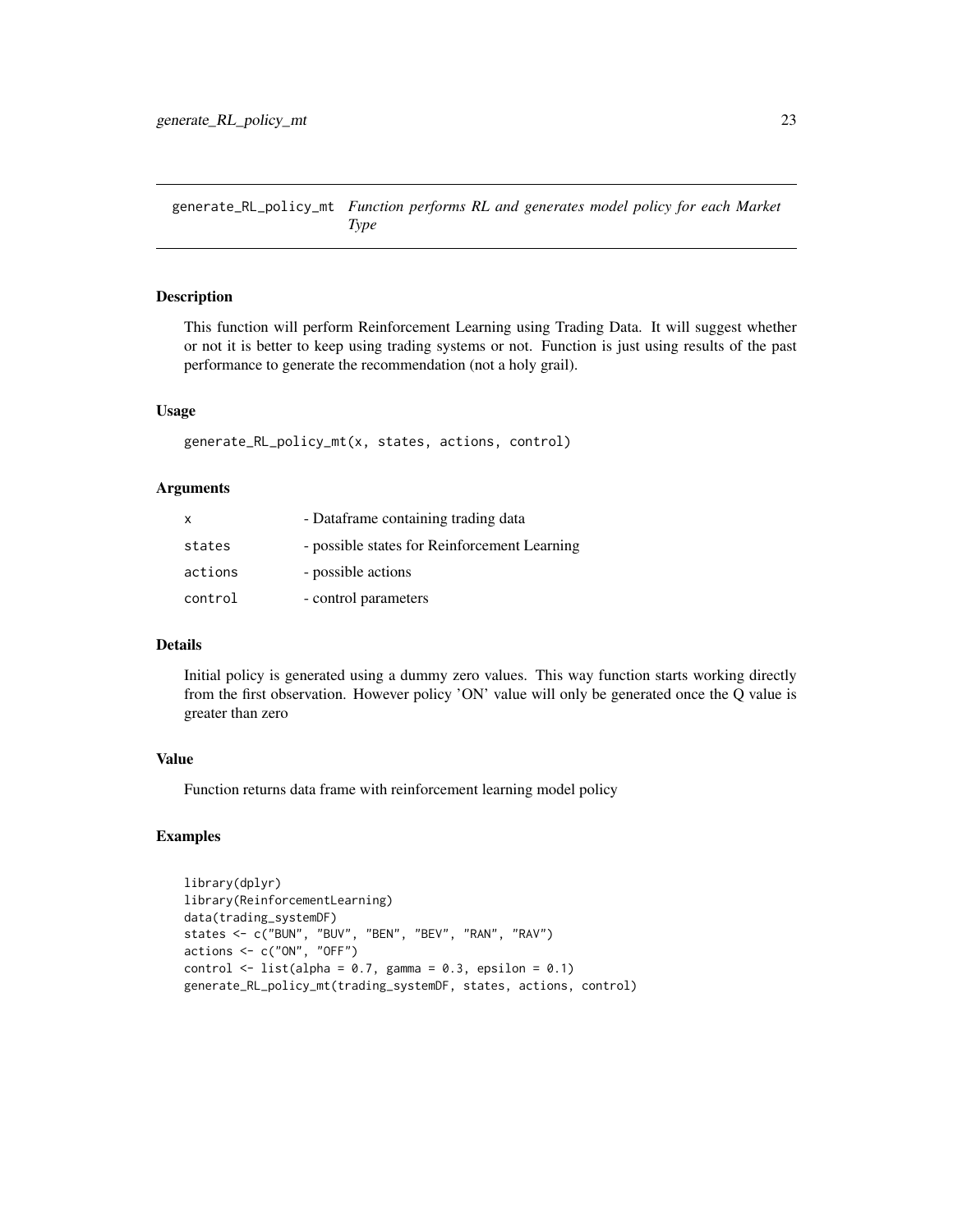<span id="page-23-0"></span>

Function that returns the profit factors of the systems in a form of a DataFrame

## Usage

```
get_profit_factorDF(x, num_orders)
```
## Arguments

| $\mathsf{x}$ | - data frame with orders. Note x must contain MagicNumber and Profit columns! |
|--------------|-------------------------------------------------------------------------------|
| num orders   | - desired number of orders to base profit factor calculation                  |

## Value

- Function returns dataframe with column PrFact with calculated profit factor value for each trading robot

#### Examples

```
library(lazytrade)
library(dplyr)
library(magrittr)
data(profit_factorDF)
get_profit_factorDF(profit_factorDF, 10)
```
import\_data *Import Data file with Trade Logs to R.*

## Description

Function is capable to import file with executed trades log. Files do not have column headers hence function will take care to name columns as well as to perform relevant cleansing

#### Usage

```
import_data(path_terminal, trade_log_file, demo_mode = FALSE)
```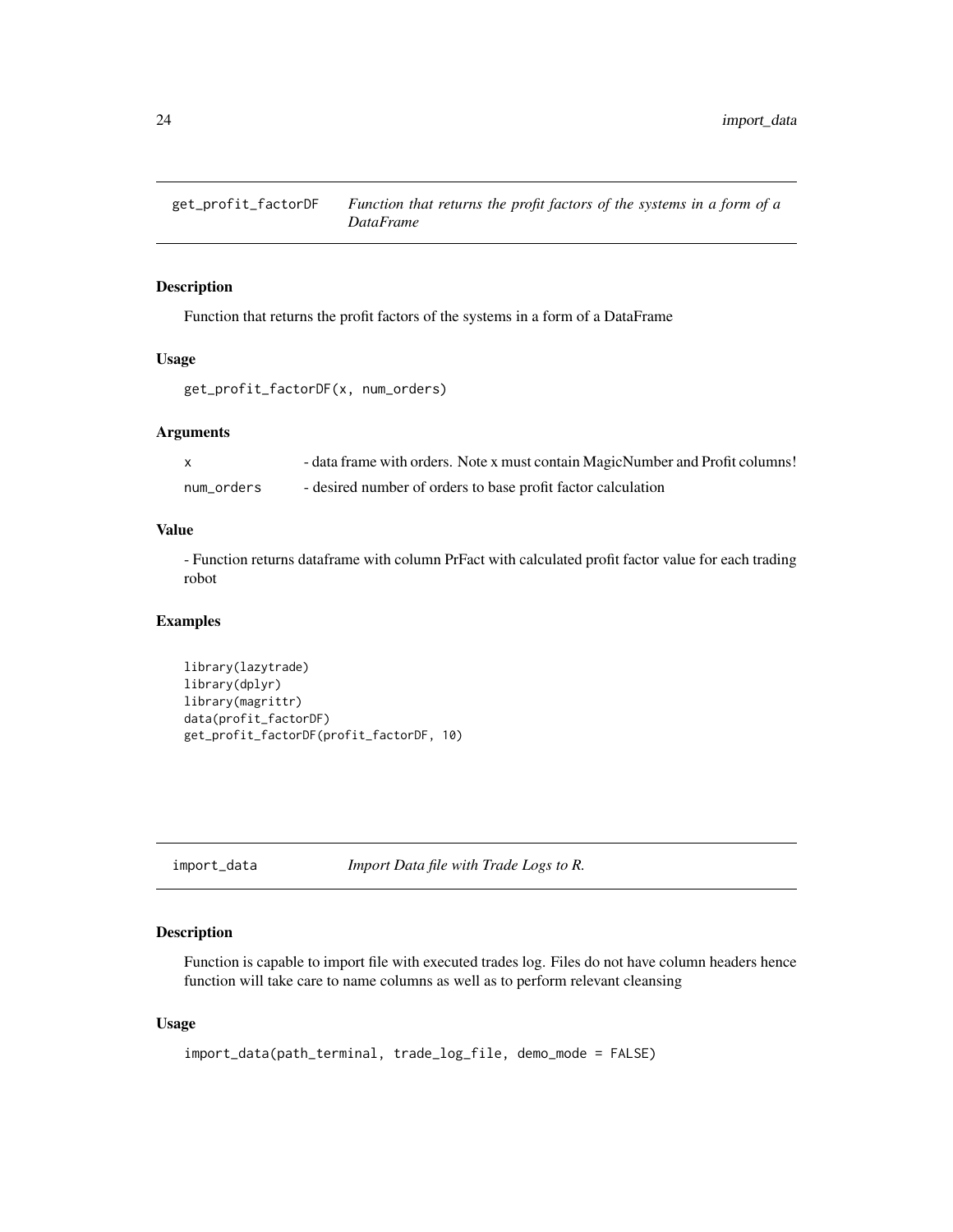#### <span id="page-24-0"></span>Arguments

|           | path_terminal - path of the Trading Terminal where the file with data is written |
|-----------|----------------------------------------------------------------------------------|
|           | trade_log_file - File name where the order results are written                   |
| demo mode | - When true function uses data stored in the package data folder                 |

## Value

Function will return the dataframe with trade data and automatically set proper column types

#### Author(s)

(C) 2019 Vladimir Zhbanko

## Examples

```
library(lazytrade)
library(dplyr)
library(readr)
library(lubridate)
DFT1 <- import_data(trade_log_file = system.file("extdata",
                                                  "OrdersResultsT1.csv",
                                                  package = "lazytrade"),
                    demo_mode = TRUE)
```
import\_data\_mt *Import Market Type related Data to R from the Sandbox*

## Description

Function imports file from the MetaTrader sandbox. Function performs necessary cleansing of the data column types

#### Usage

```
import_data_mt(path_terminal, trade_log_file, system_number, demo_mode = FALSE)
```
#### Arguments

|           | path_terminal - path to the sandbox                                   |
|-----------|-----------------------------------------------------------------------|
|           | trade_log_file - direct path to the log file (used for demo purposes) |
|           | system_number - magic number id of the trading system                 |
| demo_mode | - when true, uses sample datafile stored in the package               |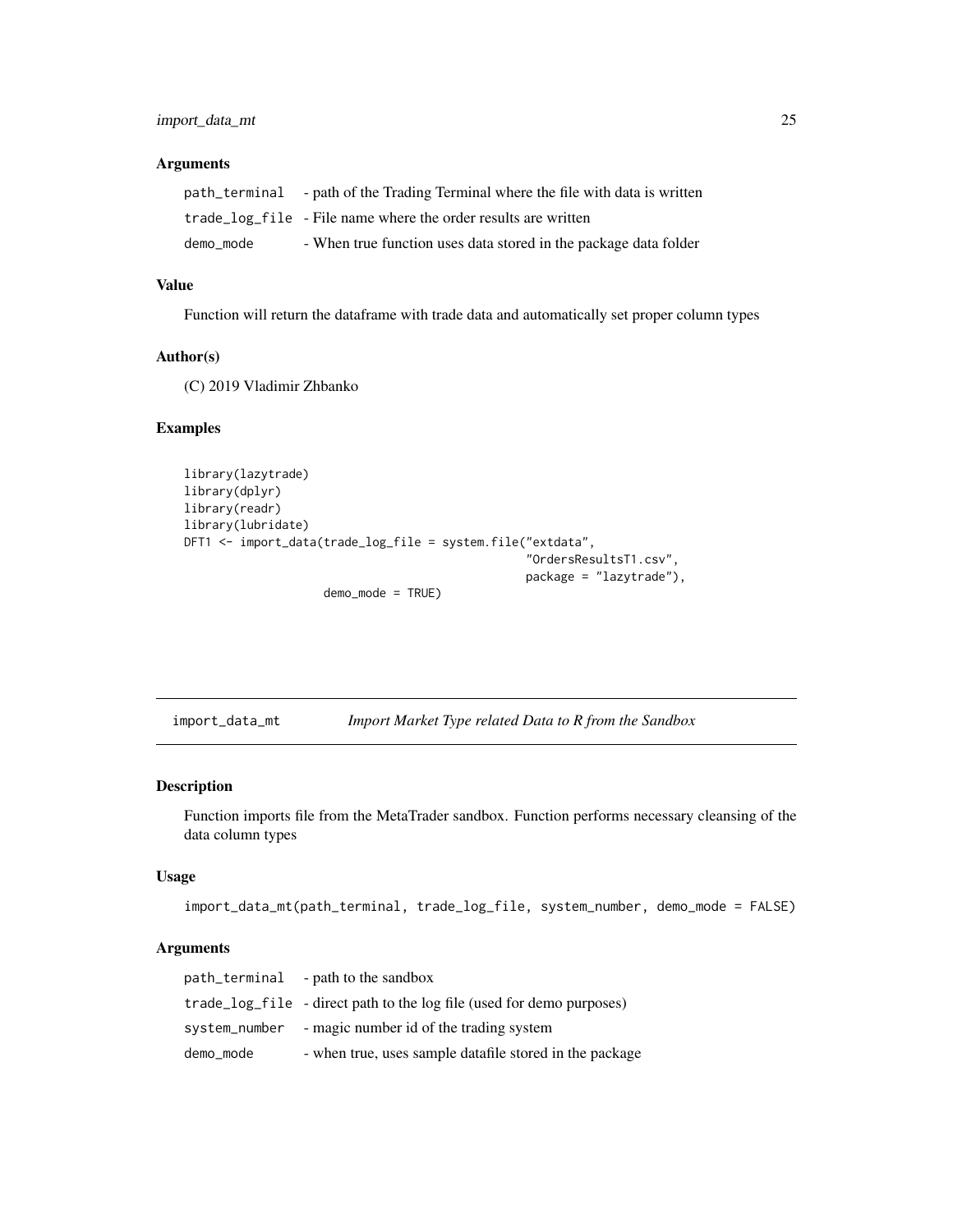## <span id="page-25-0"></span>Value

function returns the data frame with 3 columns including market type code

## Author(s)

(C) 2019 Vladimir Zhbanko

## Examples

```
library(dplyr)
library(readr)
import_data_mt(trade_log_file = system.file("extdata", "MarketTypeLog8132101.csv",
                                            package = "lazytrade"),
               demo_mode = TRUE)
```
indicator\_dataset *Table with indicator dataset*

## Description

Table with indicator dataset

## Usage

indicator\_dataset

## Format

A dataframe with several columns

X1 Date and time of the indicator sample

X2-X29 Values of the assets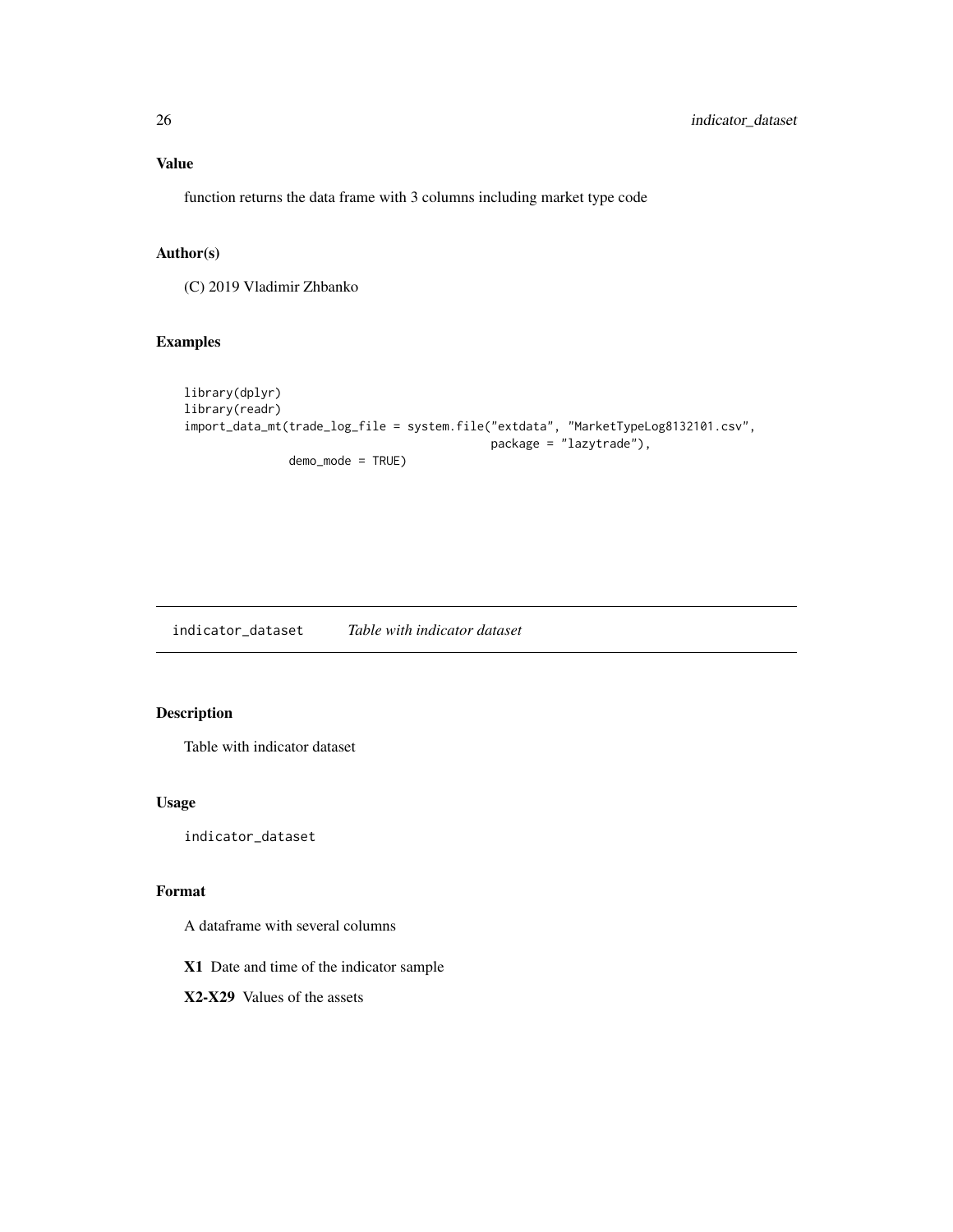<span id="page-26-0"></span>indicator\_dataset\_big *Table with indicator dataset, 30000 rows*

#### Description

Table with indicator dataset, 30000 rows

## Usage

indicator\_dataset\_big

#### Format

A dataframe with several columns

X1 Date and time of the indicator sample

X2-X29 Values of the assets

load\_asset\_data *Load and Prepare Asset Data*

## Description

Function imports file with financial asset data. Each column represent one asset, rows represent observations. Values in specific columns will be normalized by dividing them by 100. This is specifically done for pairs with JPY. In addition, X1 column will be converted to the ymd\_hms format

#### Usage

```
load_asset_data(
 path_terminal,
  trade_log_file,
  time_period = 1,
  data_deepth = 50000
)
```
#### Arguments

|             | path_terminal - path to the MT4 terminal, string                                 |
|-------------|----------------------------------------------------------------------------------|
|             | trade_log_file - csv file name where the data is stored, without ".csv"          |
| time_period | - data periodicity in minutes, can be 1, 15, 60                                  |
| data_deepth | - collected data deepth in rows. describe how many rows in original file to read |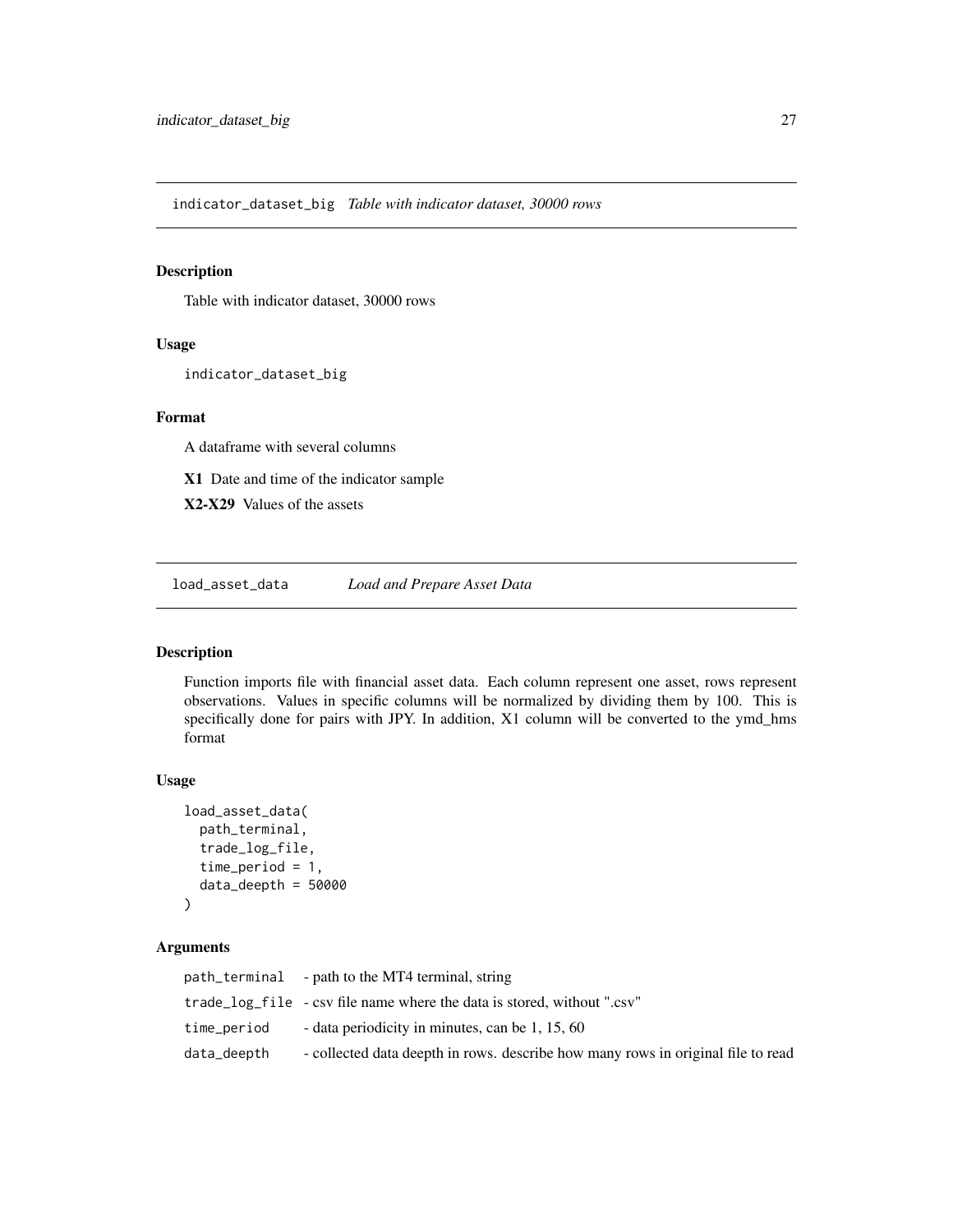## <span id="page-27-0"></span>Details

Works for both price and indicator values, function parameters allowing to import different files. File names are selected to account different time periodicity and amount of the data

#### Value

- dataframe with asset data in columns where X1 column is in a POSIXct format

## Examples

```
library(readr)
library(dplyr)
library(lubridate)
library(magrittr)
path_terminal <- system.file("extdata", package = "lazytrade")
# load and prepare prices data
prices <- load_asset_data(path_terminal = path_terminal,
                          trade_log_file = "AI_CP",
                          time_period = 60,
                          data_deepth = "300")
# load and prepare indicator data
macd <- load_asset_data(path_terminal = path_terminal,
                        trade_log_file = "AI_Macd",
                        time_period = 60,
                        data_deepth = "300")
```
log\_RL\_progress *Function to log RL progress.*

## Description

Function will record Q values during updating of the model. These values will be used by another function

#### Usage

```
log_RL_progress(x, states, actions, control)
```
#### Arguments

|         | - dataframe containing trading results                                |
|---------|-----------------------------------------------------------------------|
| states  | - Selected states of the System                                       |
| actions | - Selected actions executed under environment                         |
| control | - control parameters as defined in the Reinforcement Learning Package |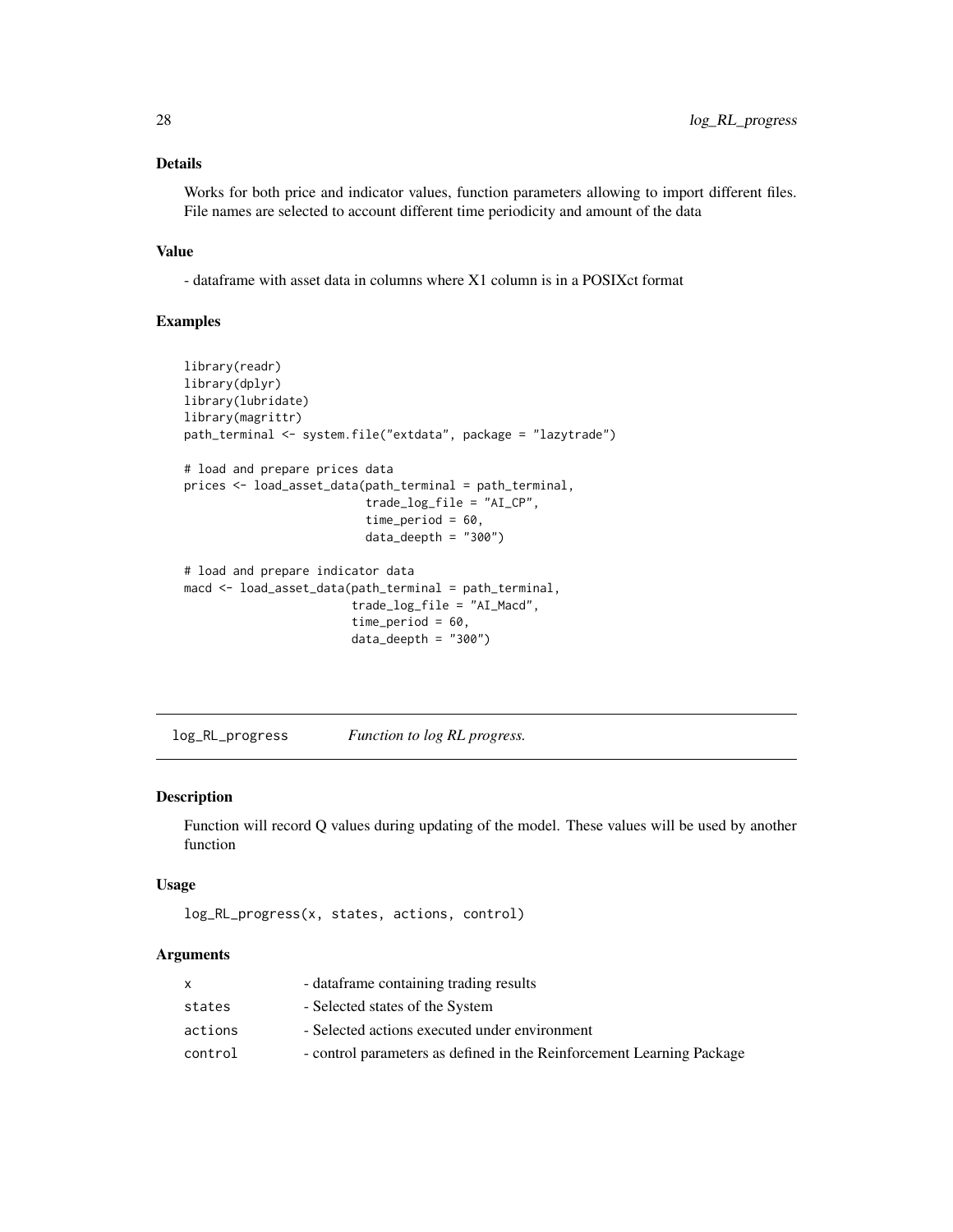## <span id="page-28-0"></span>Value

dataframe with log of RL model

## Examples

```
# retrieve RL model Q values progress
library(ReinforcementLearning)
library(dplyr)
library(magrittr)
data(data_trades)
x <- data_trades
states <- c("tradewin", "tradeloss")
actions < -c("ON", "OFF")control \le list(alpha = 0.7, gamma = 0.3, epsilon = 0.1)
log_R L_progress(x = x, states = states, actions = actions, control = control)
```
log\_RL\_progress\_mt *Function to log RL progress, dedicated to Market Types*

## Description

Function will record Q values during updating of the model. These values will be used by another function

## Usage

log\_RL\_progress\_mt(x, states, actions, control)

#### Arguments

| X       | - dataframe containing trading results                                |
|---------|-----------------------------------------------------------------------|
| states  | - Selected states of the System                                       |
| actions | - Selected actions executed under environment                         |
| control | - control parameters as defined in the Reinforcement Learning Package |

## Value

dataframe with log of RL model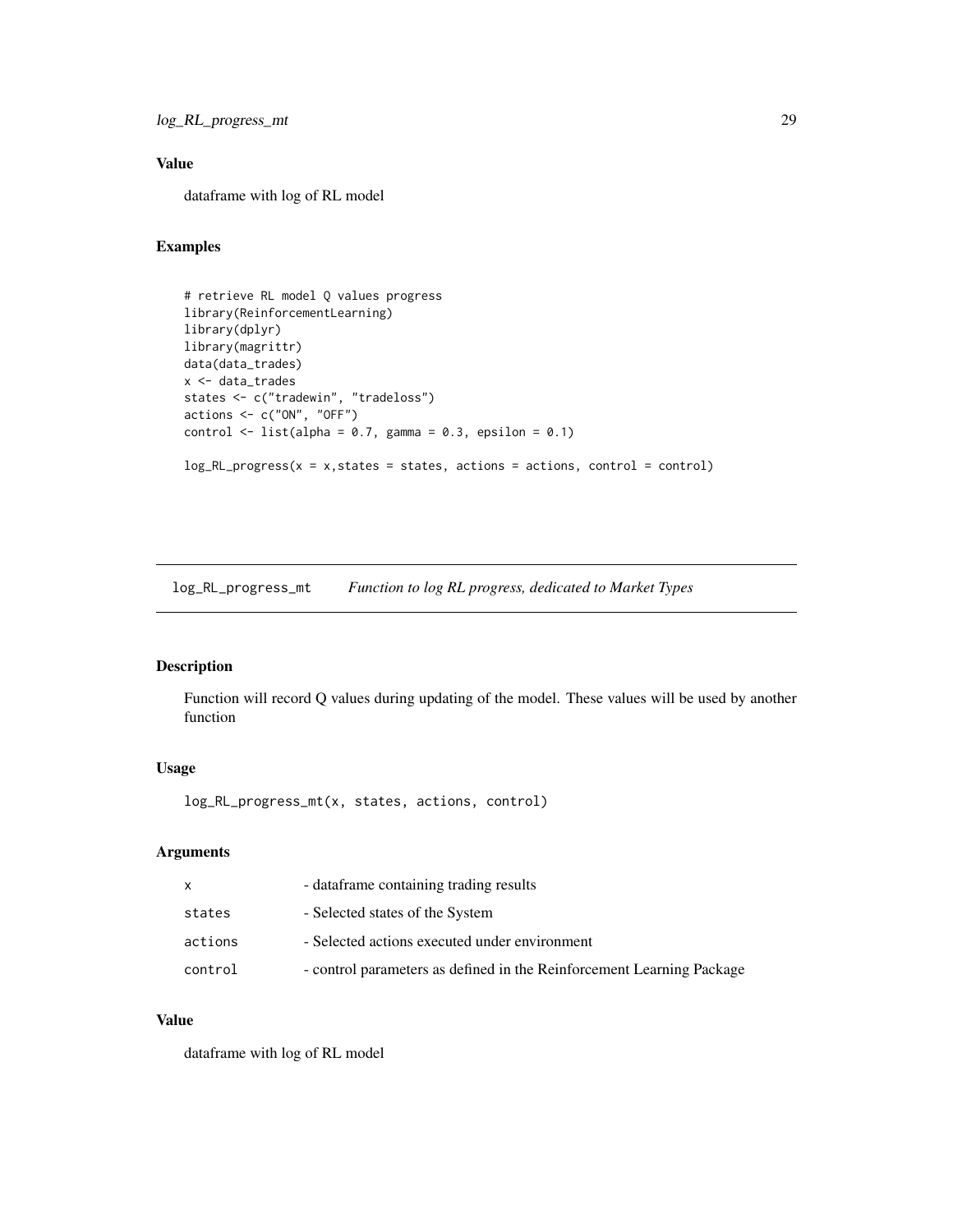## Examples

```
# retrieve RL model Q values progress
library(ReinforcementLearning)
library(dplyr)
library(magrittr)
data(trading_systemDF)
x <- trading_systemDF
states <- c("BUN", "BUV", "BEN", "BEV", "RAN", "RAV")
actions <- c("ON", "OFF") # 'ON' and 'OFF' are referring to decision to trade with Slave system
control \le list(alpha = 0.7, gamma = 0.3, epsilon = 0.1)
```
 $log_R L_p$ rogress\_mt(x = x, states = states, actions = actions, control = control)

macd\_100 *Table with indicator only used to train model, 128 col 1646 rows*

#### Description

Table with indicator only used to train model, 128 col 1646 rows

#### Usage

macd\_100

#### Format

A dataframe with several columns

EURUSD Values of the macd indicator GBPUSD Values of the macd indicator AUDUSD Values of the macd indicator NZDUSD Values of the macd indicator USDCAD Values of the macd indicator USDCHF Values of the macd indicator USDJPY Values of the macd indicator EURGBP Values of the macd indicator EURJPY Values of the macd indicator EURCHF Values of the macd indicator EURNZD Values of the macd indicator EURCAD Values of the macd indicator EURAUD Values of the macd indicator

<span id="page-29-0"></span>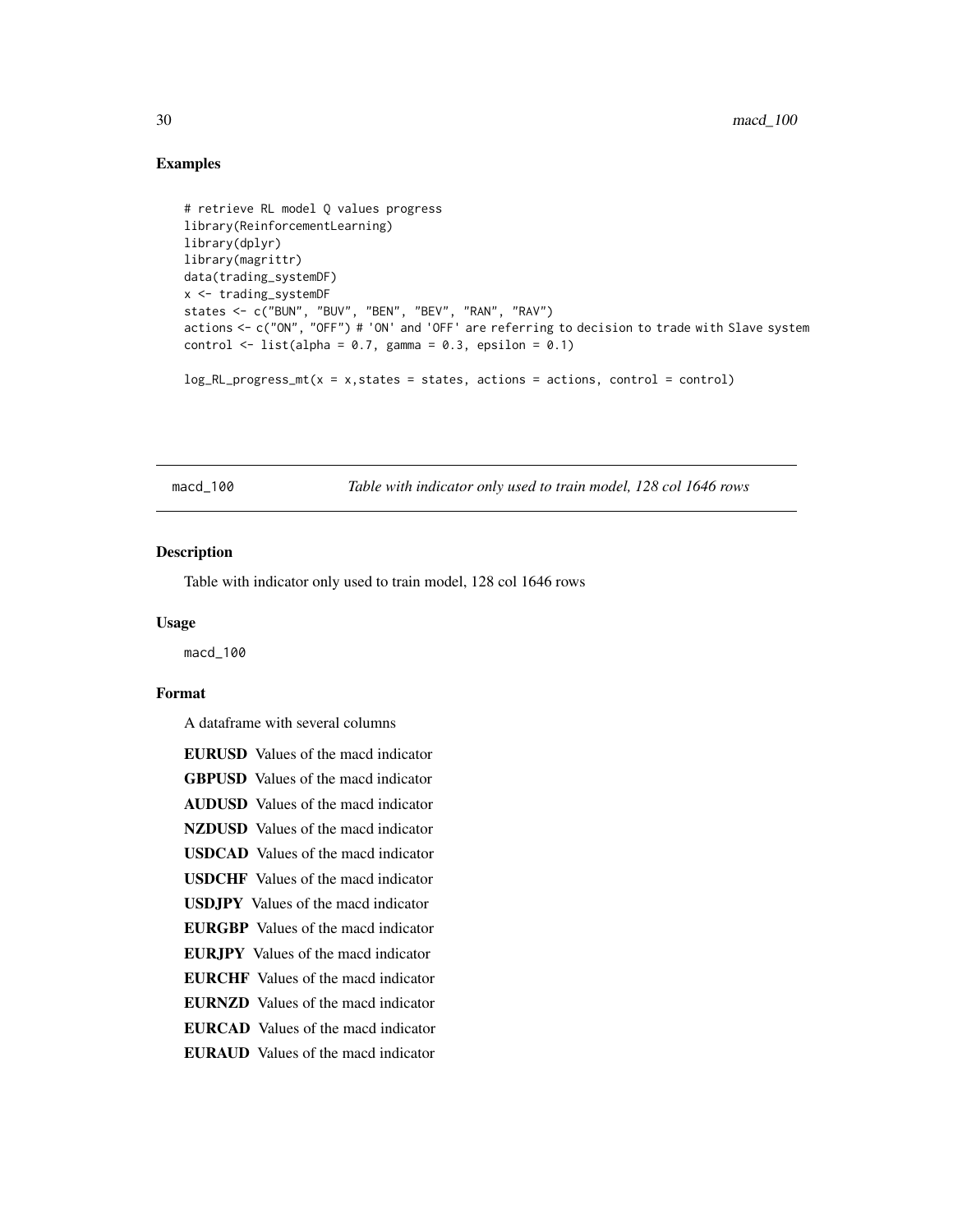#### <span id="page-30-0"></span> $\text{macd\_df}$  31

macd\_df *Table with one column indicator dataset*

## Description

Table with one column indicator dataset

## Usage

macd\_df

## Format

A dataframe with one column

CADCHF Indicator values of the asset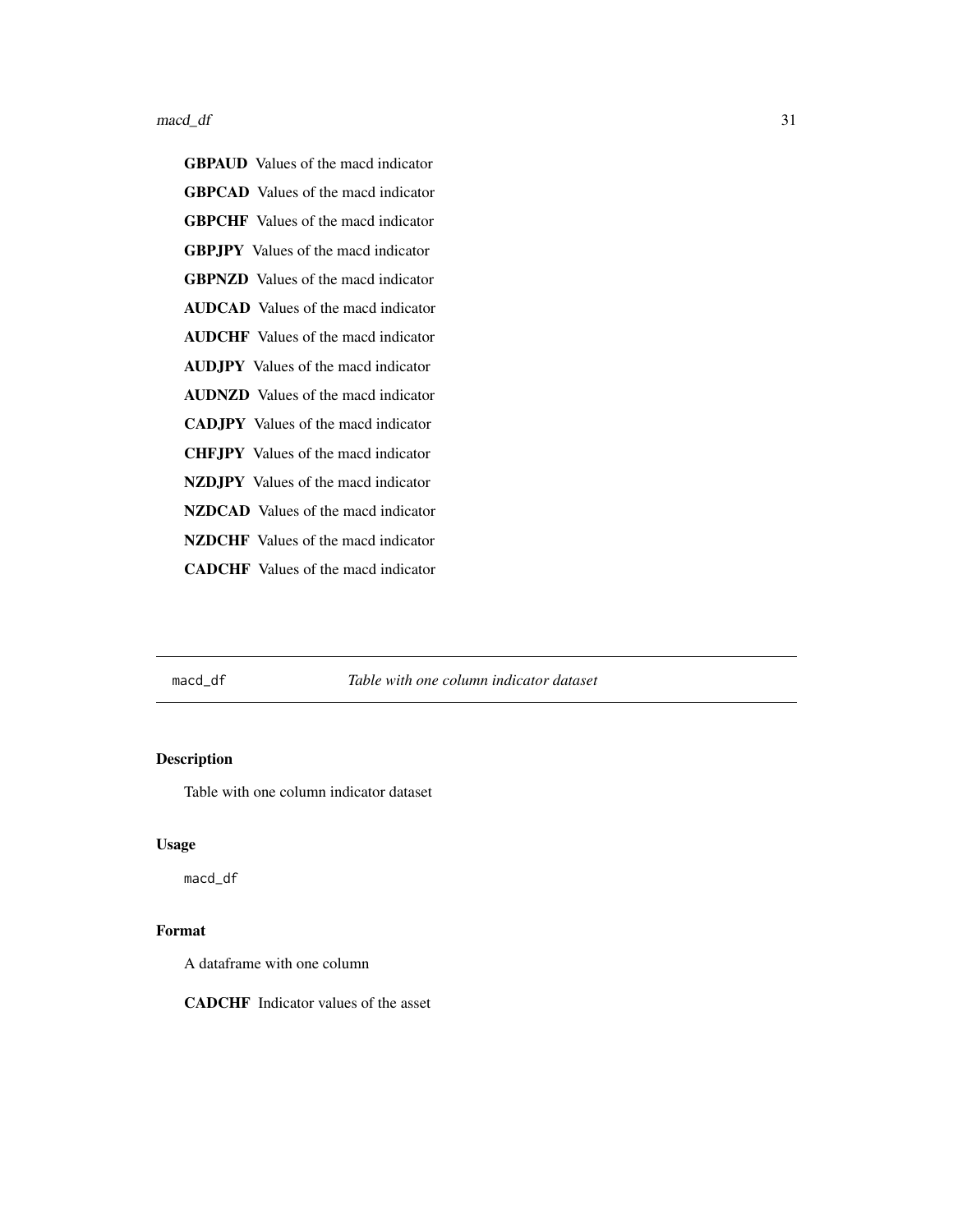<span id="page-31-0"></span>

Table with indicator and market type category used to train model

#### Usage

macd\_ML2

#### Format

A dataframe with several columns

X1-X64 Values of the macd indicator

M\_T Category of Market Type

| mt_make_model | Function to train Deep Learning Classification model for Market Type |
|---------------|----------------------------------------------------------------------|
|               | recognition                                                          |

#### Description

Function is training h2o deep learning model to match manually classified patterns of the financial indicator. Main idea is to be able to detect Market Type by solely relying on the current indicator pattern. This is in the attempt to evaluate current market type and to use proper trading strategy.

Selected Market Periods according to the theory from Van K. Tharp: 1. Bull normal, BUN 2. Bull volatile, BUV 3. Bear normal, BEN 4. Bear volatile, BEV 5. Sideways quiet, RAN 6. Sideways volatile, RAV

## Usage

```
mt_make_model(indicator_dataset, num_bars, path_model, path_data)
```
#### Arguments

| indicator_dataset |                                                                              |
|-------------------|------------------------------------------------------------------------------|
|                   | Dataset containing indicator patterns to train the model                     |
| num_bars          | Number of bars used to detect pattern                                        |
| path_model        | Path where the models are be stored                                          |
| path_data         | Path where the aggregated historical data is stored, if exists in rds format |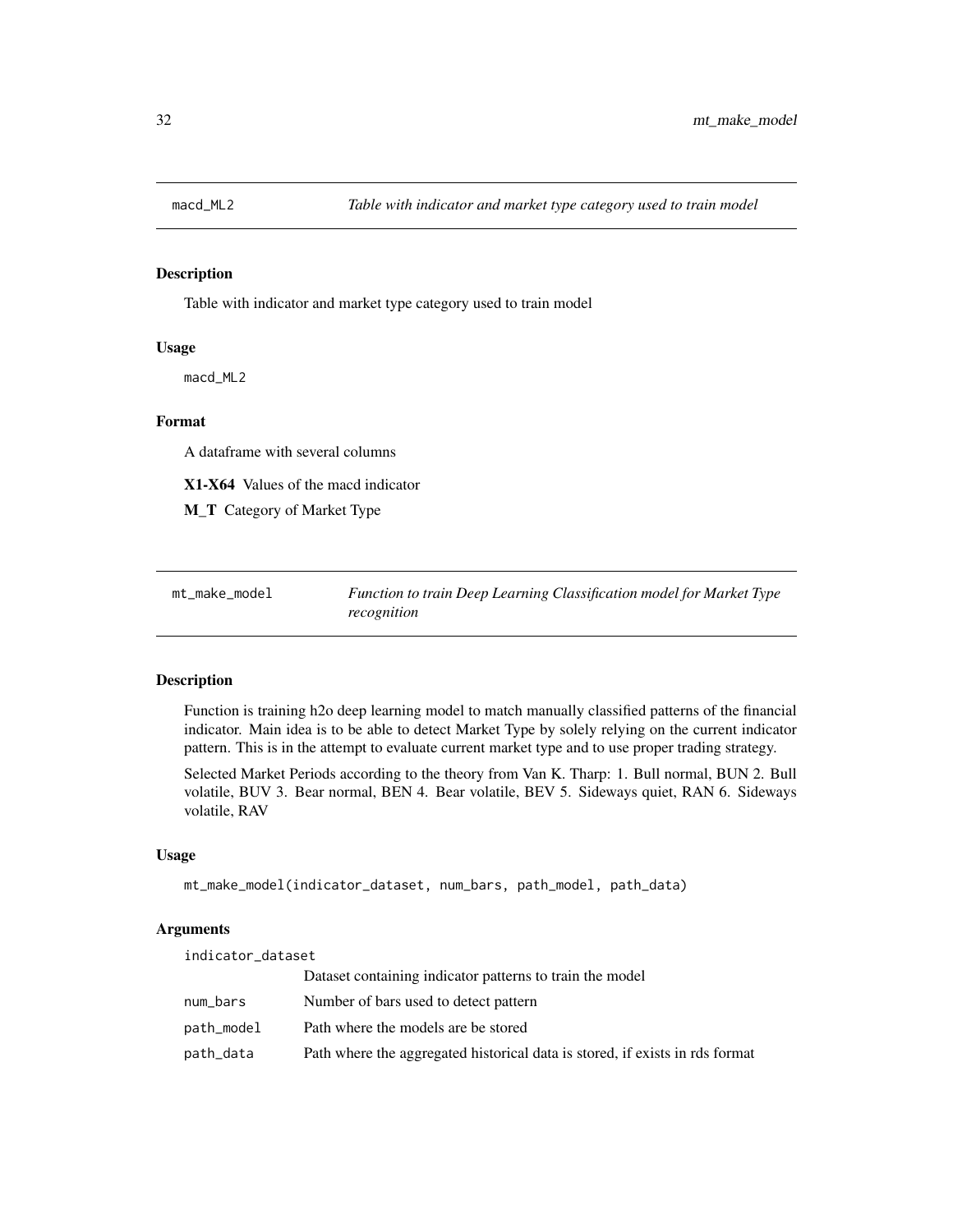## mt\_make\_model 33

## Details

Function is using manually prepared dataset and tries several different random neural network structures. Once the best neural network is found then the better model is trained and stored.

## Value

Function is writing file object with the model

#### Author(s)

(C) 2020 Vladimir Zhbanko

```
library(dplyr)
library(magrittr)
library(readr)
library(h2o)
library(lazytrade)
path_model <- normalizePath(tempdir(),winslash = "/")
path_data <- normalizePath(tempdir(),winslash = "/")
data(macd_ML2)
Sys.sleep(5)
# start h2o engine (using all CPU's by default)
h2o.init()
# performing Deep Learning Regression using the custom function
mt_make_model(indicator_dataset = macd_ML2,
              num\_bars = 64,
              path_model = path_model,
              path_data = path_data)
# stop h2o engine
h2o.shutdown(prompt = FALSE)
#set delay to insure h2o unit closes properly before the next test
Sys.sleep(5)
```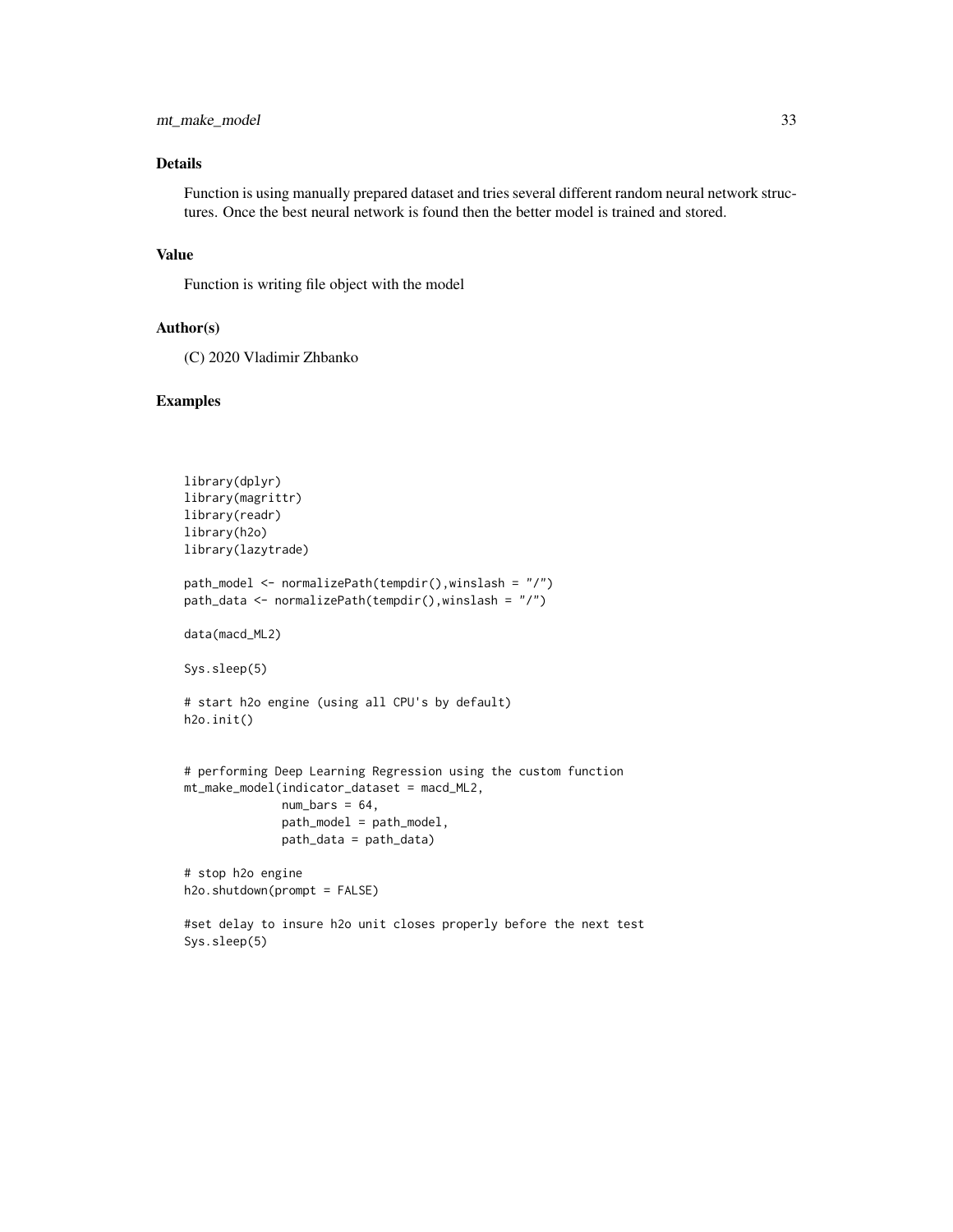<span id="page-33-0"></span>opt\_aggregate\_results *Function to aggregate trading results from multiple folders and files*

#### Description

PURPOSE: Read multiple files stored in different folders Store results to the intermediate dataframe.

#### Usage

```
opt_aggregate_results(fold_path)
```
#### Arguments

fold\_path - path to the folder containing subfolders

## Details

user must provide the path to the files in the folders all files in subfolders are read and aggregated into one data object. Data object is sorted in descending order by order close time

#### Value

Dataframe with trading results

#### Examples

```
library(lazytrade)
library(readr)
library(dplyr)
library(magrittr)
library(lubridate)
DFOLDER <- system.file("extdata/RES", package = "lazytrade")
#dir <- normalizePath(tempdir(),winslash = "/")
opt_aggregate_results(fold_path = DFOLDER)
```
opt\_create\_graphs *Function to create summary graphs of the trading results*

## Description

Create graphs and store them into pdf file

#### Usage

```
opt_create_graphs(x, outp_path, graph_type = "pdf")
```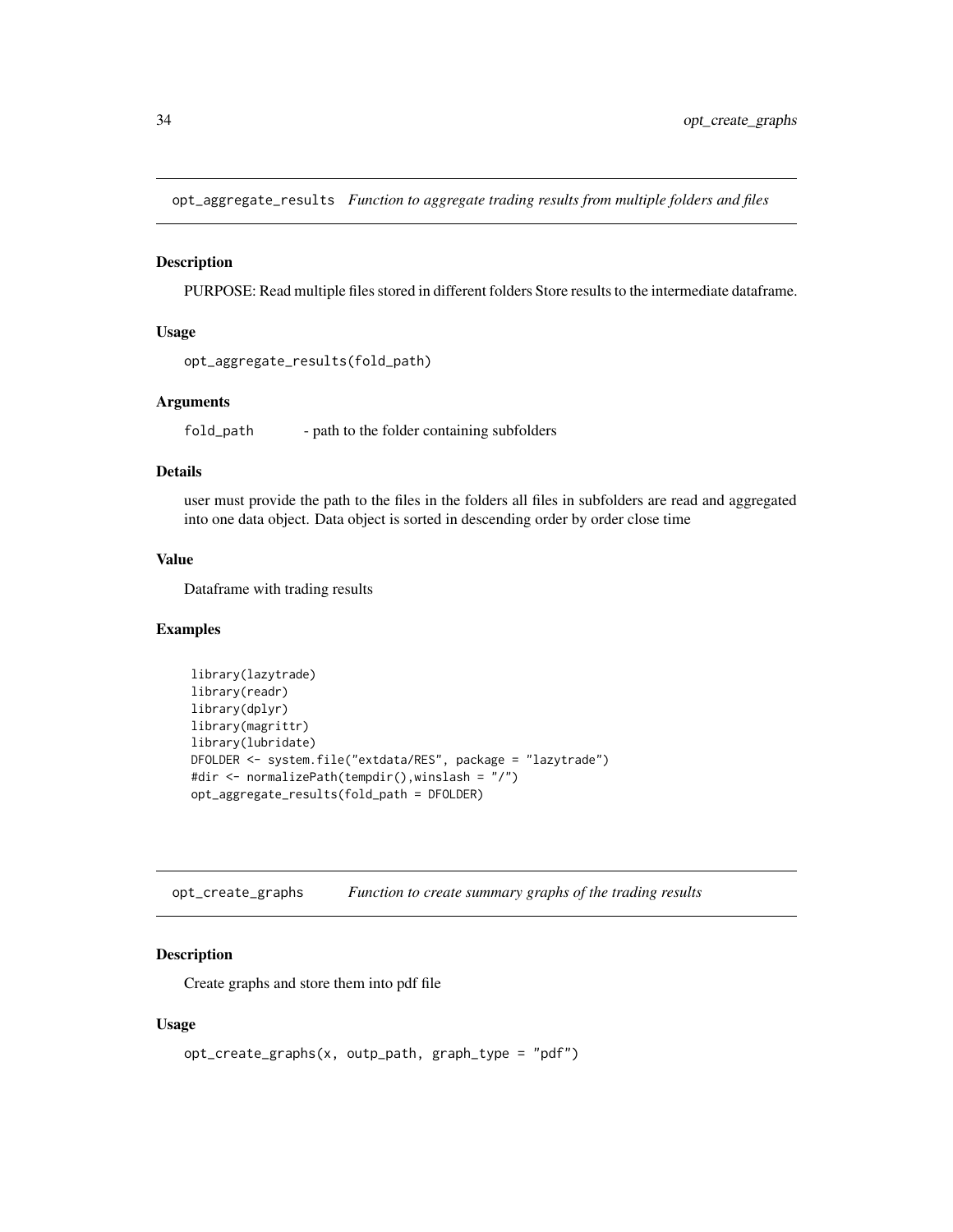## <span id="page-34-0"></span>Arguments

| $\mathsf{x}$ | - dataframe with aggregated trading results            |
|--------------|--------------------------------------------------------|
| outp_path    | - path to the folder where to write file               |
| graph_type   | - character, one of the options c('ts', 'bars', 'pdf') |

## Details

bar graph and time series optionally written to the pdf file. File is named with a date of analysis to the location specified by the user

## Value

graphic output

#### Examples

```
library(lazytrade)
library(readr)
library(dplyr)
library(magrittr)
library(lubridate)
library(ggplot2)
data(DFR)
dir <- normalizePath(tempdir(),winslash = "/")
# create pdf file with two graphs
opt\_create\_graphs(x = DFR, output\_path = dir)# only show time series plot
```
 $opt\_create\_graphs(x = DFR, graph\_type = 'ts')$ 

policy\_tr\_systDF *Table with Market Types and sample of actual policy for those states*

#### Description

Table with Market Types and sample of actual policy for those states

#### Usage

policy\_tr\_systDF

#### Format

A dataframe with 2 columns:

MarketType Current Market Type status Policy Policy choice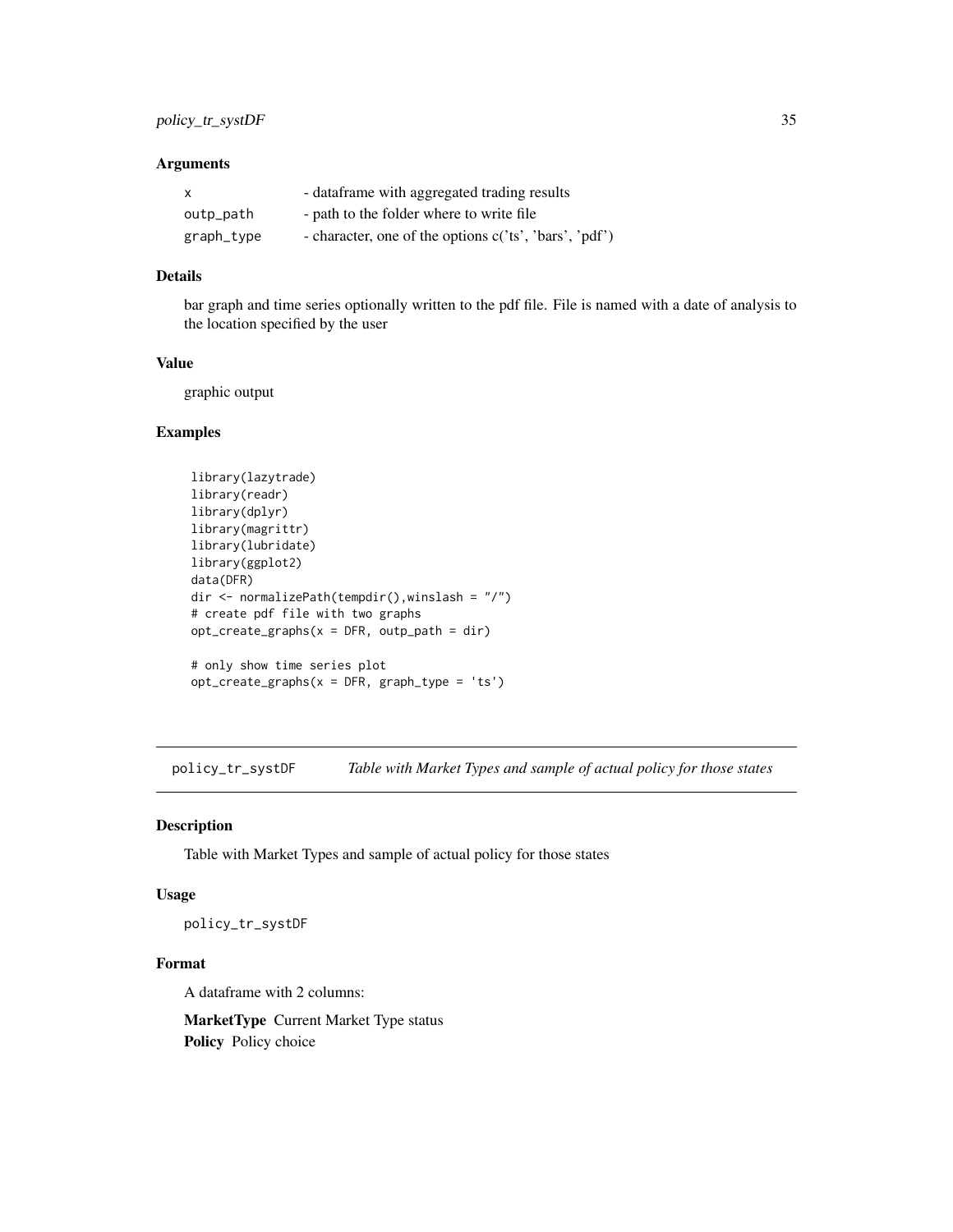<span id="page-35-0"></span>

Table with price dataset

#### Usage

price\_dataset

## Format

A dataframe with several columns

X1 Date and time of the price sample

X2-X29 Values of the assets

price\_dataset\_big *Table with price dataset, 30000 rows*

## Description

Table with price dataset, 30000 rows

#### Usage

price\_dataset\_big

#### Format

A dataframe with several columns

X1 Date and time of the price sample

X2-X29 Values of the assets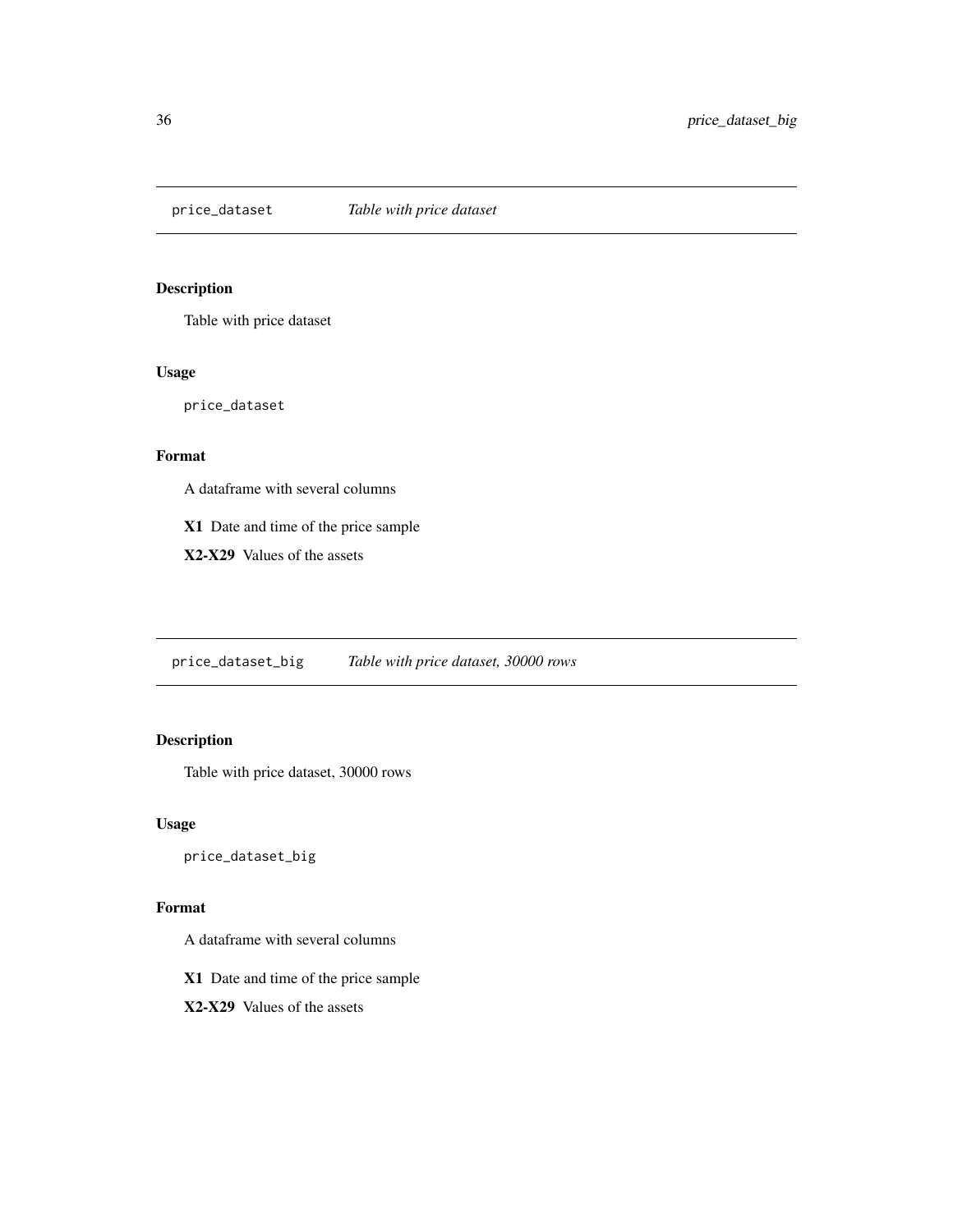<span id="page-36-0"></span>profit\_factor *Calculate Profit Factor*

#### Description

Calculate profit factor using a data vector with the trading results

## Usage

```
profit_factor(x)
```
## Arguments

x column vector with profit or loss of the orders for one system

#### Value

function should calculate profit factor for this vector and return one value also as vector

## Author(s)

(C) 2019 Vladimir Zhbanko

#### Examples

```
library(magrittr)
library(dplyr)
data(profit_factor_data)
profit_factor_data %>%
  group_by(X1) %>%
   summarise(PnL = sum(X5),
             NumTrades = n(),
             PrFact = profit_factor(X5)) %>%
   select(PrFact) %>% head(1) %>% as.vector() %>% round(3)
```
profit\_factorDF *Table with Trade results samples*

## Description

Table with Trade results samples

#### Usage

profit\_factorDF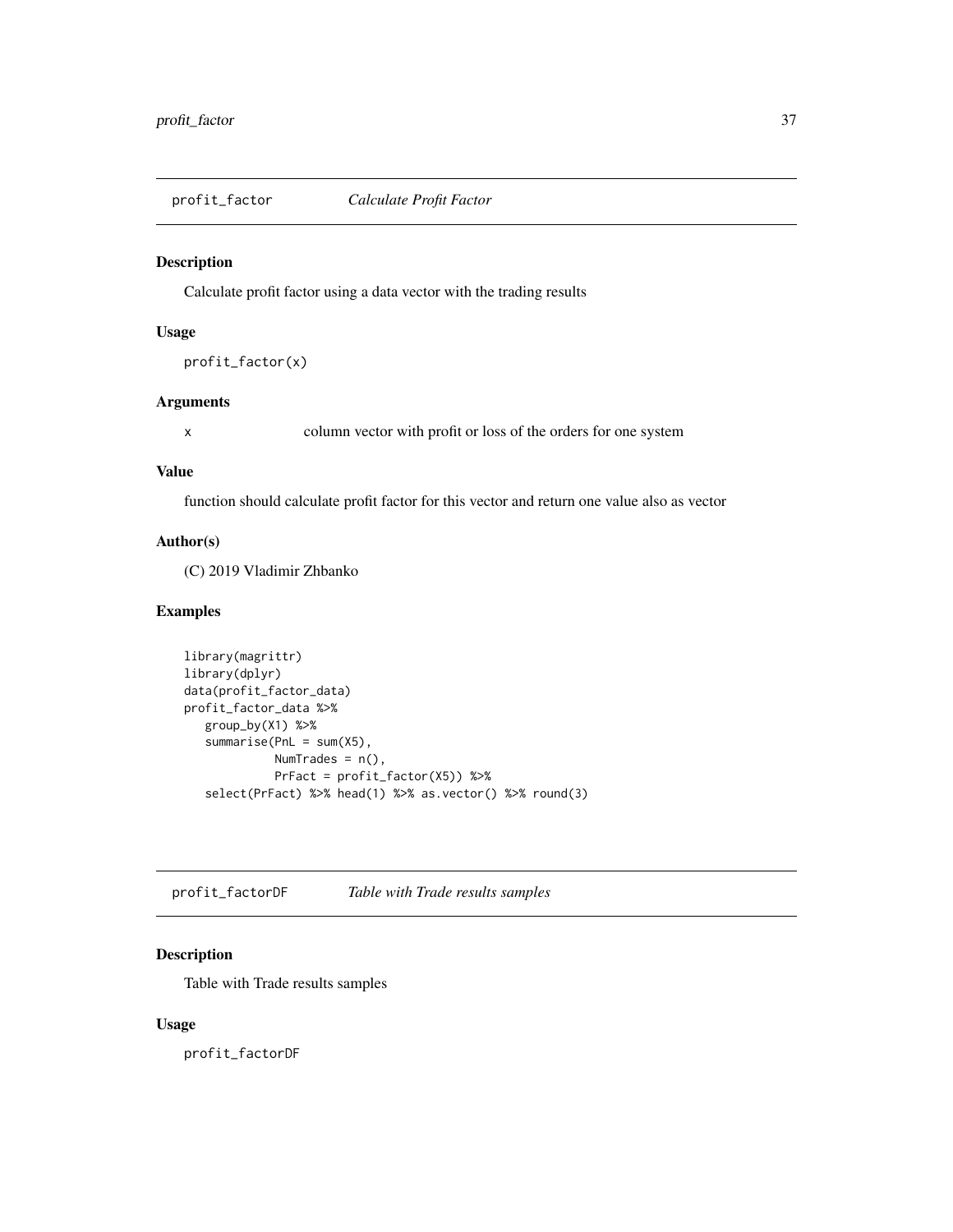## Format

A dataframe with several columns

MagicNumber Unique identifiers of the Trading Robots

TicketNumber Ticket Number of closed position

OrderStartTime Date and Time when order started

OrderCloseTime Date and Time when order closed

Profit Monetary result of the trade

Symbol Symbol of the Asset e.g. EURUSD

OrderType Order Type 0 - buy, 1 - sell

profit\_factor\_data *Table with Trade results samples*

## Description

Table with Trade results samples

## Usage

profit\_factor\_data

#### Format

A dataframe with several columns

- X1 Unique identifiers of the Trading Robots
- X2 Ticket Number of closed position
- X3 Date and Time when order started
- X4 Date and Time when order closed
- X5 Monetary result of the trade
- X6 Symbol of the Asset e.g. EURUSD
- X7 Order Type 0 buy, 1 sell

<span id="page-37-0"></span>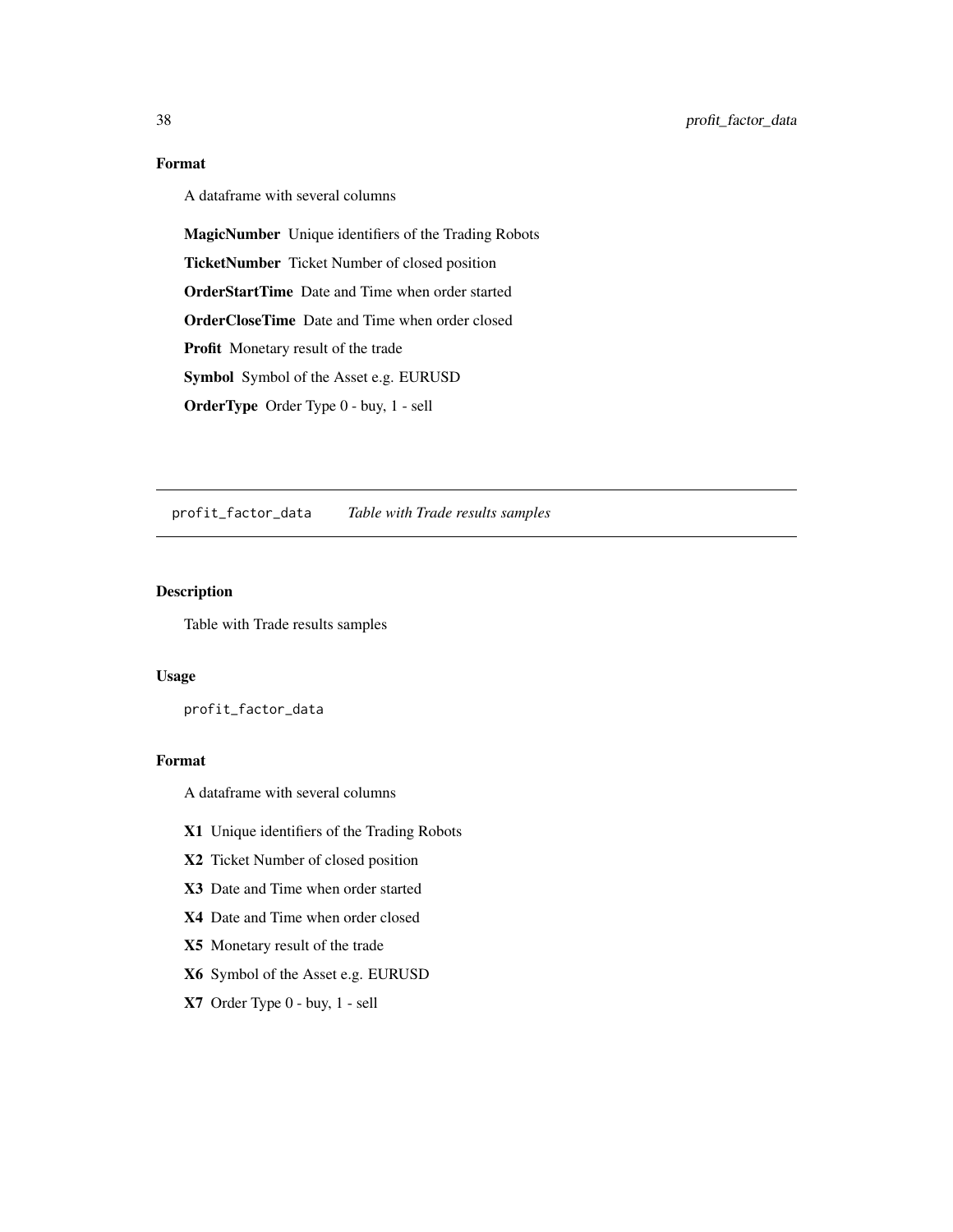<span id="page-38-0"></span>

Function will write a policy 'decision' to the csv file specific for each Expert Advisor

## Usage

```
record_policy(
  x,
 last_result,
  trading_system,
 path_terminal,
 fileName = "SystemControl"
\mathcal{E}
```
## Arguments

| X.            | - Dataframe containing columns MarketType and Policy                                       |
|---------------|--------------------------------------------------------------------------------------------|
| last_result   | - character vector of the last result of the trade                                         |
|               | trading_system - character vector of length 1 with Trading System Magic Number information |
| path_terminal | - path to the sandbox where this Policy/Decision must be written                           |
| fileName      | - string, desired control file prefix e.g. 'SystemControl'                                 |

#### Value

nothing is returned but function will write csv file to the supplied directory

```
library(stringr)
library(magrittr)
library(dplyr)
data(TradeStatePolicy)
dir <- normalizePath(tempdir(),winslash = "/")
record_policy(x = TradeStatePolicy,
              last_result = "tradewin",
              trading_system = 8118101,
              path_terminal = dir,
              fileName = "SystemControlRL")
```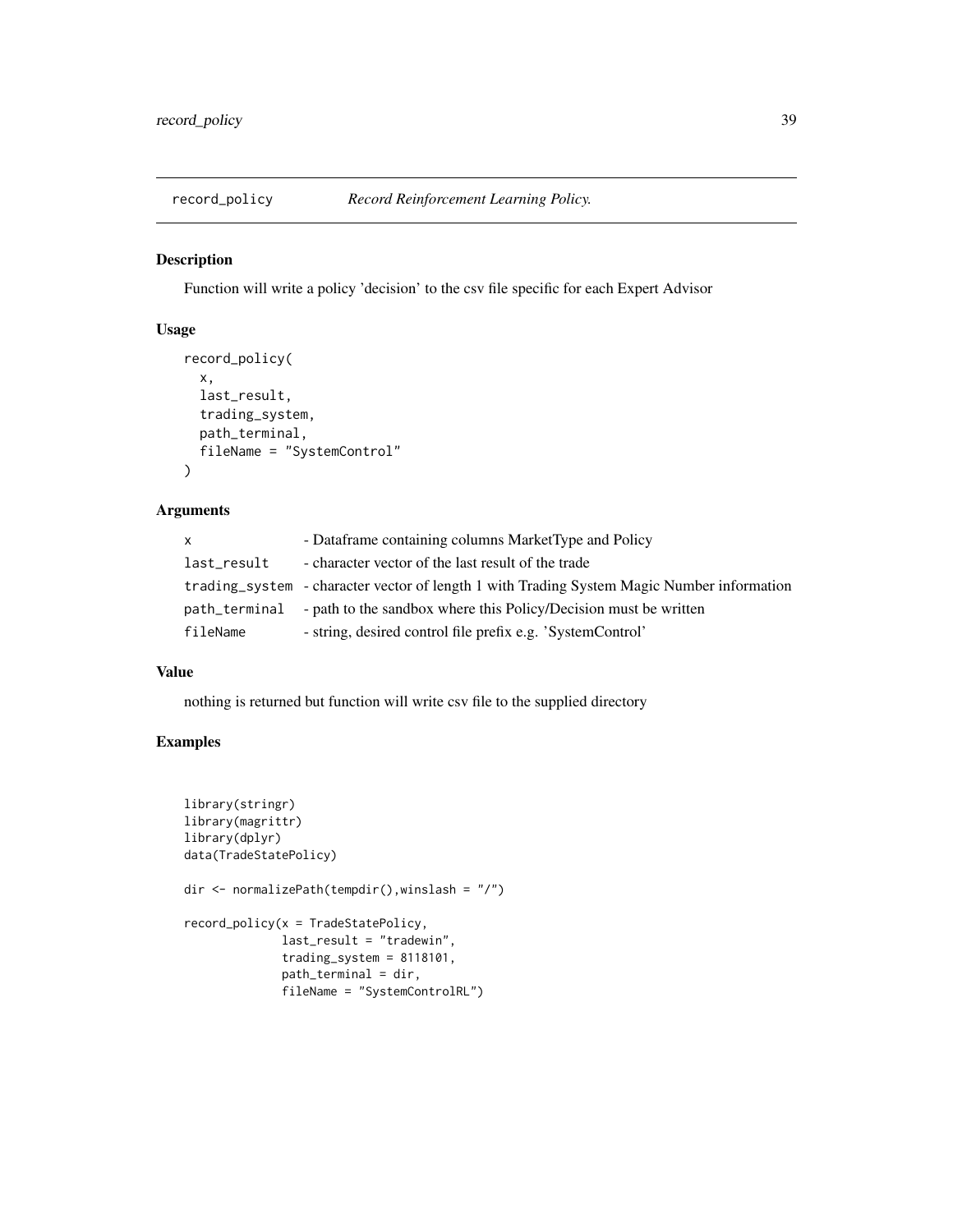<span id="page-39-0"></span>

Function will write a policy 'decision' to the csv file specific for each Expert Advisor

## Usage

```
record_policy_mt(
  x,
  trading_system,
 path_terminal,
  fileName = "SystemControlMT"
)
```
## Arguments

| x.            | - Dataframe containing columns MarketType and Policy                                     |
|---------------|------------------------------------------------------------------------------------------|
|               | trading system - numeric vector of length 1 with Trading System Magic Number information |
| path_terminal | - string, path to the terminal where this Policy/Decision must be written                |
| fileName      | - string, desired control file prefix e.g. 'SystemControlMT'                             |

## Value

nothing is returned but function will write csv file to the supplied directory

```
library(stringr)
data(policy_tr_systDF)
dir <- normalizePath(tempdir(),winslash = "/")
record_policy_mt(x = policy_tr_systDF,
                 trading_system = 8118101,
                 path_terminal = dir,
                 fileName = "SystemControlMT")
```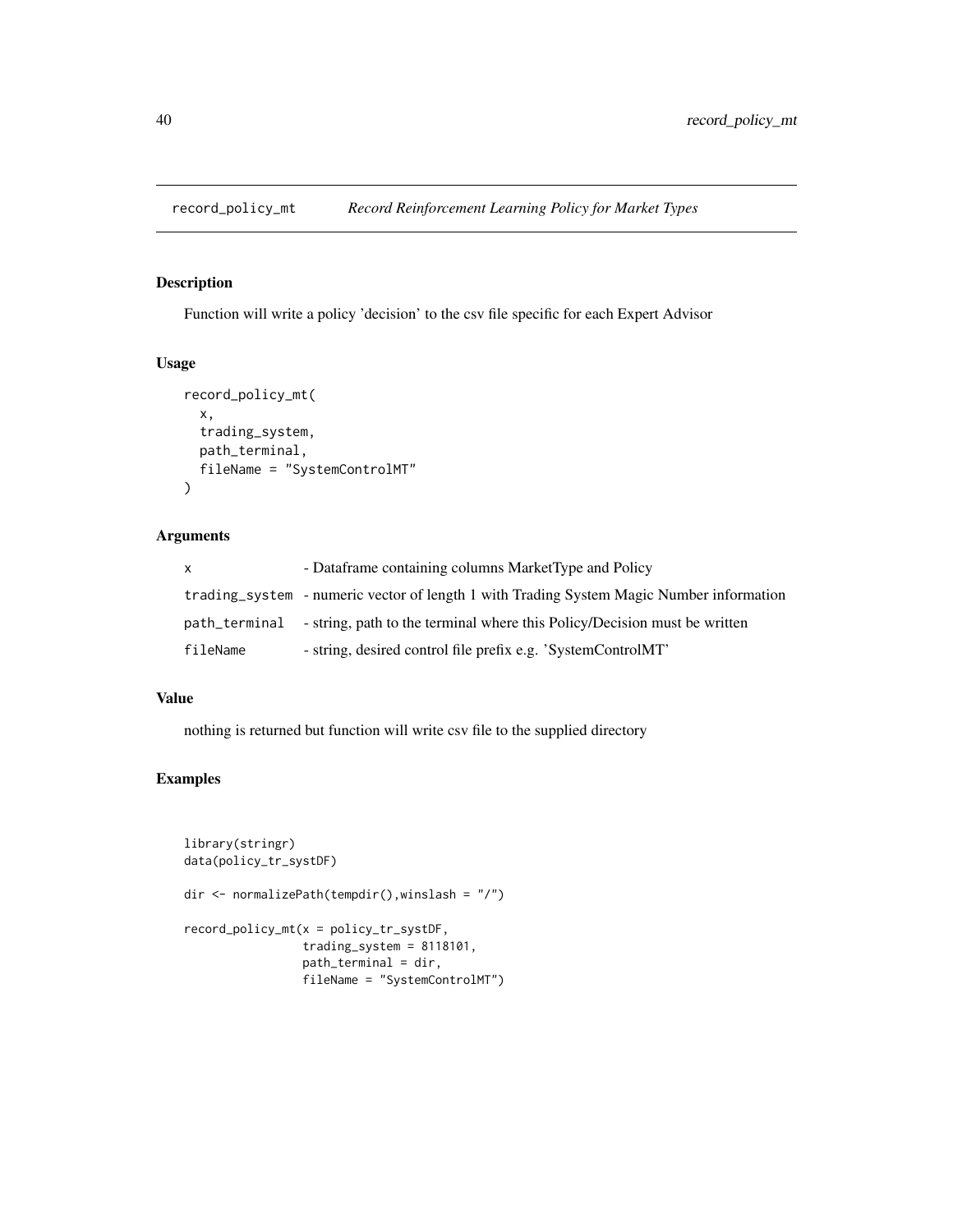<span id="page-40-0"></span>

Table with one column as result from the model prediction

## Usage

result\_prev

## Format

A dataframe with one column

predict Predicted values from the model

## result\_R *Table with predicte price change*

## Description

Table with predicte price change

## Usage

result\_R

## Format

A dataframe with one column

predict predicted future price change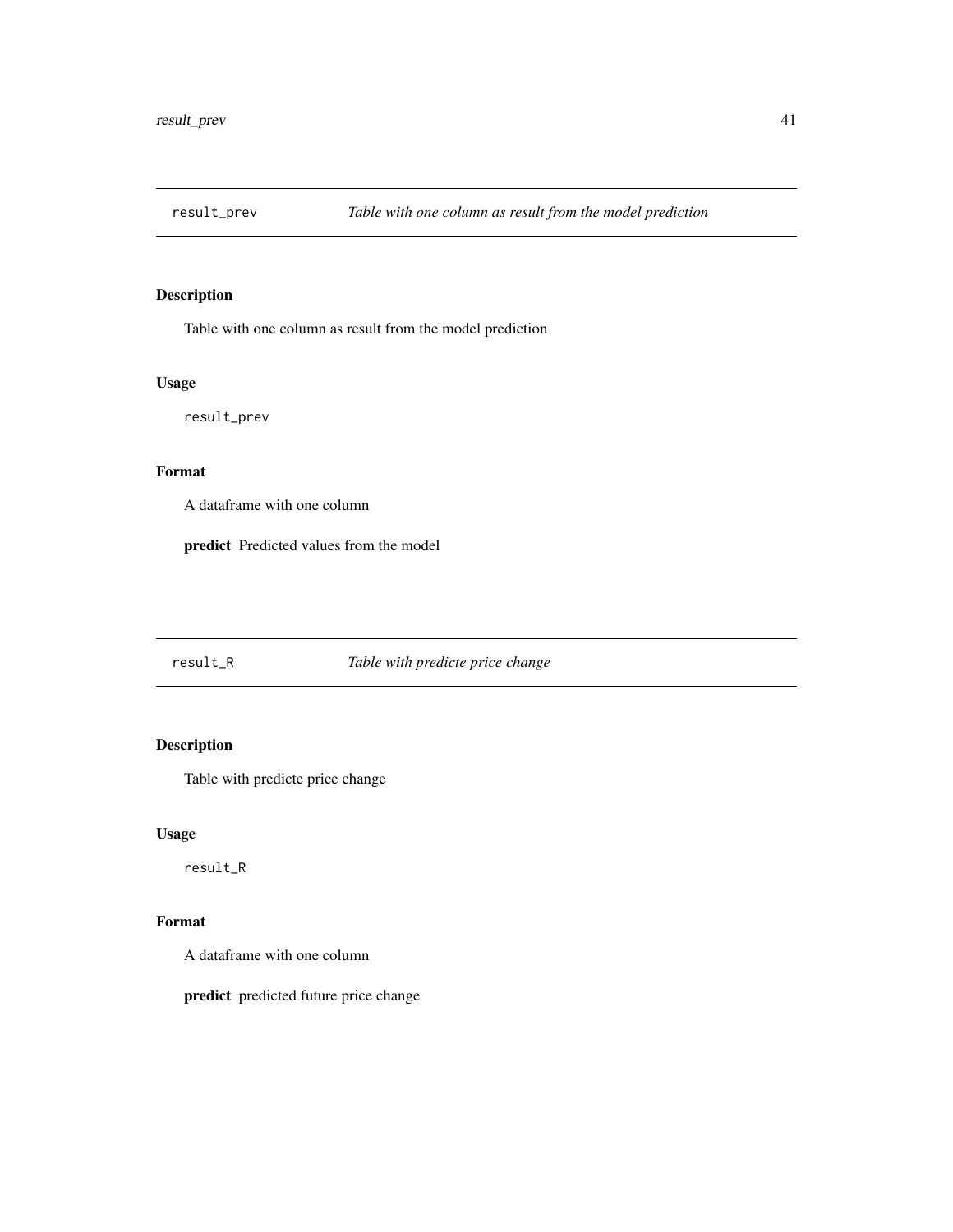<span id="page-41-0"></span>

Table with aggregated trade results

#### Usage

result\_R1

## Format

A dataframe with one column

predict predicted price change

self\_learn\_ai\_R *Function to train Deep Learning regression model*

#### Description

Function is training h2o deep learning model to match future prices of the asset to the indicator pattern. Main idea is to be able to predict future prices by solely relying on the most recent indicator pattern.

## Usage

```
self_learn_ai_R(
 price_dataset,
  indicator_dataset,
  num_bars,
  timeframe,
 path_model,
  setup_mode = FALSE,
  research_mode = FALSE,
 write_log = TRUE
)
```
## Arguments

price\_dataset Dataset containing assets prices. It will be used as a label indicator\_dataset Dataset containing assets indicator which pattern will be used as predictor num\_bars Number of bars used to detect pattern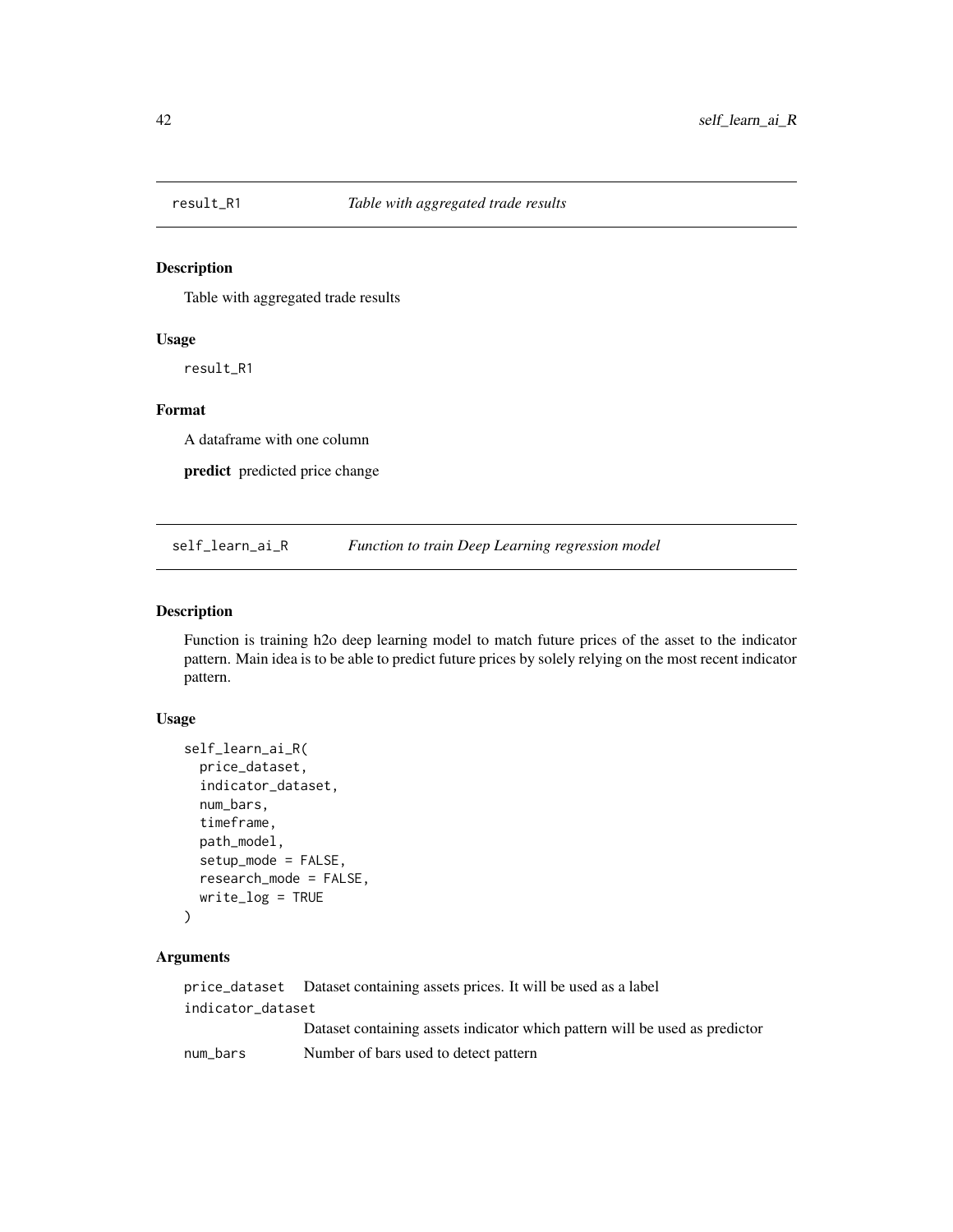## self\_learn\_ai\_R 43

| timeframe     | Data time frame e.g. 1 min                                                                             |
|---------------|--------------------------------------------------------------------------------------------------------|
| path_model    | Path where the models are be stored                                                                    |
| setup_mode    | When TRUE function will attempt to write model to the disk without checking<br>it                      |
| research_mode | When TRUE model will be saved and model result will be stored as well. To be<br>used at the first run. |
| write_log     | Writes results of the newly trained model and previously used model to the file                        |

### Details

Performs data manipulation and training of the model. Function is handling shift of the price and indicator datasets. Function will also check how the model predict by using trading objective. NOTE: Always run parameter research\_mode = TRUE for the first time

Because of the function is intended to periodically re-train the model it would always check how the previous model was working. In case new model is better, the better model will be used.

Function can also write a log files with a results of the strategy test

## Value

Function is writing files into Decision Support System folder

#### Author(s)

(C) 2019 Vladimir Zhbanko

## Examples

```
library(dplyr)
library(readr)
library(magrittr)
library(h2o)
library(lazytrade)
# start h2o engine (using all CPU's by default)
h2o.init()
path_model <- normalizePath(tempdir(),winslash = "/")
path_data <- normalizePath(tempdir(),winslash = "/")
data(indicator_dataset_big)
data(price_dataset_big)
prices <- price_dataset_big
macd <- indicator_dataset_big
```
# performing Deep Learning Regression using the custom function self\_learn\_ai\_R(price\_dataset = prices,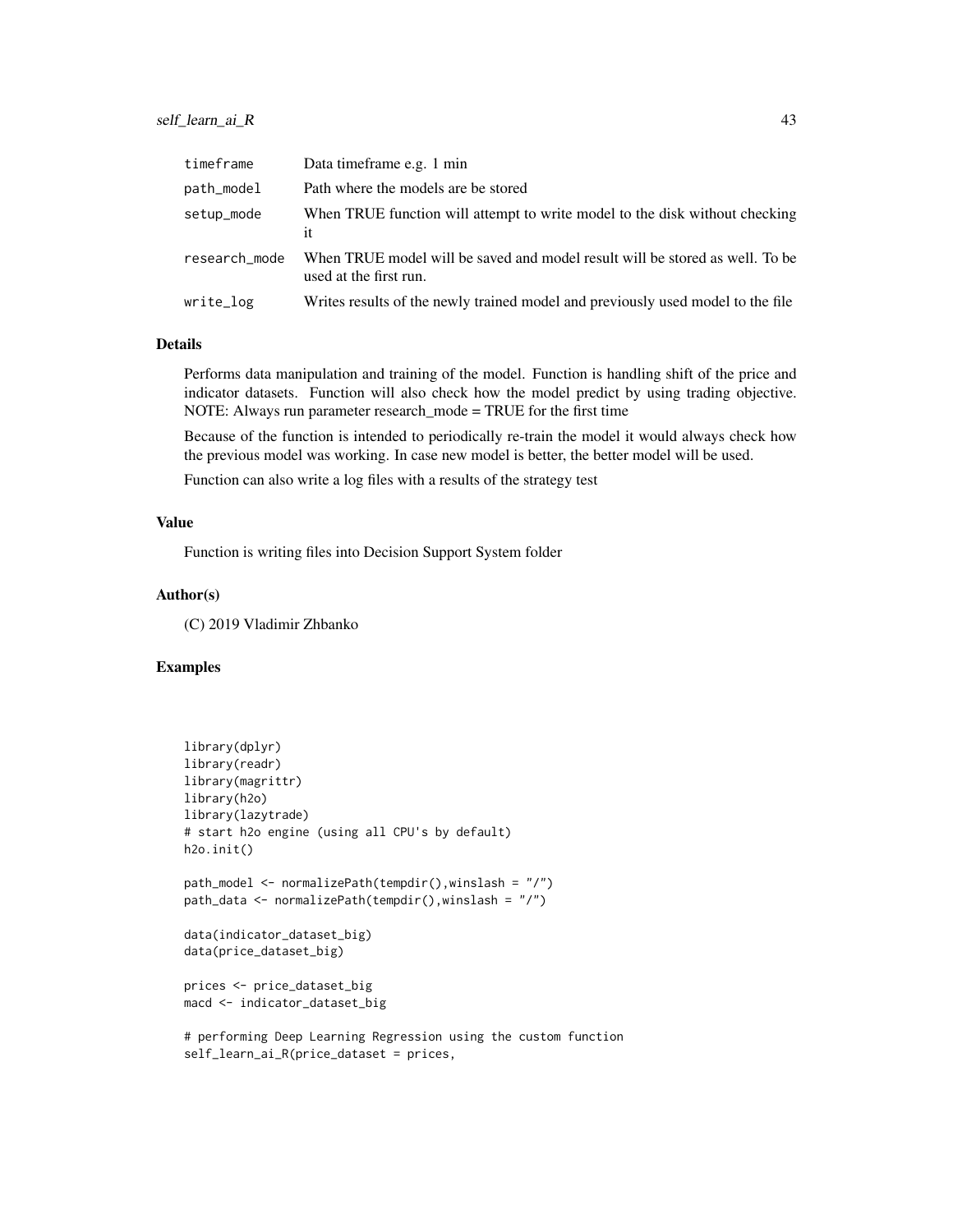```
indicator_dataset = macd,
                num_bars = 75,
                timeframe = 60,
                path_model = path_model,
                setup_mode = FALSE,
                research_mode = FALSE,
                write_log = FALSE)
# stop h2o engine
h2o.shutdown(prompt = FALSE)
```
#set delay to insure h2o unit closes properly before the next test Sys.sleep(5)

| test_data_pattern | Table with several columns containing indicator values and Label val- |
|-------------------|-----------------------------------------------------------------------|
|                   | ues                                                                   |

#### Description

Table with several columns containing indicator values and Label values

#### Usage

test\_data\_pattern

#### Format

A dataframe with several columns

LABEL Asset values as were recorded in the future

V1-V49 Transposed values of the indicator

test\_model *Test model using independent price data.*

## Description

Goal of the function is to verify how good predicted results are.

## Usage

```
test_model(test_dataset, predictor_dataset, test_type)
```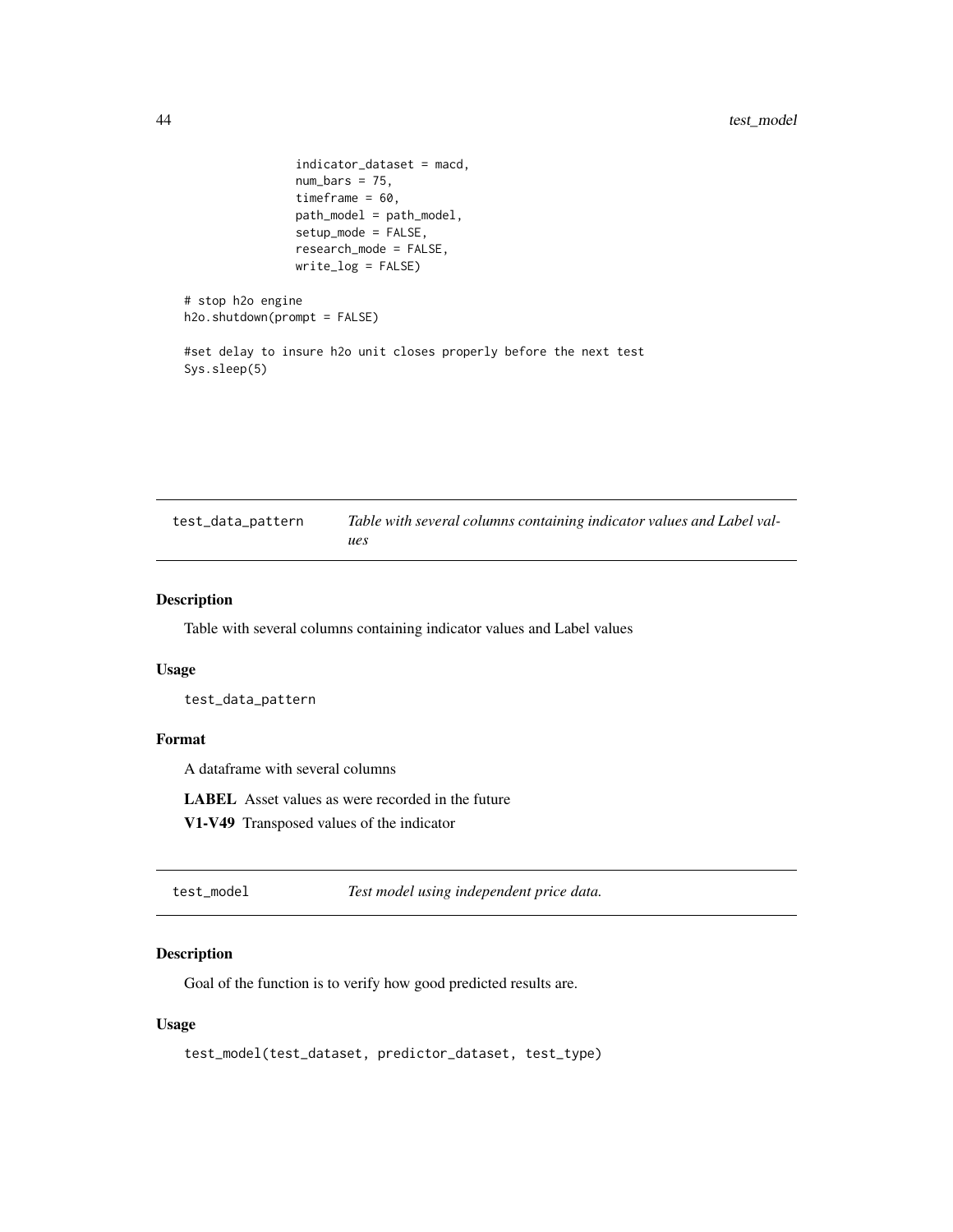#### <span id="page-44-0"></span> $\text{to\_m}$  45

#### Arguments

| test_dataset      | - Dataset containing the column 'LABEL' which will correspond to the real<br>outcome of Asset price change. This column will be used to verify the trading<br>strategy       |
|-------------------|------------------------------------------------------------------------------------------------------------------------------------------------------------------------------|
| predictor_dataset |                                                                                                                                                                              |
|                   | - Dataset containing the column 'predict'. This column is corresponding to the<br>predicted outcome of Asset change. This column will be used to verify strategy<br>outcomes |
| test_type         | can be either "regression" or "classification" used to distinguish which type of<br>model is being used                                                                      |

#### Details

This function should work to backtest any possible dataset length. It could be that we will need to use it for testing 1 week or 1 month. It should also work for both Regression and Classification models. Note: strategy outcomes assumes trading on all 28 major forex pairs

#### Value

Function will return a data frame with several quality score metrics for the best model. In case quality score is positive or more than 1 the model would likely be working good. In case the score will be negative then the model is not predicting good. Internal logic will test several predictor thresholds and will indicate the best one

#### Examples

```
library(dplyr)
data(result_prev)
data(test_data_pattern)
## evaluate hypothetical results of trading using the model
test_model(test_dataset = test_data_pattern,
           predictor_dataset = result_prev,
           test_type = "regression")
```
to\_m *Convert time series data to matrix with defined number of columns*

## Description

Transforms Time Series Column of the dataframe to the matrix with specified number of columns. Number of rows will be automatically found. Eventually not complete last row will be discarded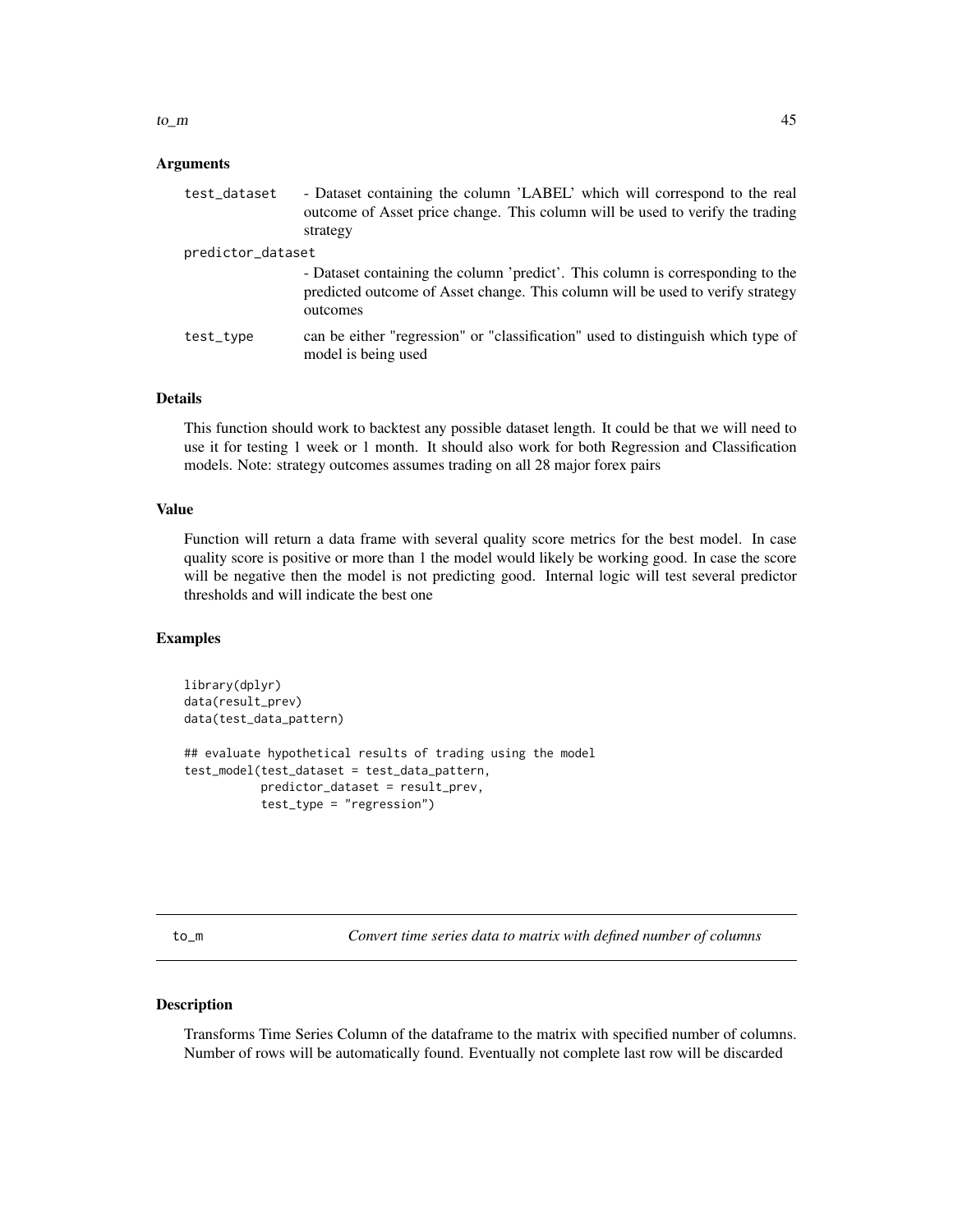#### Usage

to\_m(x, n\_cols)

## Arguments

|        | - dataframe with one column       |
|--------|-----------------------------------|
| n cols | - number of columns in the matrix |

## Value

- matrix with specified amount of rows

## Examples

```
library(magrittr)
macd_m <- seq(1:1000) %>% as.data.frame() %>% to_m(64)
```
TradeStatePolicy *Table with Trade States and sample of actual policy for those states*

## Description

Table with Trade States and sample of actual policy for those states

## Usage

TradeStatePolicy

#### Format

A dataframe with 2 columns:

TradeState Current trade state status Policy Policy choice

<span id="page-45-0"></span>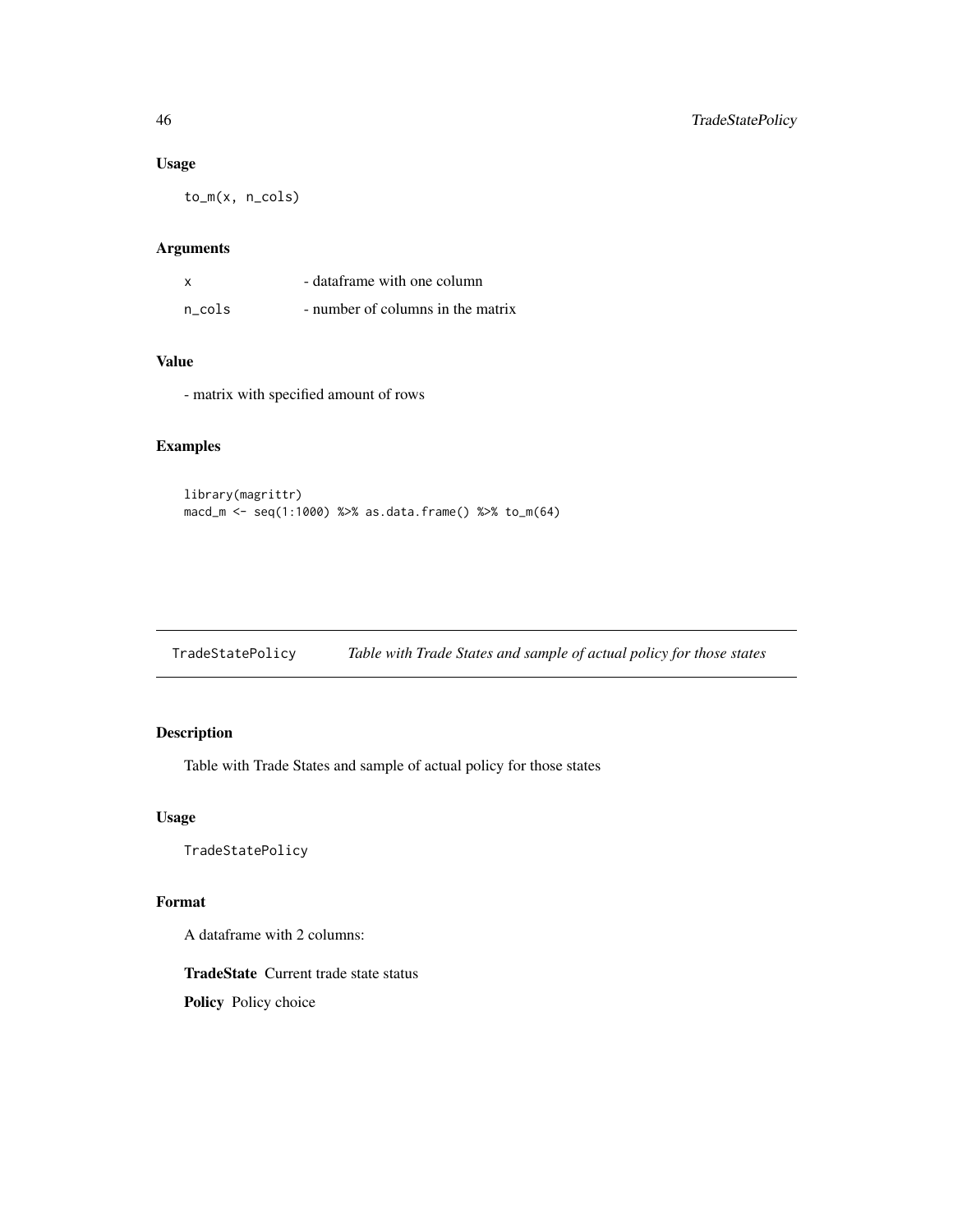<span id="page-46-0"></span>trading\_systemDF *Table with trade data and joined market type info*

#### Description

Table with trade data and joined market type info

#### Usage

trading\_systemDF

#### Format

A dataframe with several columns

"MagicNumber.x Unique identifiers of the Trading Robots from Trade Log

TicketNumber Ticket Number of closed position

OrderStartTime Date and Time when order started

OrderCloseTime Date and Time when order closed

Profit Monetary result of the trade

Symbol Symbol of the Asset e.g. EURUSD

OrderType Order Type 0 - buy, 1 - sell

"MagicNumber.y Unique identifiers of the Trading Robots from Ticket Opening Log

"MarketType Logged Market Type of the asset at the moment of Ticket Opening

util\_generate\_password

*R function to generate random passwords for MT4 platform or other needs*

#### Description

Utility function to generate random passwords. Wrapper of cryptographic functions from 'openssl' library in R. Password length can be customized. By default function just output randomly generated 8 symbol password suitable for MT4 logins. It is also possible to create other passwords and include special symbols. When required, it's possible to write resulting password to the txt file. Once generated, password is written to the destination supplied by the user.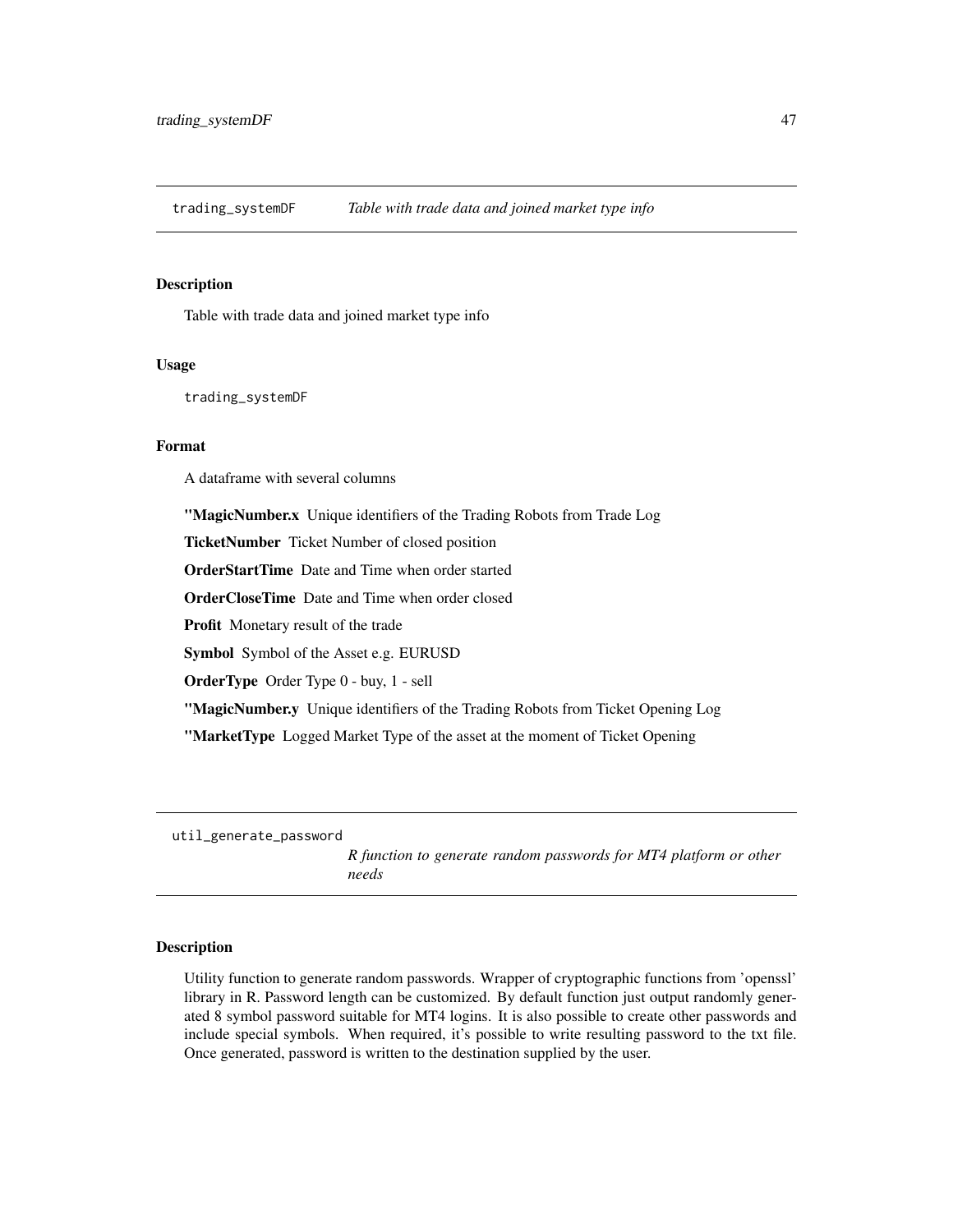#### Usage

```
util_generate_password(
  salt = "something random",
  pass_len = 8,
 write_file = FALSE,
  file_name = ",
  special_symbols = FALSE
)
```
## Arguments

| salt            | string, random text supplied by the user                     |
|-----------------|--------------------------------------------------------------|
| pass_len        | integer, number specifying how long should the password be   |
| write_file      | bool, if true writes result to the txt file.                 |
| file_name       | string, indicate path of the file where to write text result |
| special_symbols |                                                              |
|                 | bool, if true adds special symbols                           |

#### Details

Passwords are generated using sha512 cryptographic function from openssl package. System date and user 'salt' is used to supply initial text for cryptographic function. Hashing function is using additional 'salt' which will be based on the current System time. Additionally, only a part of generated string is selected and used for password. Some letters of generated string are converted from lower to upper case.

#### Value

string or text file with password

#### Author(s)

(C) 2019 Vladimir Zhbanko

```
library(stringr)
library(magrittr)
library(openssl)
library(readr)
dir <- normalizePath(tempdir(),winslash = "/")
file_path <- file.path(dir, 'p.txt')
#write to file
util_generate_password(salt = 'random text', file_name = file_path)
#generate 8digit
```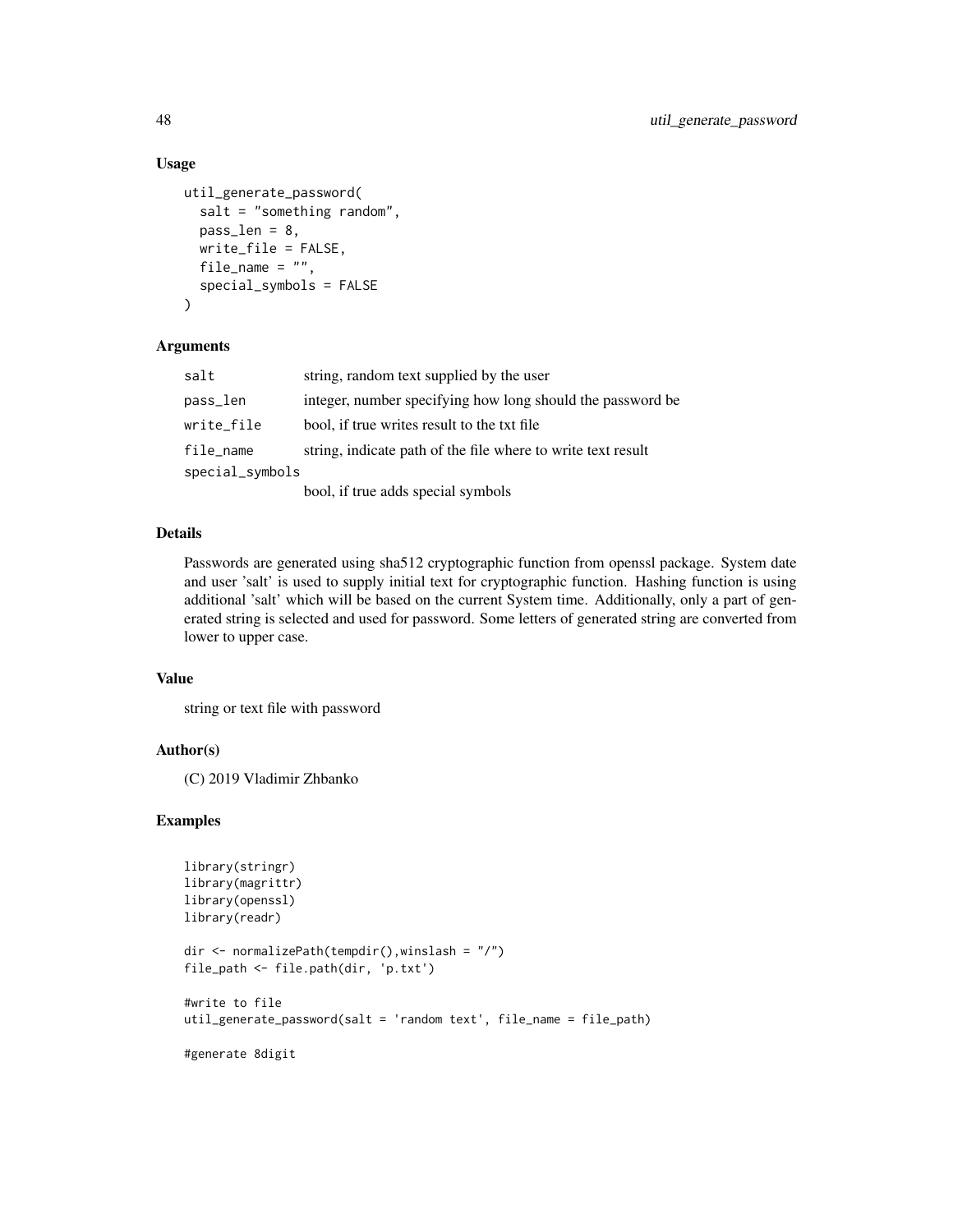#### <span id="page-48-0"></span>writeCommandViaCSV 49

```
util_generate_password(salt = 'random text')
#generate password with special symbols
util_generate_password(salt = 'random text', special_symbols = TRUE)
#generate longer password with special symbols
util_generate_password(salt = 'random text', pass_len = 10, special_symbols = TRUE)
```
writeCommandViaCSV *Write csv files with indicated commands to the external system*

#### Description

Function is capable to read the data and writing multiple files e.g. 'SystemControl8139124.csv'

#### Usage

```
writeCommandViaCSV(x, path_terminal = "", fileName = "SystemControl")
```
#### Arguments

|          | - dataframe object with resulting command e.g. 1 - enable; 0 - disable |
|----------|------------------------------------------------------------------------|
|          | path_terminal - path to the terminal                                   |
| fileName | - desired control file prefix e.g. 'SystemControl'                     |

## Value

Function is writing multiple files e.g. 'SystemControl8139124.csv' to the Sandbox typical content of the file: "Magic","IsEnabled" 8139124,1

## Author(s)

(C) 2019 Vladimir Zhbanko

```
library(dplyr)
library(readr)
library(lubridate)
DFT1 <- import_data(trade_log_file = system.file("extdata",
                                                  "OrdersResultsT1.csv",
                                                 package = "lazytrade"),
                    demo_mode = TRUE)
```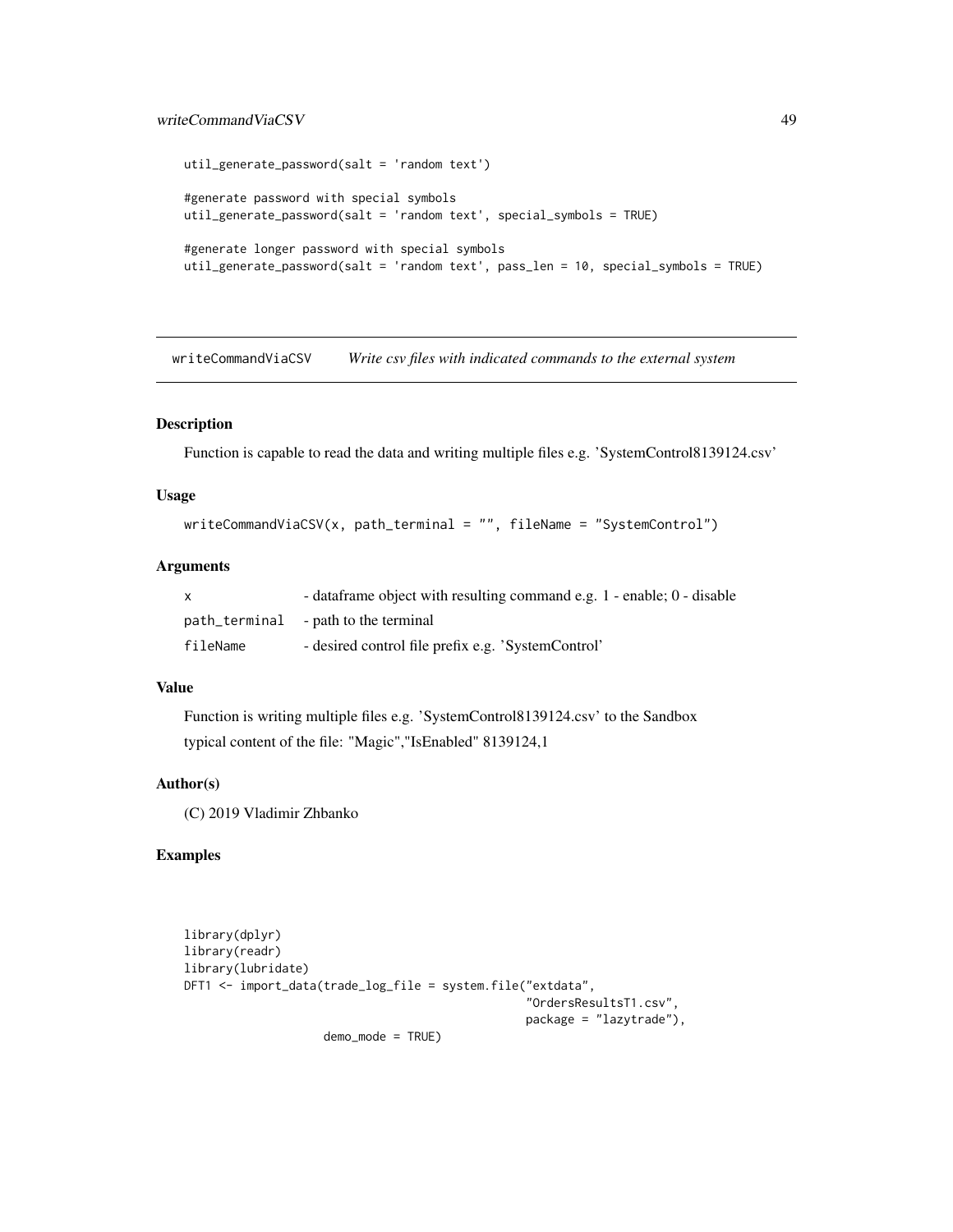```
dir <- normalizePath(tempdir(),winslash = "/")
DFT1 %>%
group_by(MagicNumber) %>% select(MagicNumber) %>% mutate(IsEnabled = 0) %>%
# write commands to disable systems
writeCommandViaCSV(path_terminal = file.path(dir))
```
write\_command\_via\_csv *Write csv files with indicated commands to the external system*

#### Description

Function is capable to read the data and writing multiple files e.g. 'SystemControl8139124.csv'

#### Usage

```
write_command_via_csv(x, path_terminal = "", fileName = "SystemControl")
```
#### Arguments

|          | - dataframe object with resulting command e.g. 1 - enable; 0 - disable |
|----------|------------------------------------------------------------------------|
|          | path_terminal - path to the terminal                                   |
| fileName | - desired control file prefix e.g. 'SystemControl'                     |

## Value

Function is writing multiple files e.g. 'SystemControl8139124.csv' to the Sandbox typical content of the file: "Magic","IsEnabled" 8139124,1

#### Author(s)

(C) 2019 Vladimir Zhbanko

## Examples

```
library(dplyr)
library(readr)
library(lubridate)
library(lazytrade)
DFT1 <- import_data(trade_log_file = system.file("extdata",
                                                  "OrdersResultsT1.csv",
                                                  package = "lazytrade"),
                    demo_mode = TRUE)
```
dir <- normalizePath(tempdir(),winslash = "/")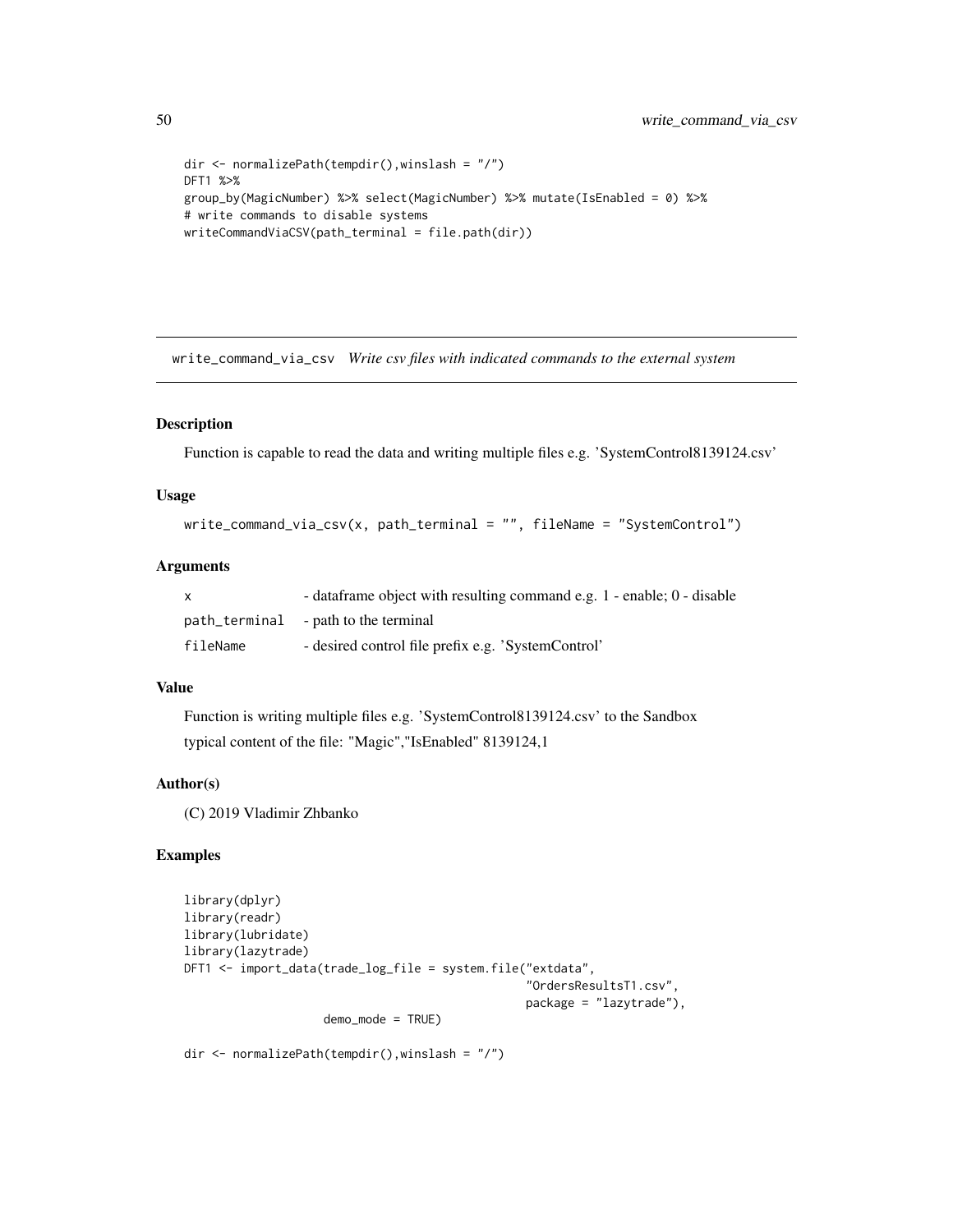```
DFT1 %>%
group_by(MagicNumber) %>% select(MagicNumber) %>% mutate(IsEnabled = 0) %>%
# write commands to disable/enable systems
write_command_via_csv(path_terminal = file.path(dir))
```
write\_control\_parameters

*Function to find and write the best control parameters.*

## Description

This function is supposed to run on a weekly basis. Purpose of this function is to perform RL and trading simulation and find out the best possible control parameters for the RL function.

#### Usage

```
write_control_parameters(x, path_control_files)
```
## Arguments

x - dataset containing the trading results for one trading robot path\_control\_files

- path where control parameters will be saved

## Details

Function is used by the R script Adapt\_RL\_control.R

#### Value

Function writes best control parameters to be used by the Reinforcement Learning Function

## Author(s)

(C) 2019 Vladimir Zhbanko

```
#test lasts 15 sec:
library(dplyr)
library(readr)
library(ReinforcementLearning)
library(magrittr)
```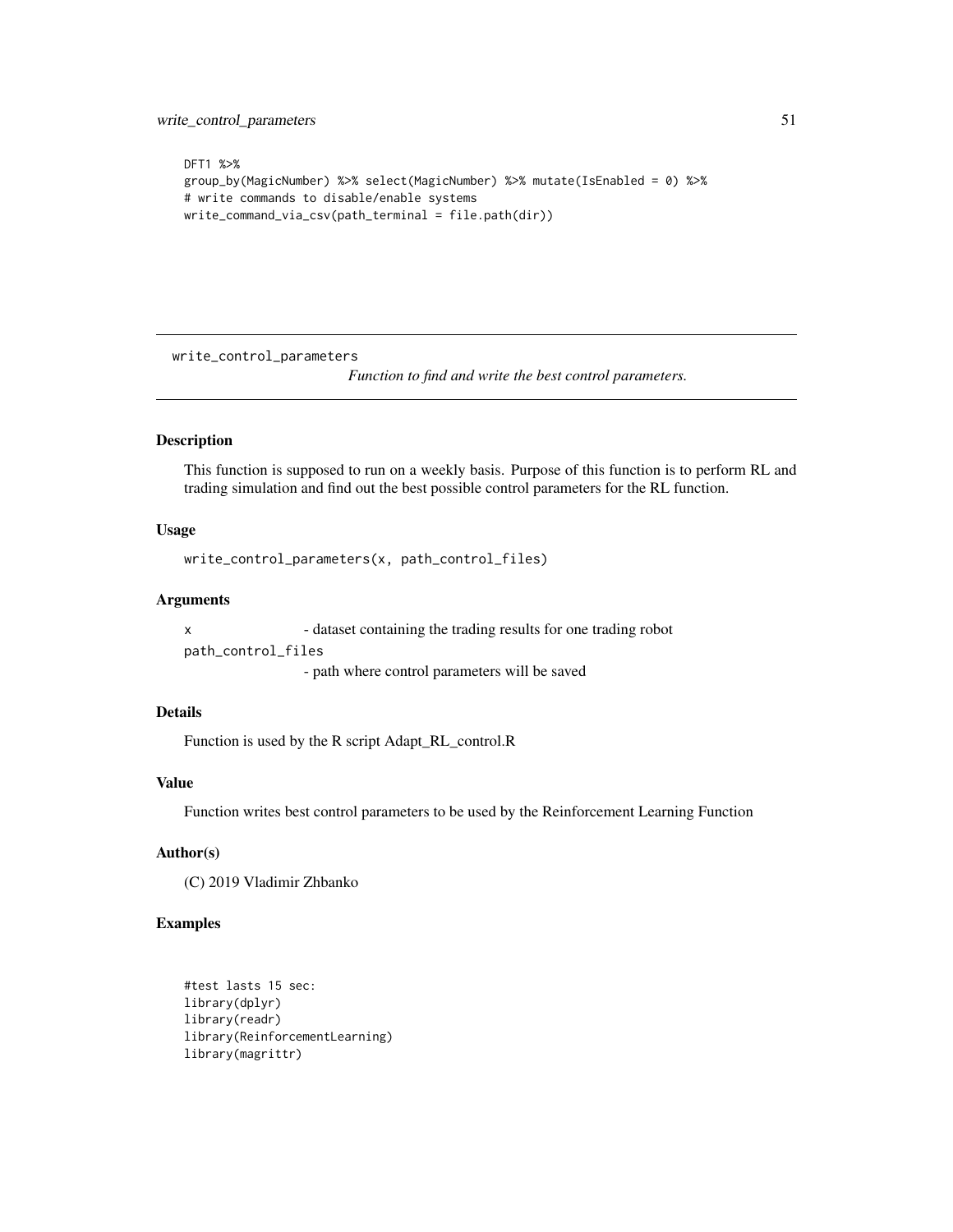```
data(data_trades)
write_control_parameters(data_trades, path_control_files = tempfile())
```
write\_control\_parameters\_mt

*Function to find and write the best control parameters.*

#### Description

This function is supposed to run on a weekly basis. Purpose of this function is to perform RL and trading simulation and find out the best possible control parameters for the RL function.

#### Usage

write\_control\_parameters\_mt(x, path\_control\_files)

#### Arguments

x - dataset containing the trading results for one trading robot path\_control\_files

- path where control parameters will be saved

#### Details

Function is used by the R script Adapt\_RL\_MT\_control.R

#### Value

Function writes best control parameters to be used by the Reinforcement Learning Function

#### Author(s)

(C) 2019 Vladimir Zhbanko

## Examples

```
# test lasts 15 sec:
library(dplyr)
library(readr)
library(ReinforcementLearning)
library(magrittr)
data(trading_systemDF)
```
# use optimal control parameters found by auxiliary function

<span id="page-51-0"></span>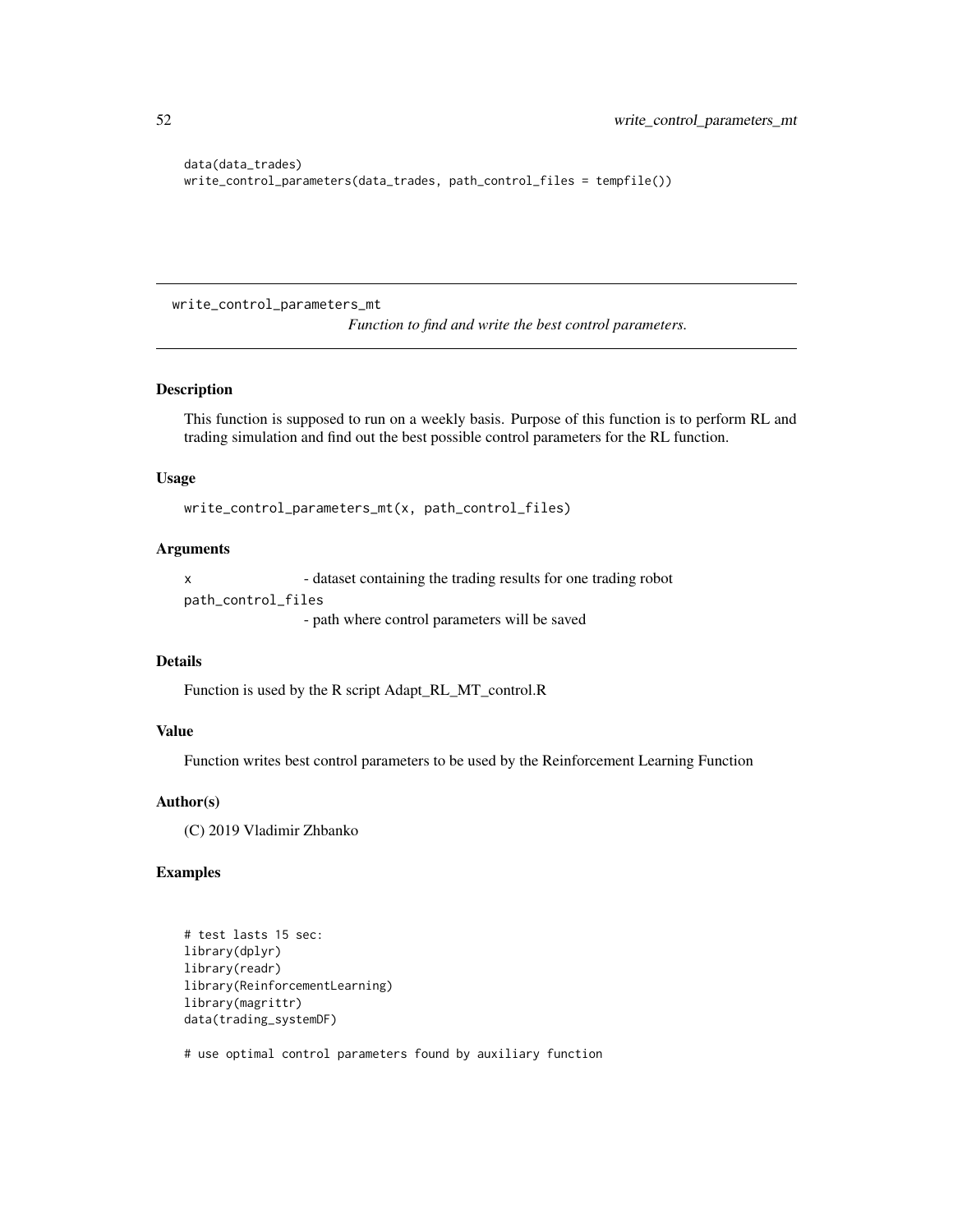<span id="page-52-0"></span>write\_control\_parameters\_mt(trading\_systemDF, path\_control\_files = tempfile())

write\_ini\_file *Create initialization files to launch MT4 platform with specific configuration*

## Description

Function generate initialization files suitable for launching MT4 terminal with specific parameters. Several options available for generating files specific for each purpose. Option 'prod' will just use existing profile and connect to the broker server Option 'backtest' will generate file for the robot backtest Option 'opt' will generate file needed for the robot optimization Option 'full' allows to specify any desired parameter

#### Usage

```
write_ini_file(
  mt4_Profile = "Default",
  mt4_MarketWatch = "Forex.set",
  mt4_Login = "1234567",
  mt4_Password = "xxxxxXX",
  mt4_Server = "BrokerServerName",
  mt4_AutoConfiguration = "false",
  mt4_EnableNews = "false",
  mt4_ExpertsEnable = "true",
  mt4_ExpertsDllImport = "true",
  mt4_ExpertsExpImport = "true",
  mt4_ExpertsTrades = "true",
  mt4_Symbol = "EURUSD",
  mt4<sup>-</sup>Period = "H1",
  mt4_Template = "Default",
  mt4<sub>_</sub>Expert = ",
  mt4_ExpertParameters = "",
  mt4<sub>-</sub>Script = ",
  mt4_ScriptParameters = "",
  mt4_TestExpert = "",
  mt4_TestExpertParameters = "",
  mt4_TestSymbol = "EURUSD",
  mt4_TestPeriod = "H1",
  mt4_TestModel = "",
  mt4_TestSpread = "",
  mt4_TestOptimization = "false",
  mt4_TestDateEnable = "true",
  mt4_TestFromDate = "",
```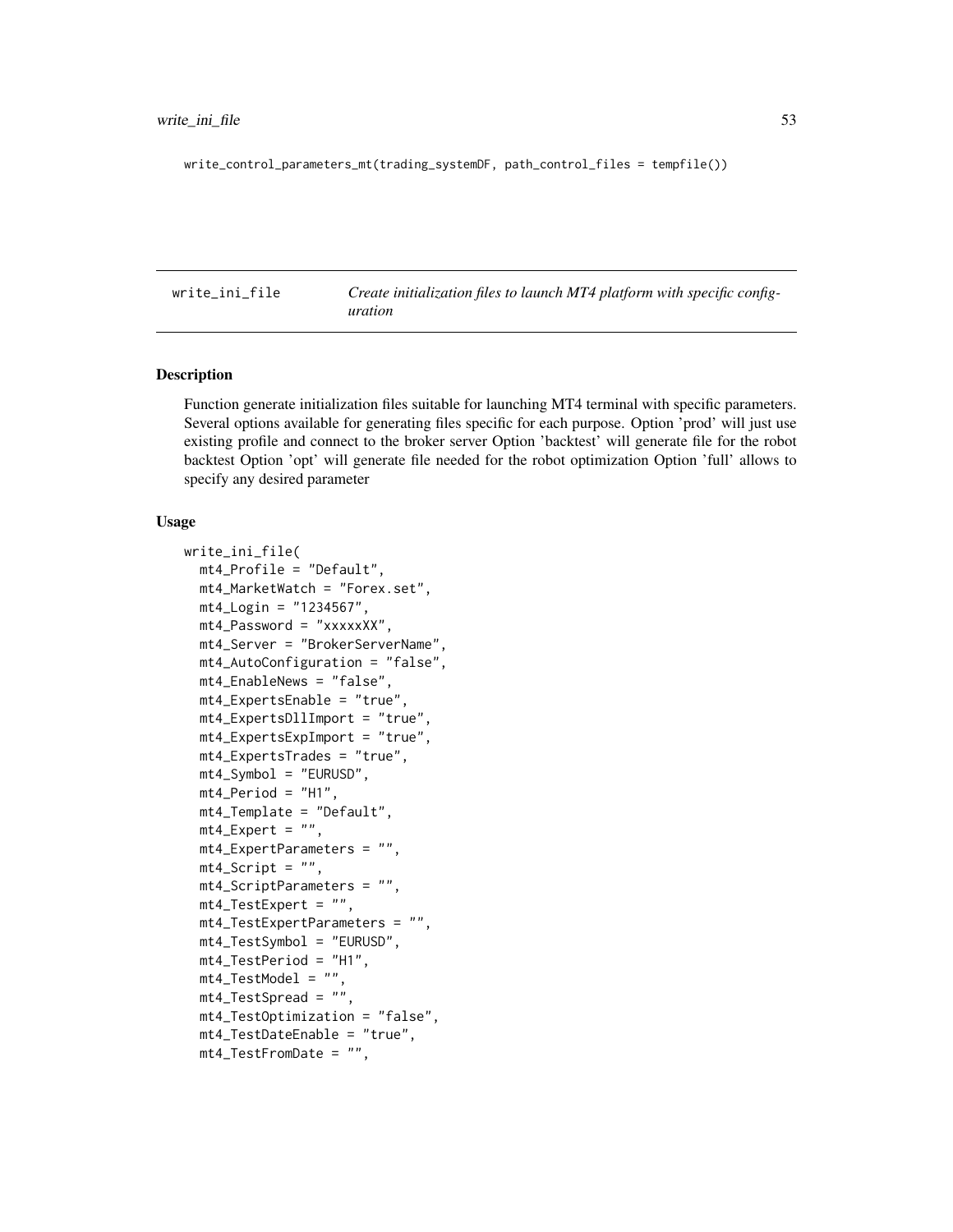```
mt4_TestToDate = "",
 mt4_TestReport = "test report",
 mt4_TestReplaceReport = "false",
 mt4_TestShutdownTerminal = "",
 mt4_TestVisualEnable = "false",
 dss_inifilepath = "",
 dss_inifilename = "test.ini",
 dss_mode = "prod"
)
```
## Arguments

| mt4_Profile           | string, the subdirectory name in the /profiles directory. The charts will be opened<br>in the client terminal according to the given profile. If this parameter is not<br>specified, the current profile will be opened  |  |
|-----------------------|--------------------------------------------------------------------------------------------------------------------------------------------------------------------------------------------------------------------------|--|
| mt4_MarketWatch       |                                                                                                                                                                                                                          |  |
|                       | string, file name (the symbolsets directory) that contains the symbol list to be<br>shown in the Market Watch window.                                                                                                    |  |
| mt4_Login             | string, the number of the account to connect to at startup. If this parameter is not<br>specified, the current login will be used.                                                                                       |  |
| mt4_Password          | string, the password that allows entering the system. This parameter will be<br>ignored if the client terminal stores personal data on the disk and the account to<br>be connected is in the list                        |  |
| mt4_Server            | string, the name of the trade server to be connected to. The server name is the<br>same as the name of the corresponding .srv file stored in the /config directory                                                       |  |
| mt4_AutoConfiguration |                                                                                                                                                                                                                          |  |
|                       | string, "true" or "false" depending on whether the autoconfiguration of Data<br>Center setting should be enabled or not. If this parameter is not specified, the<br>value from the current server settings will be used. |  |
|                       | mt4_EnableNews string, either 'false' or 'true'                                                                                                                                                                          |  |
| mt4_ExpertsEnable     |                                                                                                                                                                                                                          |  |
|                       | string, enable/disable experts.                                                                                                                                                                                          |  |
| mt4_ExpertsDllImport  |                                                                                                                                                                                                                          |  |
|                       | string, enable/disable DLL imports                                                                                                                                                                                       |  |
| mt4_ExpertsExpImport  |                                                                                                                                                                                                                          |  |
|                       | string, enable/disable import of functions from external experts or MQL4 li-<br>braries.                                                                                                                                 |  |
| mt4_ExpertsTrades     |                                                                                                                                                                                                                          |  |
|                       | string, enable/disable the experts trading                                                                                                                                                                               |  |
| mt4_Symbol            | string, the symbol of the security the chart of which should be opened immedi-<br>ately after the terminal startup                                                                                                       |  |
| mt4_Period            | string, the chart timeframe (M1, M5, M15, M30, H1, H4, D1, W1, MN). If this<br>parameter is not specified, H1 is used                                                                                                    |  |
| mt4_Template          | string, the name of the template file (the templates directory), which should be<br>applied to the chart.                                                                                                                |  |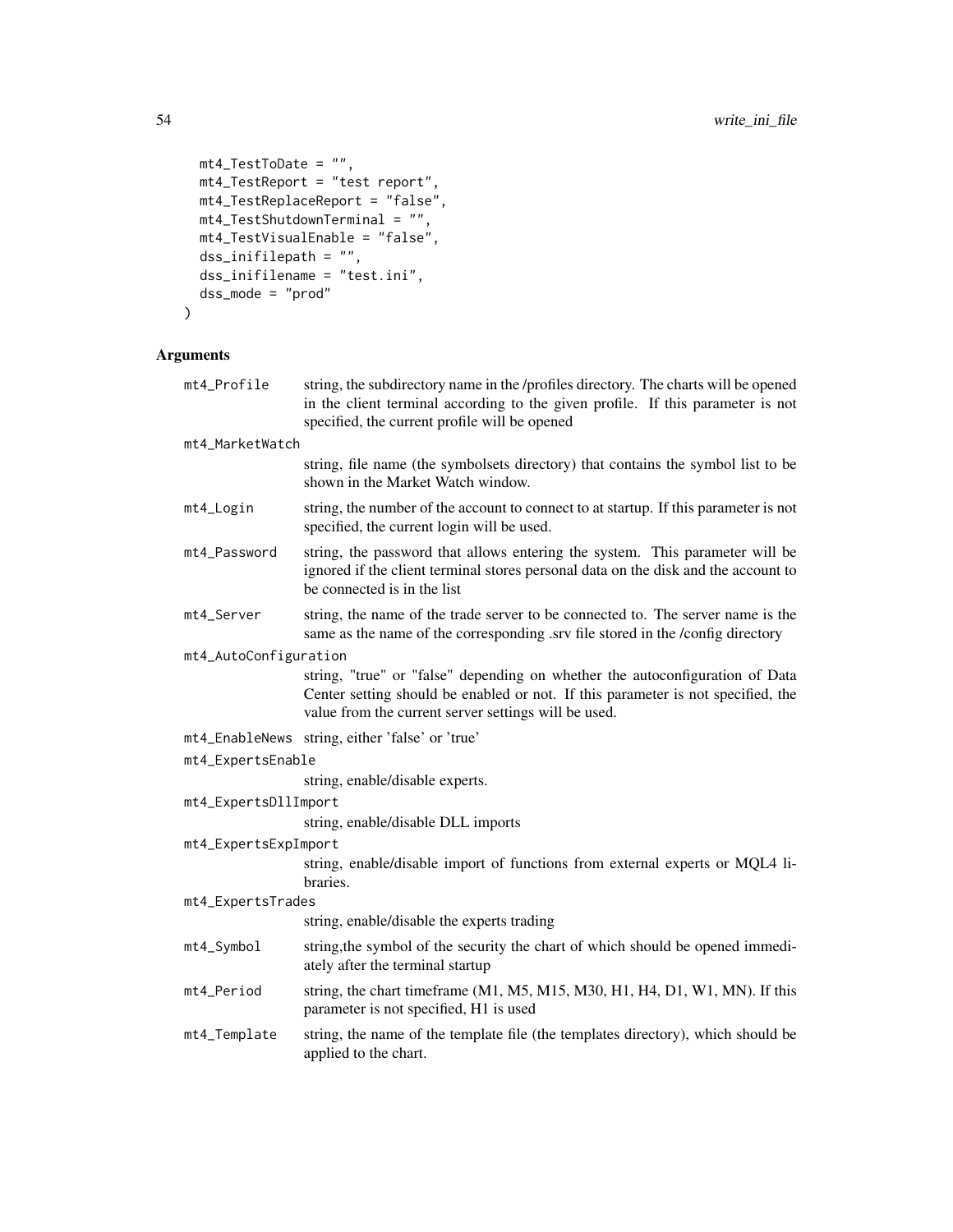| mt4_Expert               | string, the name of the expert that should be launched after the client terminal<br>has started                                                                                                                                                                                                                                                                                              |
|--------------------------|----------------------------------------------------------------------------------------------------------------------------------------------------------------------------------------------------------------------------------------------------------------------------------------------------------------------------------------------------------------------------------------------|
| mt4_ExpertParameters     |                                                                                                                                                                                                                                                                                                                                                                                              |
|                          | string, the name of the file containing the expert parameters (the MQL4 Presets<br>directory).                                                                                                                                                                                                                                                                                               |
| mt4_Script               | string, the name of the script, which must be launched after the client terminal<br>startup                                                                                                                                                                                                                                                                                                  |
| mt4_ScriptParameters     |                                                                                                                                                                                                                                                                                                                                                                                              |
|                          | string, the name of the file containing the script parameters (the MQL5 Presets<br>directory).                                                                                                                                                                                                                                                                                               |
|                          | mt4_TestExpert string, the name of the expert to be launched for testing. If this parameter has<br>not been specified, no testing is launched.                                                                                                                                                                                                                                               |
| mt4_TestExpertParameters |                                                                                                                                                                                                                                                                                                                                                                                              |
|                          | string, the name of the file containing parameters (the tester directory).                                                                                                                                                                                                                                                                                                                   |
|                          | mt4_TestSymbol string, the name of the symbol used for the expert testing. If this parameter has<br>not been specified, the latest value used in the tester is used.                                                                                                                                                                                                                         |
|                          | mt4_TestPeriod string, the chart period (M1, M5, M15, M30, H1, H4, D1, W1, MN). If this<br>parameter has not been specified, H1 is used.                                                                                                                                                                                                                                                     |
| mt4_TestModel            | string, 0, 1, or 2, depending on the testing model (Every tick, Control points,<br>Open prices only). If this parameter has not been specified, 0 is used (Every<br>tick)                                                                                                                                                                                                                    |
| mt4_TestSpread           | string, spread value that will be used for modeling Ask prices during testing. If<br>0 value is specified, the strategy tester will use the current spread of a symbol at<br>the beginning of testing                                                                                                                                                                                        |
| mt4_TestOptimization     |                                                                                                                                                                                                                                                                                                                                                                                              |
|                          | string, enable/disable optimization. The values that can be taken are "true" or<br>"false". If this parameter had not been specified, the "false" value is used.                                                                                                                                                                                                                             |
| mt4_TestDateEnable       |                                                                                                                                                                                                                                                                                                                                                                                              |
|                          | string, enable/disable the "Use date" flag. The values that can be taken are "true"<br>or "false". If this parameter had not been specified, the "false" value is used.                                                                                                                                                                                                                      |
| mt4_TestFromDate         |                                                                                                                                                                                                                                                                                                                                                                                              |
|                          | string, the date, from which to start testing, appeared as YYYY.MM.DD. If this<br>parameter has not been specified, this date is 1970.01.01.                                                                                                                                                                                                                                                 |
| mt4 TestToDate           | string, the date, on which to finish testing, appeared as YYYY.MM.DD. If this<br>parameter has not been specified, this date is 1970.01.01.                                                                                                                                                                                                                                                  |
|                          | mt4_TestReport string, the name of the test report file. The file will be created in the client<br>terminal directory. A relative path can be specified, for example: tester \ Movin-<br>gAverageReport". If the extension has not been specified in the file name, the<br>".htm" will be set automatically. If this parameter has not been specified, the test<br>report will not be formed |
| mt4_TestReplaceReport    |                                                                                                                                                                                                                                                                                                                                                                                              |
|                          | string, enable/disable the repeated report file record. The values that can be<br>taken are "true" or "false"                                                                                                                                                                                                                                                                                |
| mt4_TestShutdownTerminal | string, enable/disable shutdown of the terminal after the testing has been fin-<br>ished.                                                                                                                                                                                                                                                                                                    |
|                          |                                                                                                                                                                                                                                                                                                                                                                                              |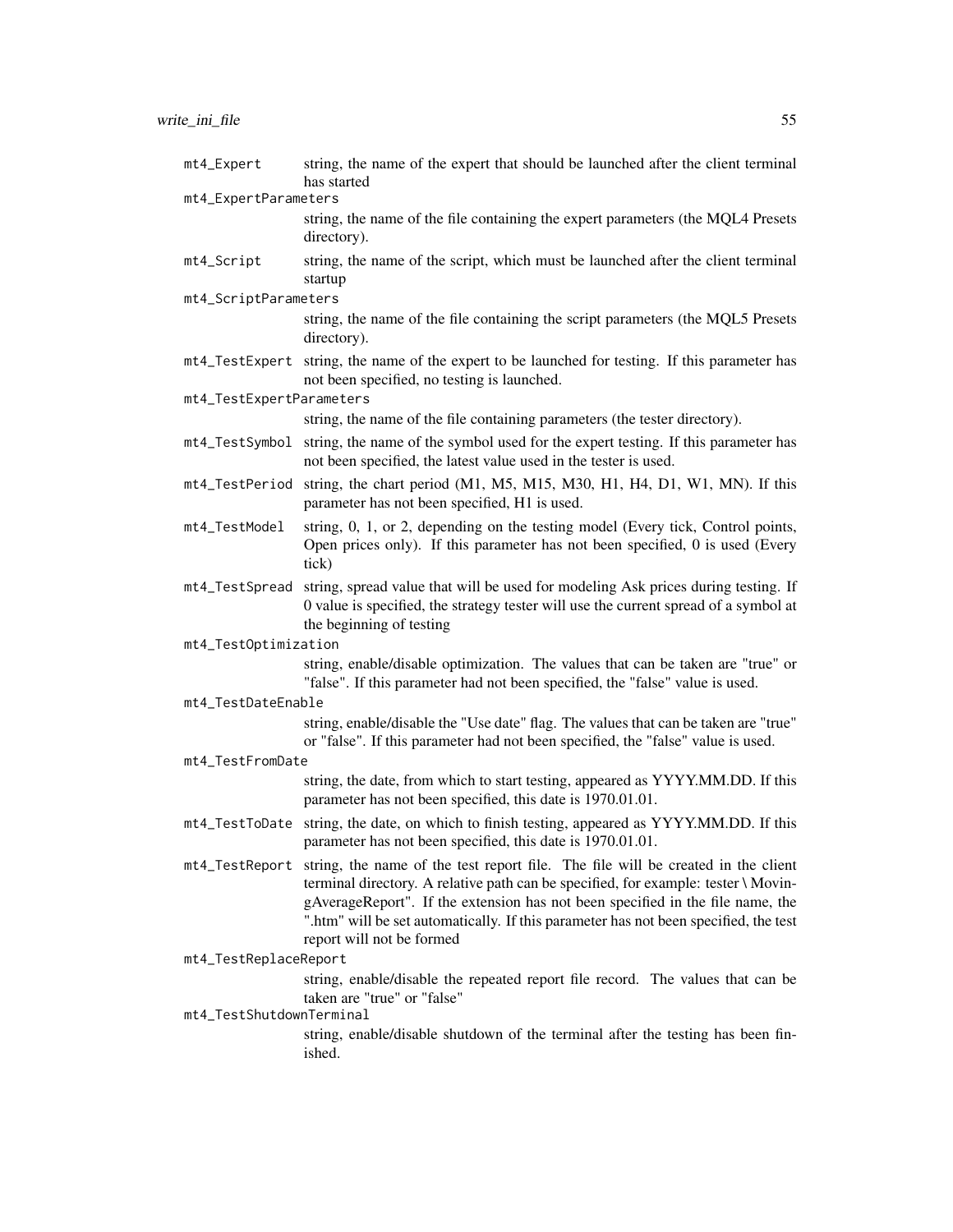| mt4_TestVisualEnable |                                                                                                                                   |  |
|----------------------|-----------------------------------------------------------------------------------------------------------------------------------|--|
|                      | string, enable (true) or disable (false) the visual test mode. If the parameter is<br>not specified, the current setting is used. |  |
| dss_inifilepath      |                                                                                                                                   |  |
|                      | string, path on the computer where file will be stored                                                                            |  |
| dss inifilename      |                                                                                                                                   |  |
|                      | string, file name that should be written                                                                                          |  |
| dss_mode             | string.                                                                                                                           |  |

#### Details

added value of this function is the ability to generate multiple files to backtest several robots for several timeframes. For example it is solves the problem of doing repetitive tasks to 'backtest' robots for several currencies and repeat this procedure over time.

Most of the variables present in the function are starting with a prefix mt4\_, the remainder of the name comes from the platform documentation, see references

Remaining variables are named with a prefix 'dss\_' stands for 'Decision Support System', as these are the variables used for further automation purposes

Note that for simplicity reasons not all parameters are present in this function. e.g. FTP Settings and Proxy Server settings are not present

#### Value

output is a file with desired parameters

#### Author(s)

(C) 2019 Vladimir Zhbanko

#### References

All parameters used are taken from the reference documentation https://www.metatrader4.com/en/tradingplatform/help/service/start\_conf\_file

```
library(lazytrade)
```

```
dir <- normalizePath(tempdir(),winslash = "/")
```

```
# test file to launch MT4 terminal with parameters
write_ini_file(mt4_Profile = "Default",
              mt4_Login = "12345678",
              mt4_Password = "password",
              mt4_Server = "BrokerServerName",
               dss_inifilepath = dir,
               dss_inifilename = "prod_T1.ini",
               dss_mode = "prod")
```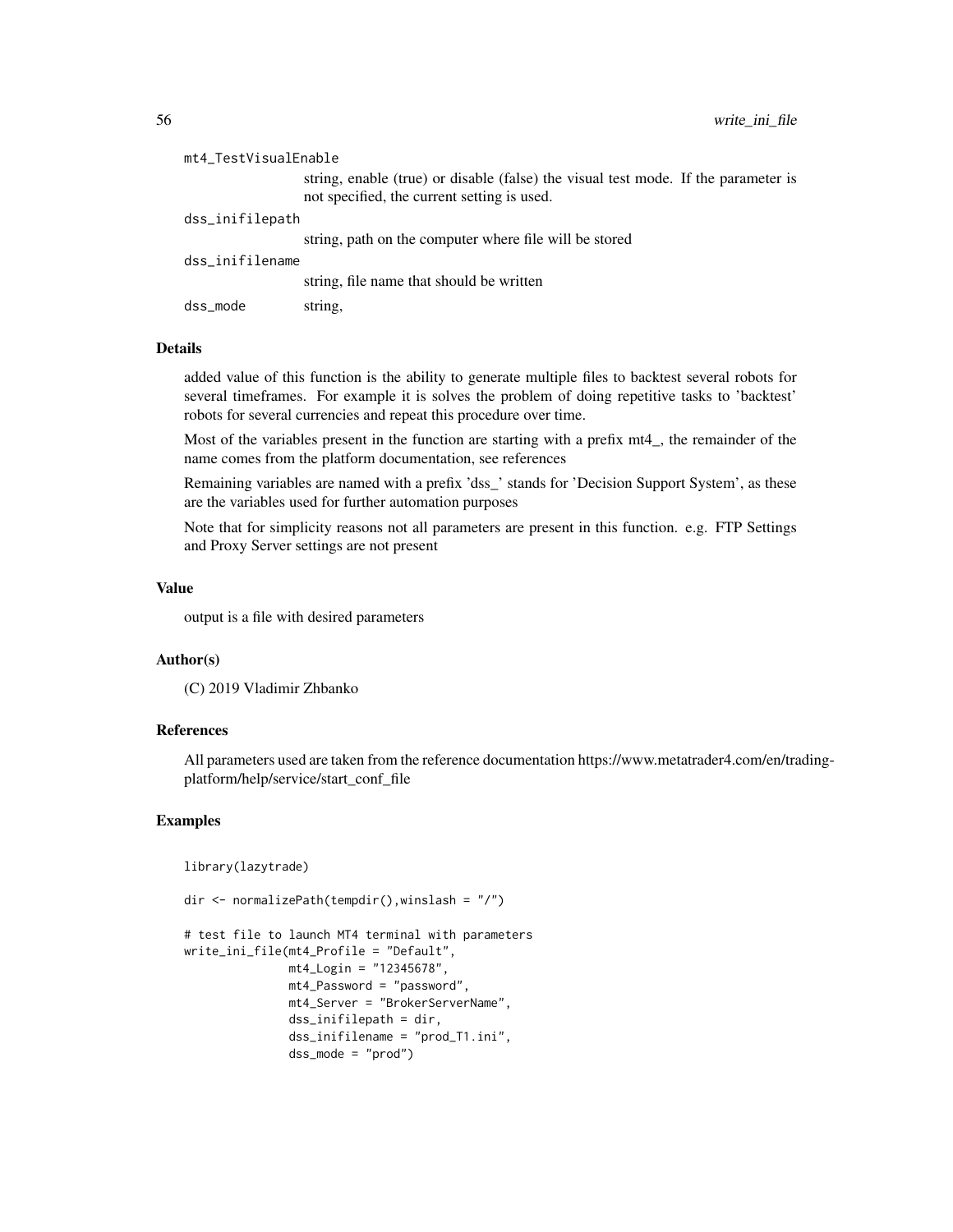```
# test file to launch robot backtest
TO <- format(as.Date(Sys.Date()), "%Y.%m.%d")
FROM <- format(as.Date(Sys.Date()-60), "%Y.%m.%d")
# test file for MT4 use for backtesting
write_ini_file(mt4_Profile = "Default",
               mt4_Login = "12345678",
               mt4_Password = "password",
               mt4_Server = "BrokerServerName",
               mt4_TestExpert="FALCON_D\\Falcon_D",
               mt4_TestExpertParameters="Falcon_D.set",
               mt4_TestSymbol="EURUSD",
               mt4_TestPeriod="H1",
               mt4_TestModel="2",
               mt4_TestSpread="20",
               mt4_TestOptimization="false",
               mt4_TestDateEnable="true",
               mt4_TestFromDate=FROM,
               mt4_TestToDate=TO,
               mt4_TestReport="EURUSD_Report",
               mt4_TestReplaceReport="false",
               mt4_TestShutdownTerminal="true",
               mt4_TestVisualEnable="false",
               dss_inifilepath = dir,
               dss_inifilename = "backtest.ini",
               dss_mode = "backtest")
```
x\_test\_model *Table with a dataset to test the Model*

## Description

Table with a dataset to test the Model

#### Usage

x\_test\_model

#### Format

A dataframe with several columns

LABEL future price change

X1-X75 Values of the macd indicator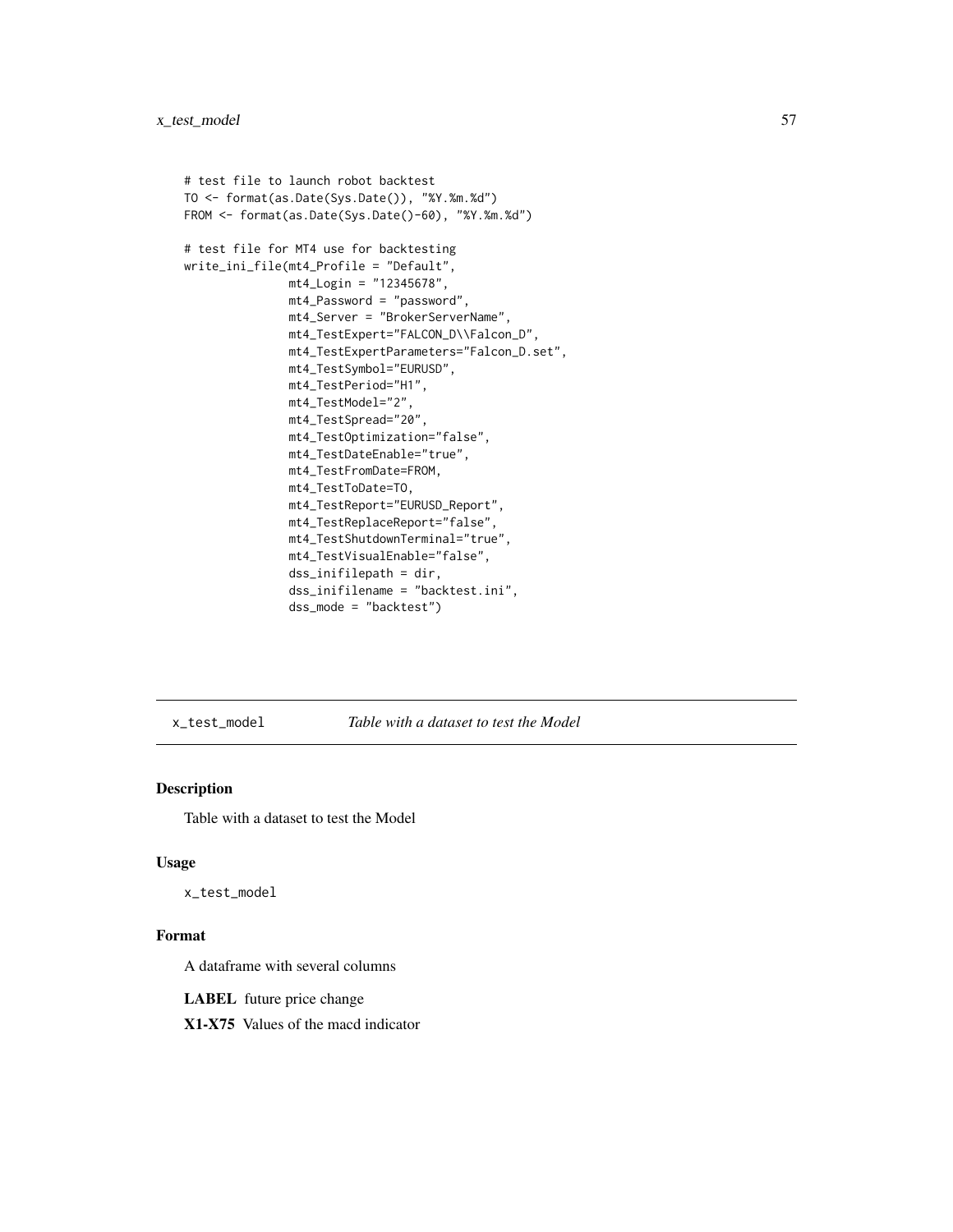<span id="page-57-0"></span>Table with indicators and price change which is used to train model

## Usage

y

## Format

A dataframe with several columns

X1 Time index

X2 Closed price now

X3 Closed price 34 bars ago

X4-X19 Series of Indicator values

LABEL Price difference, difference between X3 and X2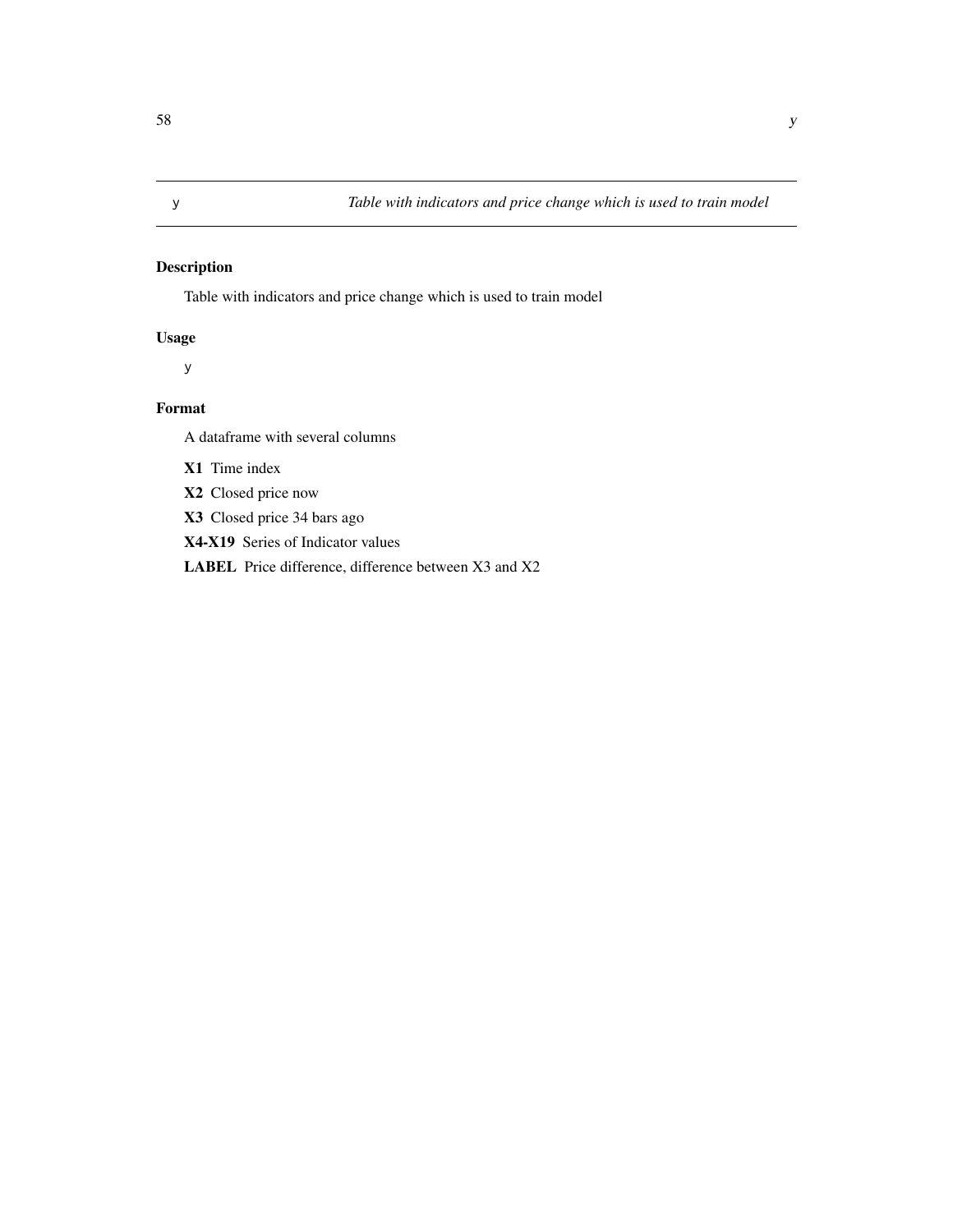# <span id="page-58-0"></span>**Index**

∗ datasets data\_trades, [14](#page-13-0) DFR, [16](#page-15-0) EURUSDM15X75, [18](#page-17-0) indicator\_dataset, [26](#page-25-0) indicator\_dataset\_big, [27](#page-26-0) macd\_100, [30](#page-29-0) macd\_df, [31](#page-30-0) macd\_ML2, [32](#page-31-0) policy\_tr\_systDF, [35](#page-34-0) price\_dataset, [36](#page-35-0) price\_dataset\_big, [36](#page-35-0) profit\_factor\_data, [38](#page-37-0) profit\_factorDF, [37](#page-36-0) result\_prev, [41](#page-40-0) result\_R, [41](#page-40-0) result\_R1, [42](#page-41-0) test\_data\_pattern, [44](#page-43-0) TradeStatePolicy, [46](#page-45-0) trading\_systemDF, [47](#page-46-0) x\_test\_model, [57](#page-56-0) y, [58](#page-57-0) aml\_collect\_data, [3](#page-2-0) aml\_make\_model, [4](#page-3-0) aml\_score\_data, [6](#page-5-0) aml\_test\_model, [8](#page-7-0) check\_if\_optimize, [10](#page-9-0) create\_labelled\_data, [12](#page-11-0) create\_transposed\_data, [13](#page-12-0) data\_trades, [14](#page-13-0) decrypt\_mykeys, [15](#page-14-0) DFR, [16](#page-15-0) encrypt\_api\_key, [17](#page-16-0) EURUSDM15X75, [18](#page-17-0) evaluate\_macroeconomic\_event, [19](#page-18-0) evaluate\_market\_type, [20](#page-19-0)

generate\_RL\_policy, [22](#page-21-0) generate\_RL\_policy\_mt, [23](#page-22-0) get\_profit\_factorDF, [24](#page-23-0) import\_data, [24](#page-23-0) import\_data\_mt, [25](#page-24-0) indicator\_dataset, [26](#page-25-0) indicator\_dataset\_big, [27](#page-26-0) load\_asset\_data, [27](#page-26-0) log\_RL\_progress, [28](#page-27-0) log\_RL\_progress\_mt, [29](#page-28-0) macd\_100, [30](#page-29-0) macd\_df, [31](#page-30-0) macd\_ML2, [32](#page-31-0) mt\_make\_model, [32](#page-31-0) opt\_aggregate\_results, [34](#page-33-0) opt\_create\_graphs, [34](#page-33-0) policy\_tr\_systDF, [35](#page-34-0) price\_dataset, [36](#page-35-0) price\_dataset\_big, [36](#page-35-0) profit\_factor, [37](#page-36-0) profit\_factor\_data, [38](#page-37-0) profit\_factorDF, [37](#page-36-0) record\_policy, [39](#page-38-0) record\_policy\_mt, [40](#page-39-0) result\_prev, [41](#page-40-0) result\_R, [41](#page-40-0) result\_R1, [42](#page-41-0) self\_learn\_ai\_R, [42](#page-41-0) test\_data\_pattern, [44](#page-43-0) test\_model, [44](#page-43-0) to\_m, [45](#page-44-0) TradeStatePolicy, [46](#page-45-0) trading\_systemDF, [47](#page-46-0)